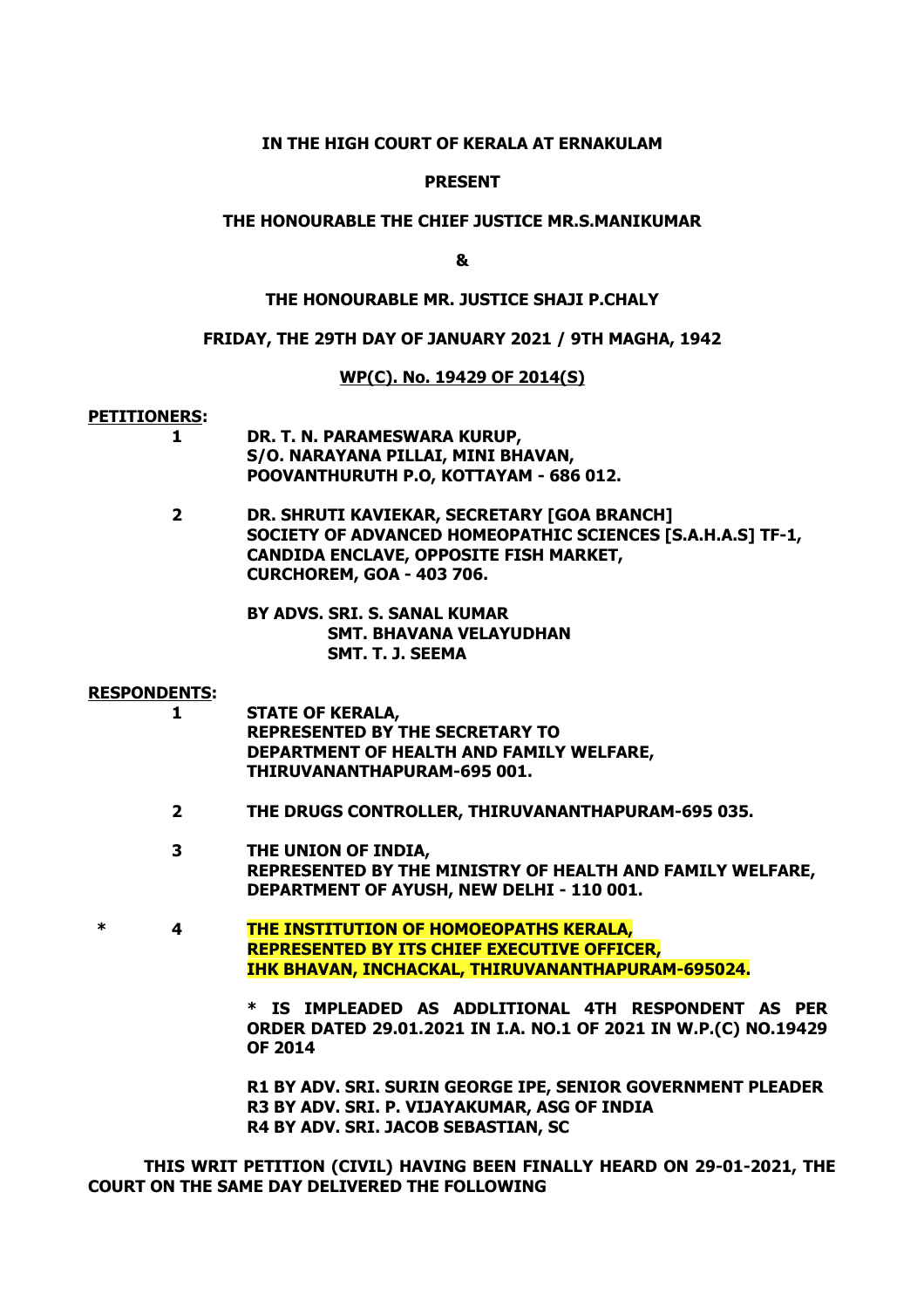**"C.R."**

#### **JUDGMENT**

Dated this the 29<sup>th</sup> day of January, 2021

# **S. Manikumar, CJ**

 Petitioners have sought for a mandamus directing the respondents to take effective measures through its mechanisms, to seize the plastic containers from the manufacturers of homeopathic medicines and from the clinics in the State of Kerala, by conducting a special drive for seizure and prosecute the offenders for violation of the provisions of Drugs and Cosmetics Act, 1940.

2. Petitioners have also sought for a mandamus directing the respondents to educate citizens, by way of advertisement in newspapers, through Public Relations Department and in other visual media, about the adverse effect of using plastic containers for storing homeopathic medicines.

3. Having heard the submissions of the learned counsel for the parties, on 22.01.2021, we ordered thus:

"3. Inviting the attention of this Court to Rule 85-E (2) of the Drugs and Cosmetics (Amendment) Rules, 2006 read with Schedule M1, Mr. Surin George Ipe, learned Senior Government Pleader submitted that, it is for the manufacturers of Homeopathic medicines, not to use plastic containers, and that the said condition cannot be extended to the end users. Referring to Exts. P4 to P6, learned Senior Government Pleader further submitted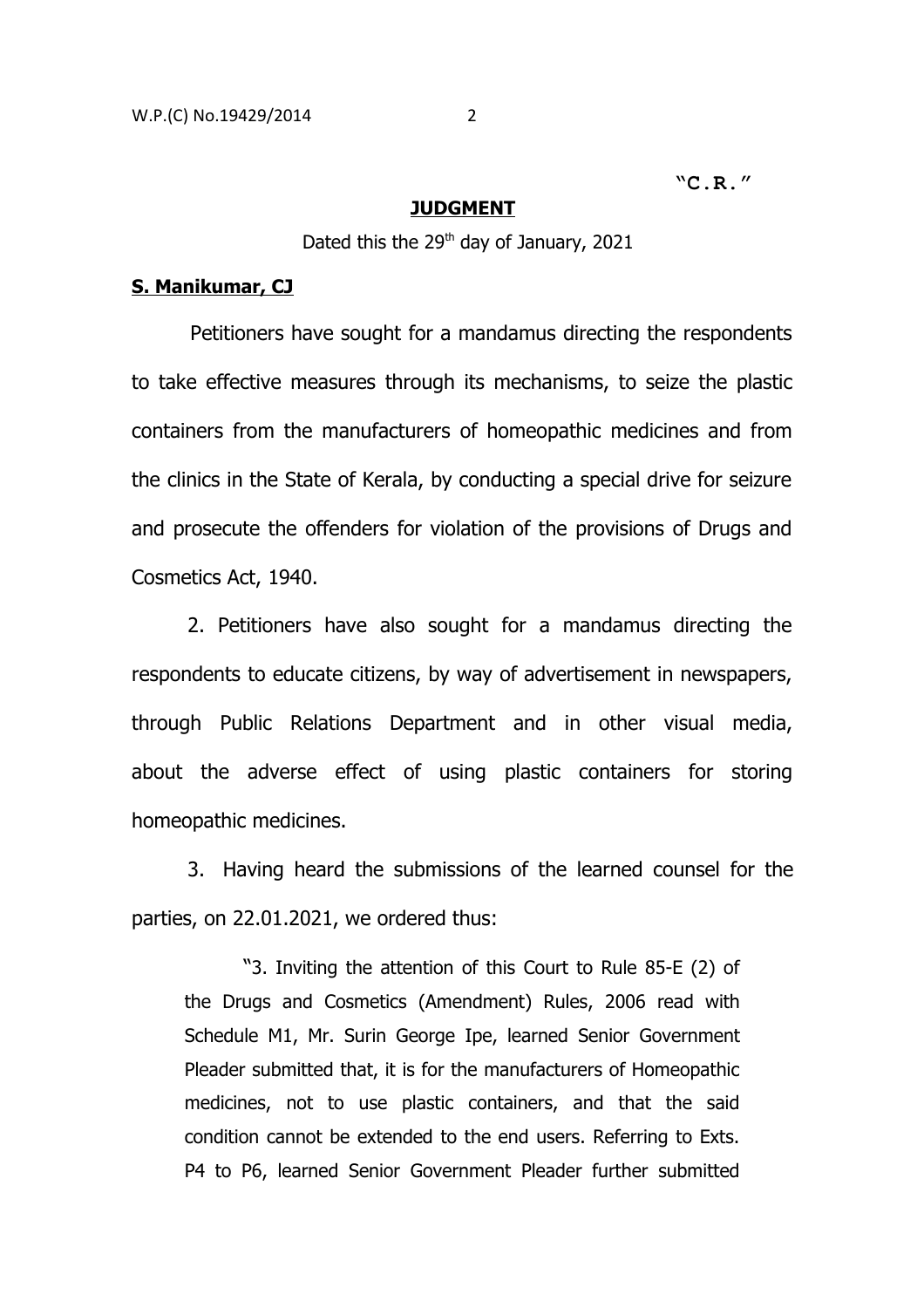that instructions issued were only to the Homeopathic manufacturers, to use glass containers, instead of plastic containers, for making medicine and not for the end users.

4. However, Ext. P5 dated 28.09.2012, letter of the Principal Secretary to the Government, Health & Family Welfare (J) Department, Thiruvananthapuram, addressed to Dr. Shruthi Algundgi, Reg. No. H-440/2009, D-2, Gulmohar co-op. Hsg. Society, Khadpabandh, Ponda, Goa, shows that, instruction has already been given to the Director of Homeopathy and Managing Director, Kerala State Homeopathic Co-operative Pharmacy Ltd., to use glass containers, instead of plastic containers, for keeping Homeo medicines, by Government letter dated 18.02.2012.

 Mr. Surin George Ipe, learned Senior Government Pleader, is directed to ascertain as to whether the Kerala State Homeopathic Co-operative Pharmacy Ltd. is a manufacturer of Homeopathy medicines. He is also directed to get a copy of the letter dated 21.08.2018, referred to in Ext. P5."

4. On this day, when the matter came up for further hearing, referring to the certificate of renewal of licence to manufactures for sale of homeopathic medicines, issued by the Drugs Controller and Licensing Authorities, Government of Kerala, respondent No.2, Mr. Surin George Ipe, learned Senior Government Pleader, submitted that the Kerala State Homeopathic Co-operative Pharmacy Limited is a manufacturer of homeopathic medicines, and that, having regard to the instructions issued earlier, the said manufacturer has been directed to use glass containers, instead of plastic containers, in the process of manufacture.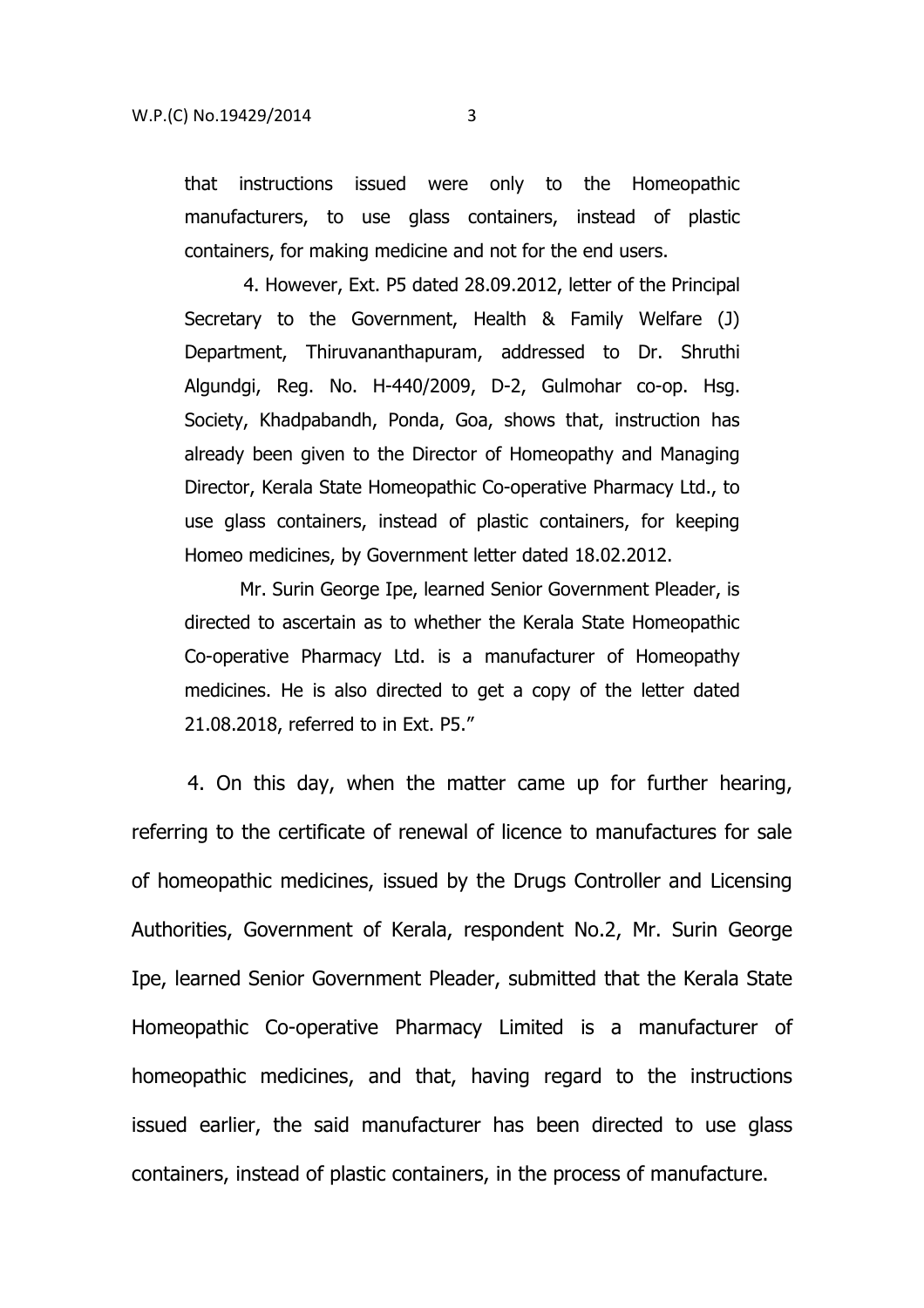5. Inviting the attention of this Court to the name of the  $2^{nd}$  writ petitioner - Dr. Shruti Kavlekar, and the name mentioned in Exhibit-P2 document, learned Senior Government Pleader submitted that the note enclosed as Exhibit-P2, suggesting use of glass containers, instead of plastic containers, was written by none other than the  $2<sup>nd</sup>$  petitioner, namely, Dr. Shruti Kavlekar, who is a manufacturer of glass containers, in the name and style "Shruti Pharmapacs, Ponda, Goa".

6. Learned Senior Government Pleader also submitted that the 2nd petitioner, who is promoting the manufacturing of glass containers, with a personal interest, has joined, along with the  $1<sup>st</sup>$  petitioner, in this matter, to file the writ petition, styled as a 'Public Interest Litigation', and according to him, instant writ petition is not a Public Interest Litigation, but a personal interest litigation.

7. Inviting the attention of this Court also to the definition of 'manufacture' in Section 3(f) of the Drugs and Cosmetics Act, 1940, learned Senior Government Pleader further submitted that manufacture is different from dispensing of drug and there is no prohibition in the Drugs (Control) Act, 1950 or directions issued, for use of plastic containers in the clinics in State of Kerala. Therefore, according to him, prayer sought for to seize the plastic containers from the clinics in the State of Kerala, by conducting a special drive for seizure and to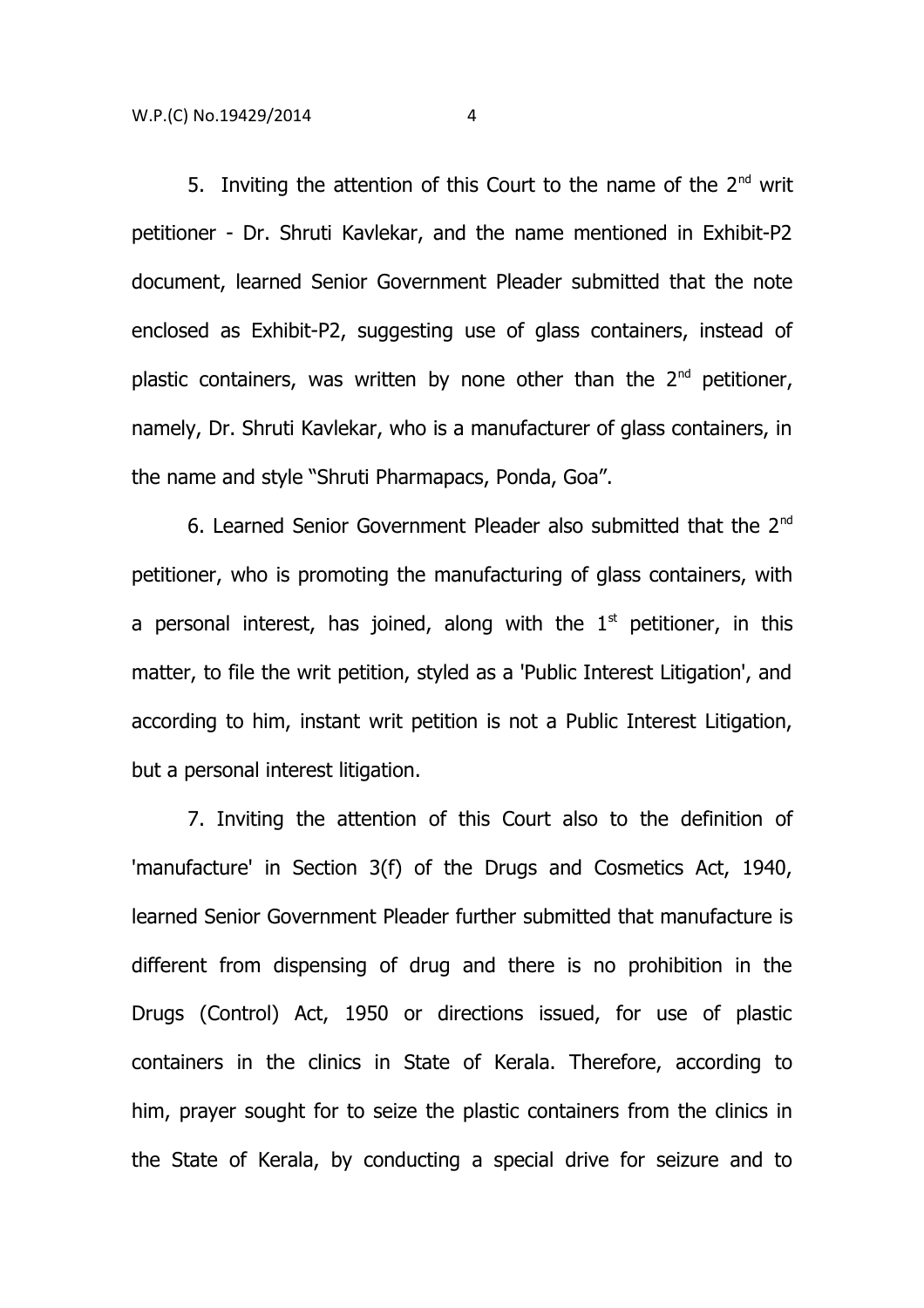prosecute the alleged offenders for violation of the provisions of Drugs and Cosmetics Act, 1940, insofar as clinics are concerned, is liable to be rejected.

8. The relief sought for by the petitioners, for a direction to the respondents to educate citizens, by way of advertisement in newspapers, through Public Relations Department and in other visual media, about the adverse effect of using plastic containers in storing homeopathic medicines, is not maintainable as against the State, insofar as the sale of homeopathic medicines, either in pharmacies or storage in clinics, in the State of Kerala.

9. Mr. Jacob Sebastian, learned counsel appearing for the additional 4<sup>th</sup> respondent, submitted that Mr. Rajeev Kavlekar is the father of Dr. Shruti Kavlekar, the  $2^{nd}$  writ petitioner. Shruti Pharmapacs, a glass container manufacturing unit, being run by Dr. Shruti Kavlekar. In Exhibit-P5 communication dated 28.09.2012, Government of Kerala, Health and Family Welfare (J) Department, Thiruvananthapuram, has directed Dr. Shruti Algundgi, Reg. No. H-440/2009, Ponda, Goa, the manufacturer, to use glass containers, instead of plastic containers, for keeping homoeo medicines.

10. Heard the learned counsel for the parties and perused the material on record.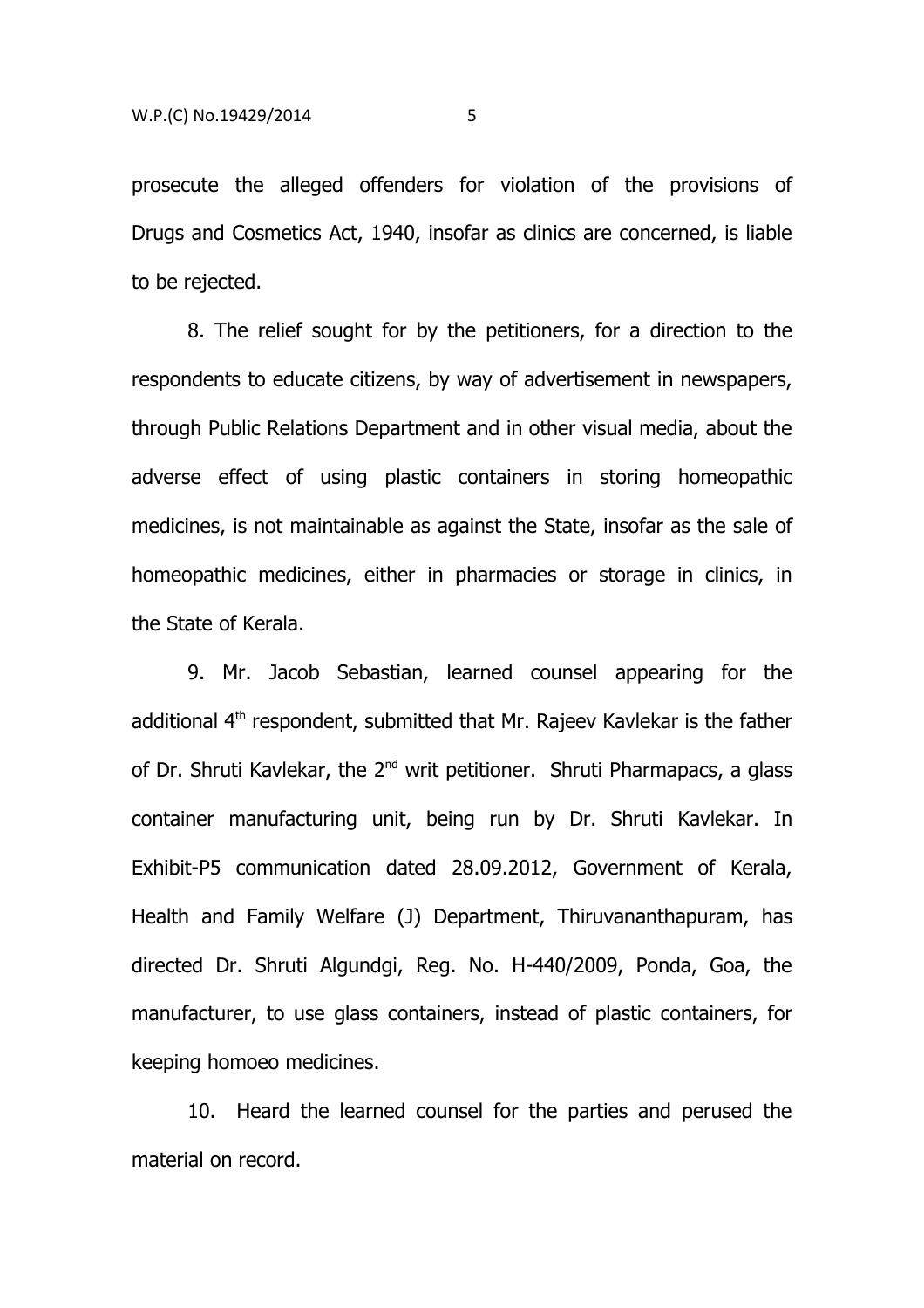11. Section 3(f) of the Drugs and Cosmetics Act, 1940 defines what 'manufacture' is, and the same is reproduced:

> "(f) "manufacture" in relation to any drug or cosmetic includes any process or part of a process for making, altering, ornamenting, finishing, packing, labeling, breaking up or otherwise treating or adopting any drug or cosmetic with a view to its sale or distribution but does not include the compounding or dispensing of any drug, or the packing of any drug or cosmetic, in the ordinary course of retail business; and "to manufacture" shall be construed accordingly"

12. Rule 85E(2) of the Drugs and Cosmetics (Amendment) Rules, 2006, is extracted hereunder:

> "(2) The factory premises shall comply with the requirements and conditions specified in Schedule M-1:

> PROVIDED that where the Licensing Authority considers it necessary or expedient so to do, it may having regard to the nature of extent of manufacturing operations, relax or suitable alter the said requirements or conditions in any particular case for reasons to be recorded in writing."

13. As rightly pointed out by the learned Senior Government Pleader, statute excludes dispensing of any drug or packing of any drug or cosmetics in the ordinary course of retail business. Schedule M-1, framed in terms of Rule 85E(2) speaks only about good manufacturing practices and requirements of the premises, plant and equipment for homeopathic medicines.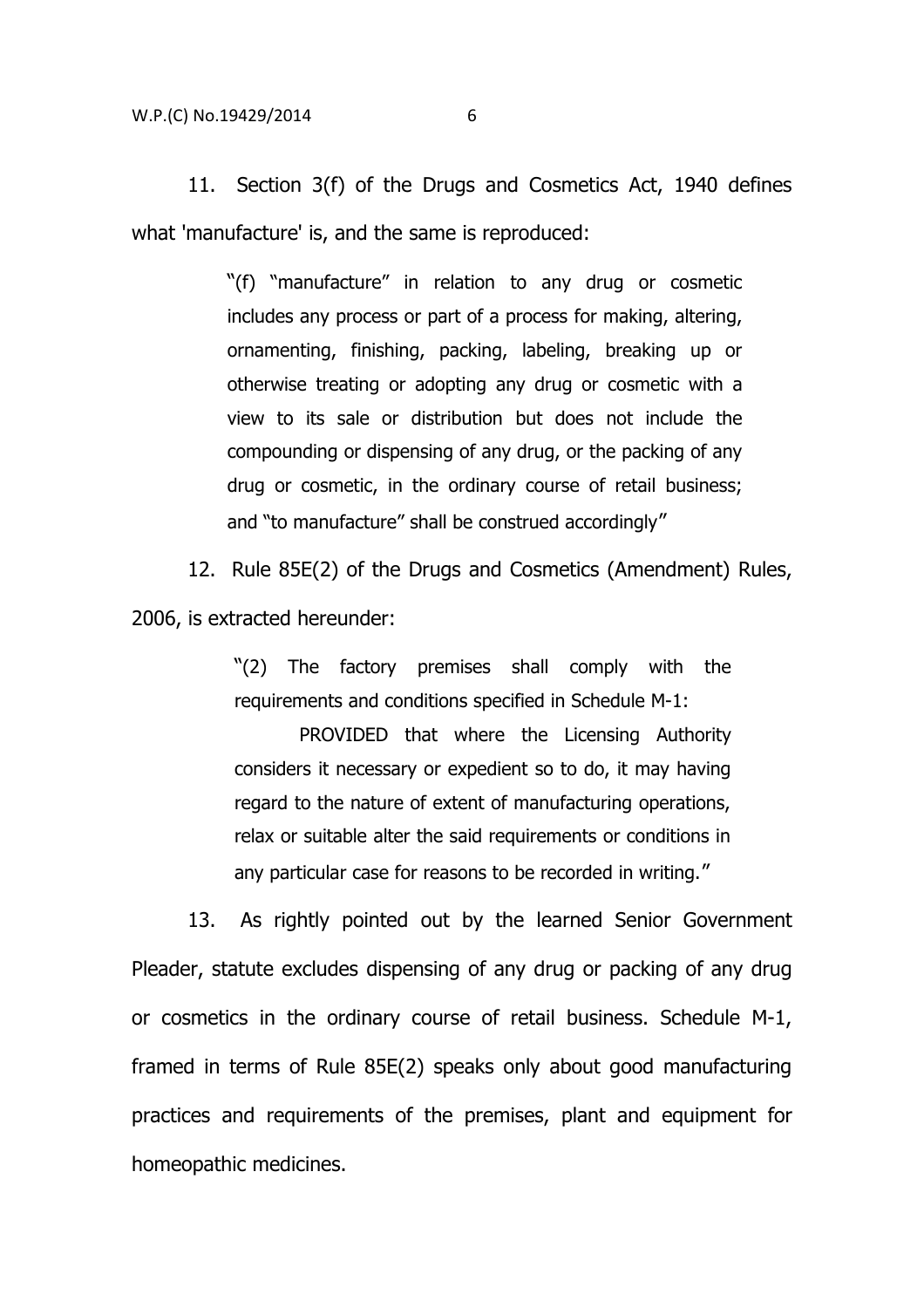14. Clause (h) of Schedule M-1 is reproduced:

"(h) Container management.- Proper arrangements shall be made for receiving containers, closures and packing materials in secluded areas and for dedusting the same, removal of wastes, washing, cleaning and drying. Suitable equipment shall be provided as may be needed, considering the nature of work involved. Where soaps and detergents are used to wash containers and closures used for primary packing, suitable procedure shall be prescribed and adopted for total removal of such materials from the containers and closures. Plastic containers which are likely to absorb active principles of which are likely to contaminate the contents may not be used."

15. Going through the statutory provisions, Section 3(f) of the Drugs and Cosmetics Act, 1940, Schedule M-1, framed in terms of Rule 85E(2), probably on the premise that the provisions relating to manufacture and use of materials, equally apply to dispensation of medicines or cosmetics, and that the maxim "ejusdem generis" can also be made applicable to the clinics in the State of Kerala, instant writ petition seems to have been filed. At this juncture, we need to understand, as to what is 'ejusdem generis', as under:

A. The term "ejusdem generis" has been defined in Black's Law Dictionary,  $9<sup>th</sup>$  Edn. as under:

"A canon of construction holding that when a general word or phrase follows a list of specifics, the general word or phrase will be interpreted to include only items of the same class as those listed."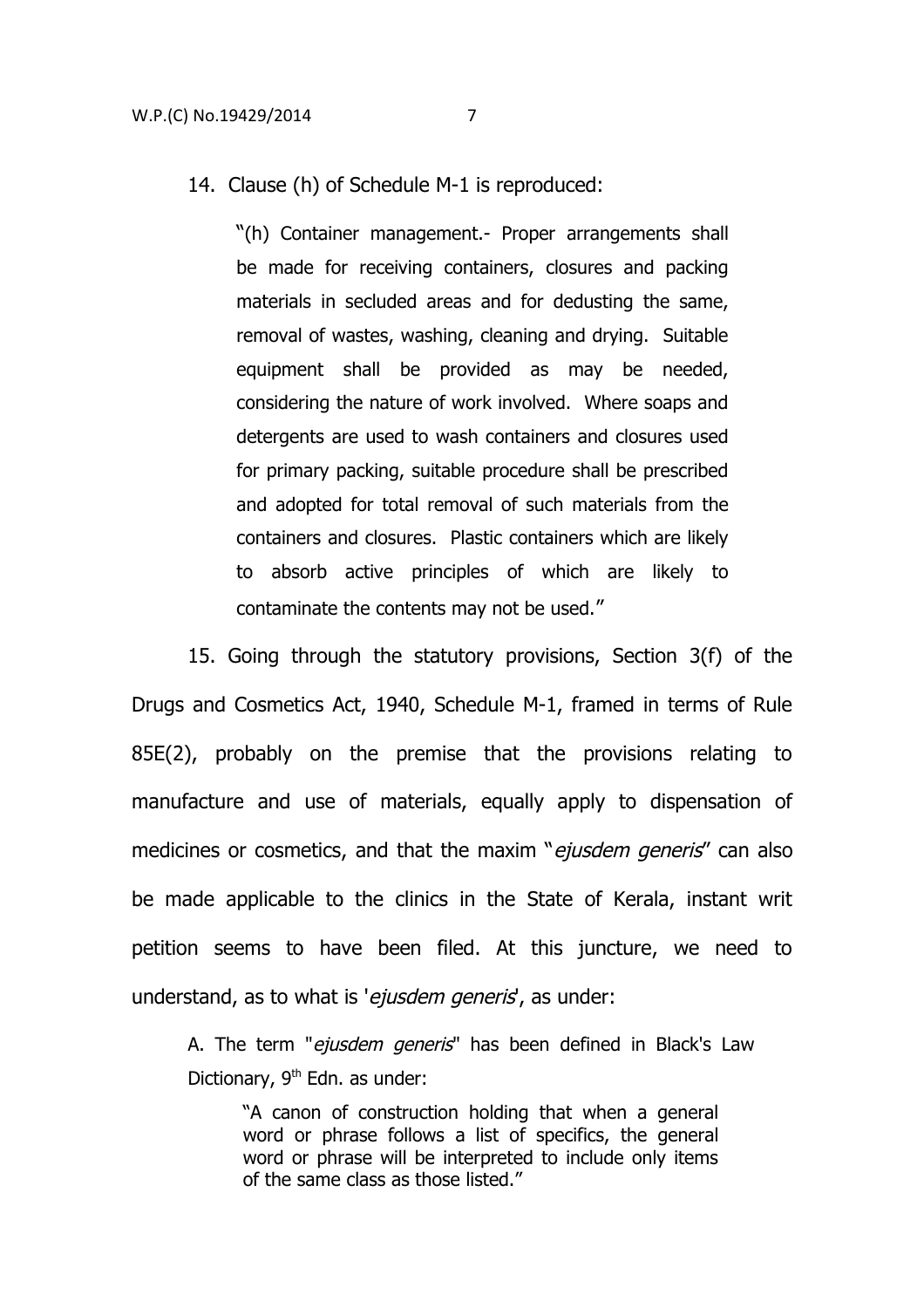B. In P. Ramanatha Aiyar's Advanced Law Lexicon,  $4<sup>th</sup>$  Edition, the

term "ejusdem generis" has been defined, as under:

"**Ejusdem generis**. Where particular things named (in a document) have same common characteristic which constitutes them a genus and the general words (following an enumeration of specific things or classes of things) can be properly regarded as in the nature of a sweeping clause designed to guard against accidental omissions, then the rule of *ejusdem generis* will apply, and the general words will be restricted to things of the same nature as those which have been already mentioned; but the absence of a common genus between the enumerated words will not necessarily prevent a restricted construction of the general words if justified by the context. The ejusdem generis construction will be assisted if the general scope or language of the deed, or the particular clause, indicates that the general words should receive a limited construction will produce some unforeseen loss to the grantor. HALSBURY 4<sup>th</sup> Edn., Vol. 12. para 1526, p. 651.

The ejusdem generis rule is one to be applied with caution and not pushed too far, as in the case of many decisions. Which treat it as automatically applicable, and not as being, what it is, a mere presumption, in the absence of other indications of the intention of the legislature. To invoke the application of the 'ejusdem generis' rule there must be a distinct genus or category [Craies on Statute Law (Seventh Edition. Para 181, as referred in **Manglore Electric Supply Co. v. CIT** (1978) 3 SCC 248, 254, para 9)]

The general word which follows the particular and specific words of the same nature as itself takes its meaning from them and it is presumed to be restricted to the same *genus* as those words. (Maxwell, op. cit p. 297).

A rule of construction : general words (as in a statute) that follow specific words in a list must be construed as referring only to the types of things identified by the specific words. (Merriam Webster)

Of the same kind or nature. Where a list of specific items is followed by general concluding clause, this is deemed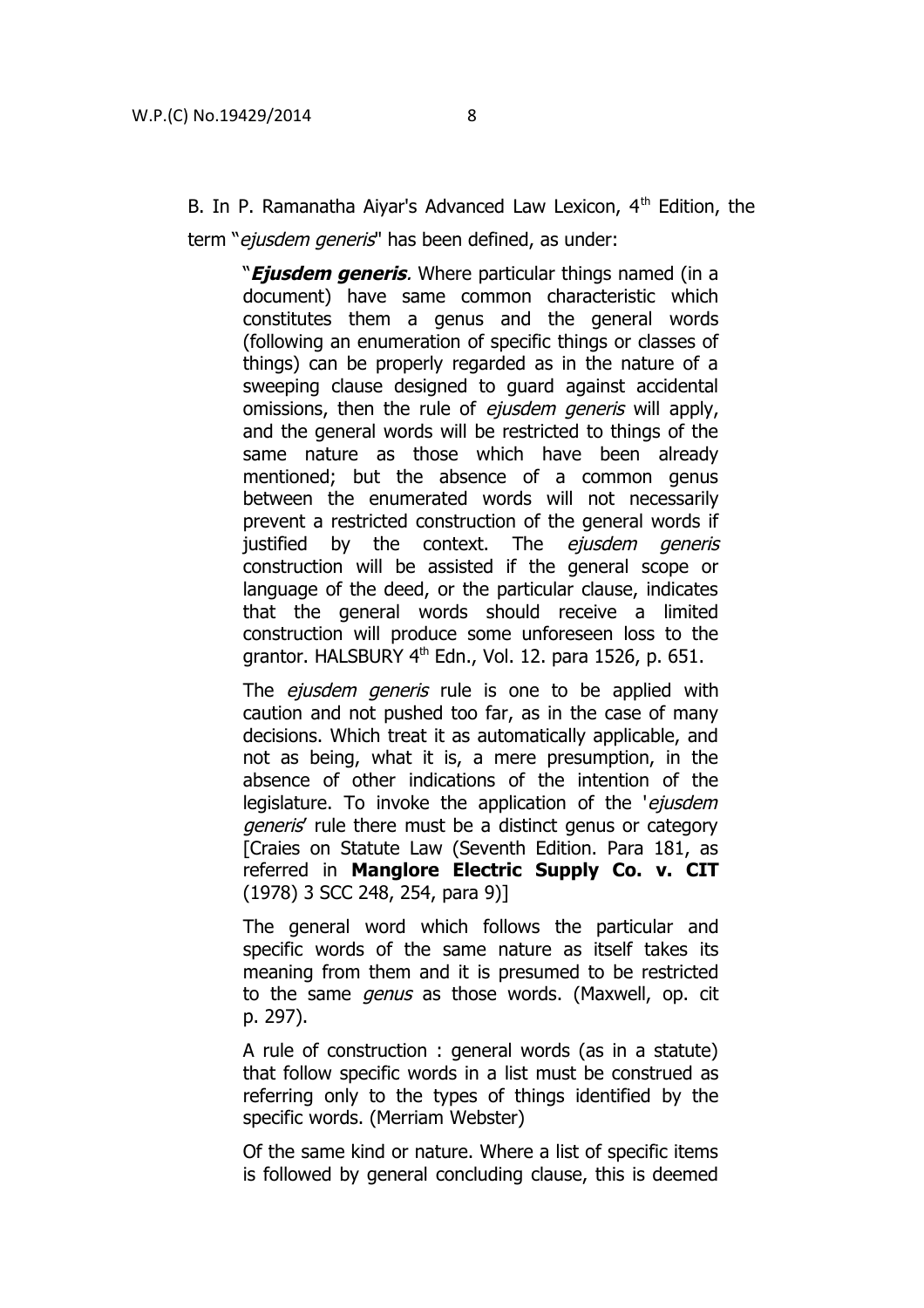to be limited to things of the same kind as those specified.

Of the same nature. A rule of construction whereby general terms following particular ones are taken to apply to persons and things which are of the same nature as those comprehended in the particular terms.

(Lat.) "Of the same kind or species." A well known maxim of construction. The phrase "ejusdem generis" means "of the same kind" and is more restricted than the word "analogous." 5 Rang 675: 107 IC 161: AIR 1928 Rang. 31. For an application of the rule in the construction of Statutes [See (1882) AWN 102: AIR 1928 Rang 31]

"By the application of the maxim ejusdem generis which is only an illustration or specific application of the broader maxim noscuntu ra socios general and specific words which are capable of an analogous, meaning being associated together, take color from each other se that the general words are restricted to a sense, analogous, to the less general" (**Mirch v. Russell** 12 LRA 125; 7 IC 161; AIR 1928 R. 31)

The *ejusdem generis* rule strives to reconcile the incompatibility between specific and general words. This doctrine applies when,-

(i) the statute contains an enumeration of specific words:

(ii) the subject of enumeration constitute a class or category:

(iii) that class or category is not exhausted by the enumeration;

(iv) the general term follows the enumeration:

(v) there is no indication of a different legislative intent (**Amar Chandra Chakraborthy v. Collector of Excise** (AIR 1972 SC 1863, para 9); **ACCE v. Ramdev Tobacco Co.** [1991 (51) ELT 631 (SC)].

In **Siddeshwari Cotton Mills (P) Ltd. v. Union of India (UOI) and Ors.** (AIR 1989 SC 1019), the Hon'ble Apex Court considered the provisions of the Central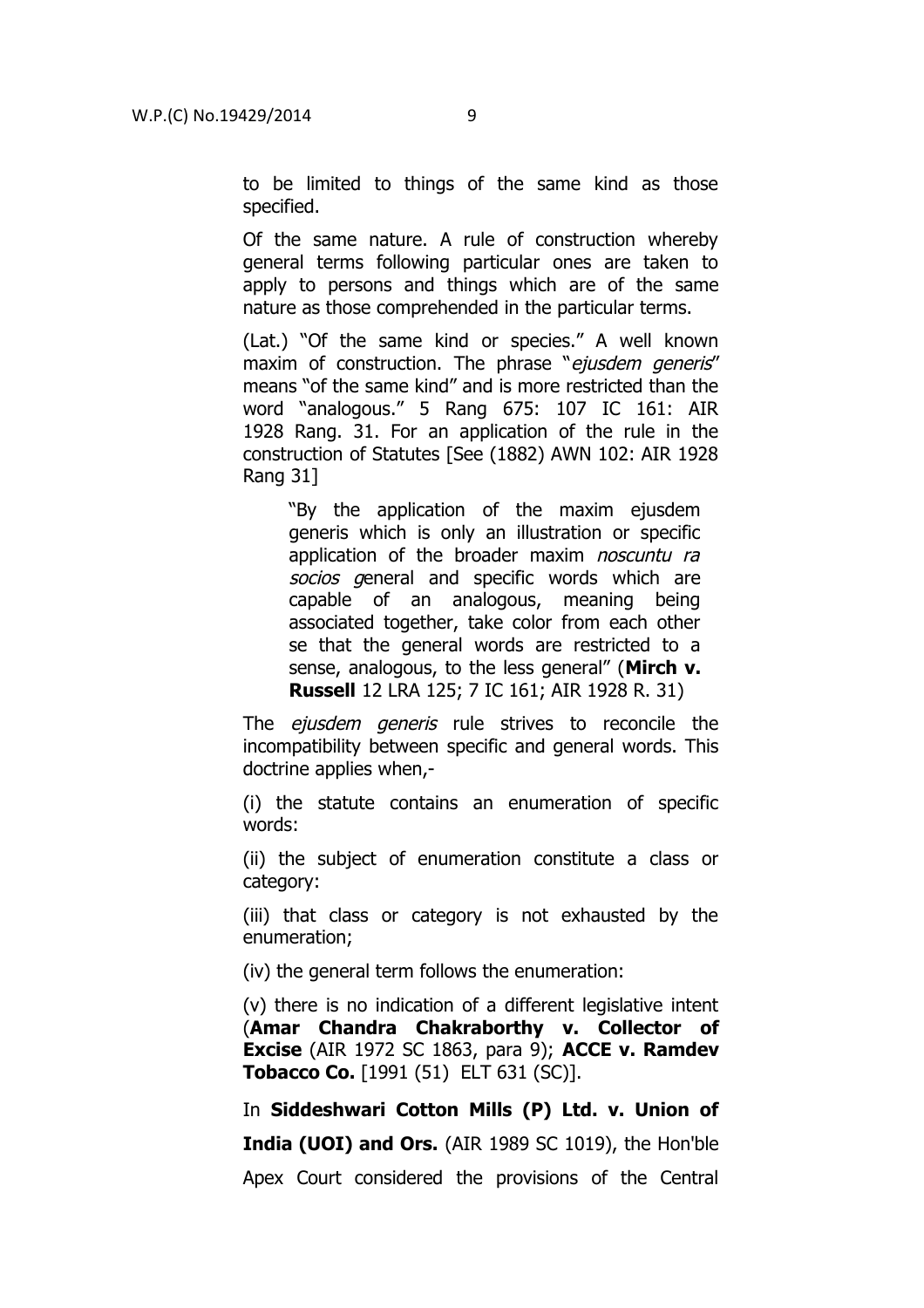Excises and Salt Act, and the principle of ejusdem generis was made applicable to interpret the term "process". At paras 7 and 8, it was observed thus:

"7. The expression *eius-dem-generis...*' of the same kind or nature'...signifies a principle of construction whereby words in a statute which are otherwise wide but are associated in the text with more limited words are, by implication, given a restricted operation and are limited to matters of the same class or genus as preceding them. If a list or string or family of genusdescribing terms are followed by wider or residuary or sweeping-up words, then the verbal context and the linguistic implications of the preceding words limit the scope of such words.

8. The preceding words in the statutory provision which, under this particular rule of construction, control and limit the meaning of the subsequent words must represent a genus or a family which admits a number of species or members. If there is only one species it cannot supply the idea of a genus." (See also **Indira B. Gokhale v. Union of India** [AIR 1990 Bom 98. 103]; **Garware Plastics & Polyester Ltd. v. Municipal Corpn. Aurangabad,** (AIR 1999 Bom 431, 434 (p 434))."

'Ejusdem generis' is a Latin expression which means 'of the same kind'. It means words of similar class. It is a canon of statutory construction that where general words follow the enumeration of particular classes of things. The general words will be construed as applying only to things of the some general clause as those enumerated: [**Parakh Foods Limited v. State of AP** (2008) 4 SCC 584, 586-587, para 9]

The principle underlying 'ejusdem generis' is applied when the statutory provision concerned contains an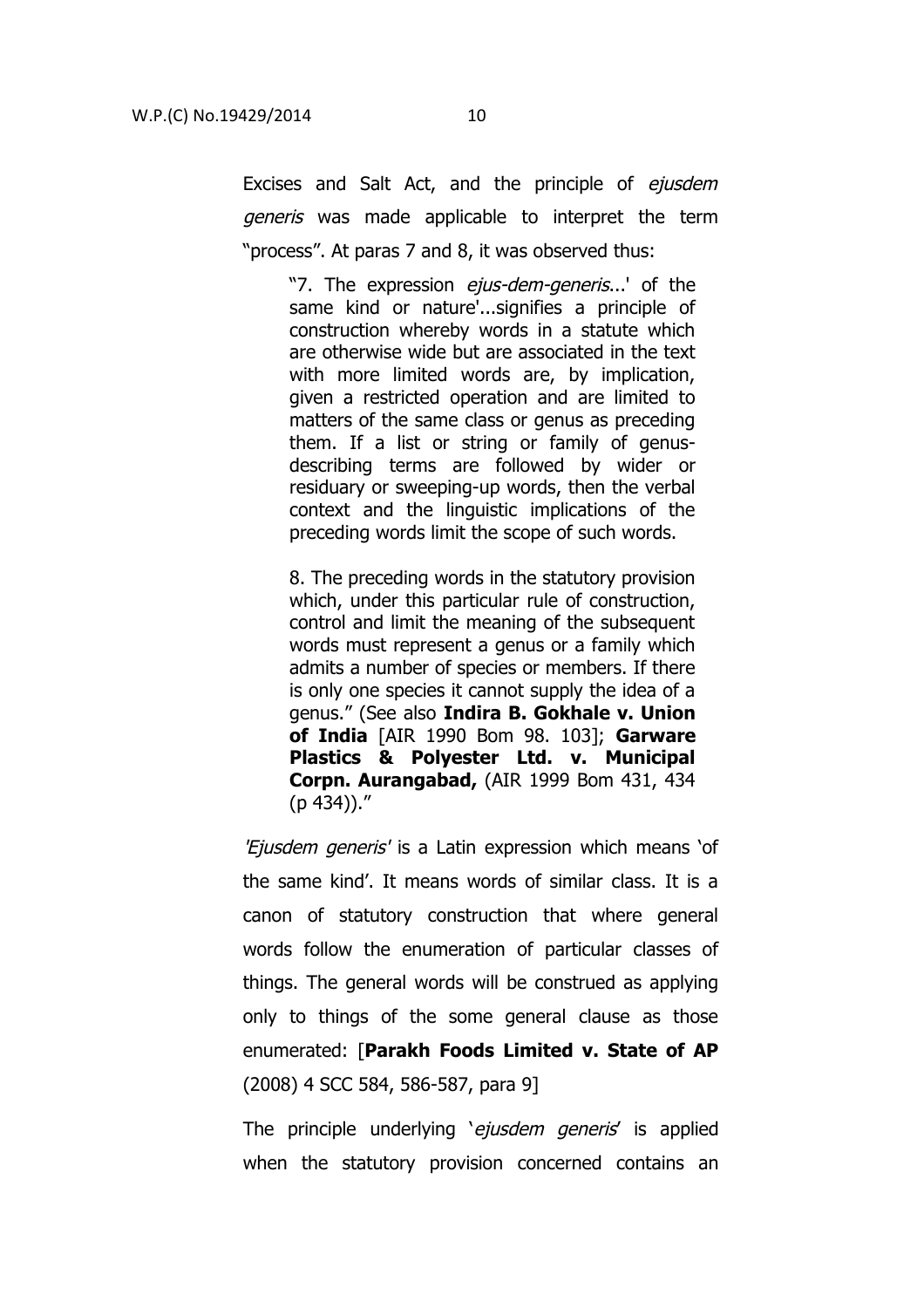enumeration of specific words, the subject of the enumeration thereby constituting a class or category but which class or category is not exhausted at the same time by the enumeration and the general term follows the enumeration with no specific indication of any different legislative intention. This rule which normally envisages words of general nature following specific and particular words to be construed as limited to things which are of the same nature as those specified, also required to be applied with great caution and not pushed too far so as to unduly or unnecessarily limit general and comprehensive words to dwarf size. (**Municipal Corpn. Of Greater Bombay v. Bharat Petroleum Corpn. Ltd.**, (2002) 4 SCC 219, 225-26. para 7]

C. In Judicial Interpretation of Words and Phrases, the term "ejusdem generis" has been defined, as under:

#### **"Ejusdem generis rule"**

According to that rule a general word which follows particular and specific words of the same nature as itself takes its meaning from them and is presumed to be restricted to the same genus as those words. If the doctrine of ejusdem generis be applied by taking the word "become permanently useless" as a general word and the word "died" as a particular and specific word, then, the general word "permanently useless" has to be construed as a word belonging to the genus to which particular word "died" belongs. It is upon this construction that a suggestion was made that the expression "permanently useless" must partake of the meaning of the word "died" to some extent. .............In my opinion, this construction is based upon a completely wrong understanding of the ejusdem generis doctrine". (see Maxwell at page 337). To put the general expression "permanently useless" under genus and then to give it a meaning borrowed from the genus, it is necessary that there must be more than one particular word preceding the general word which would indicate the genus. One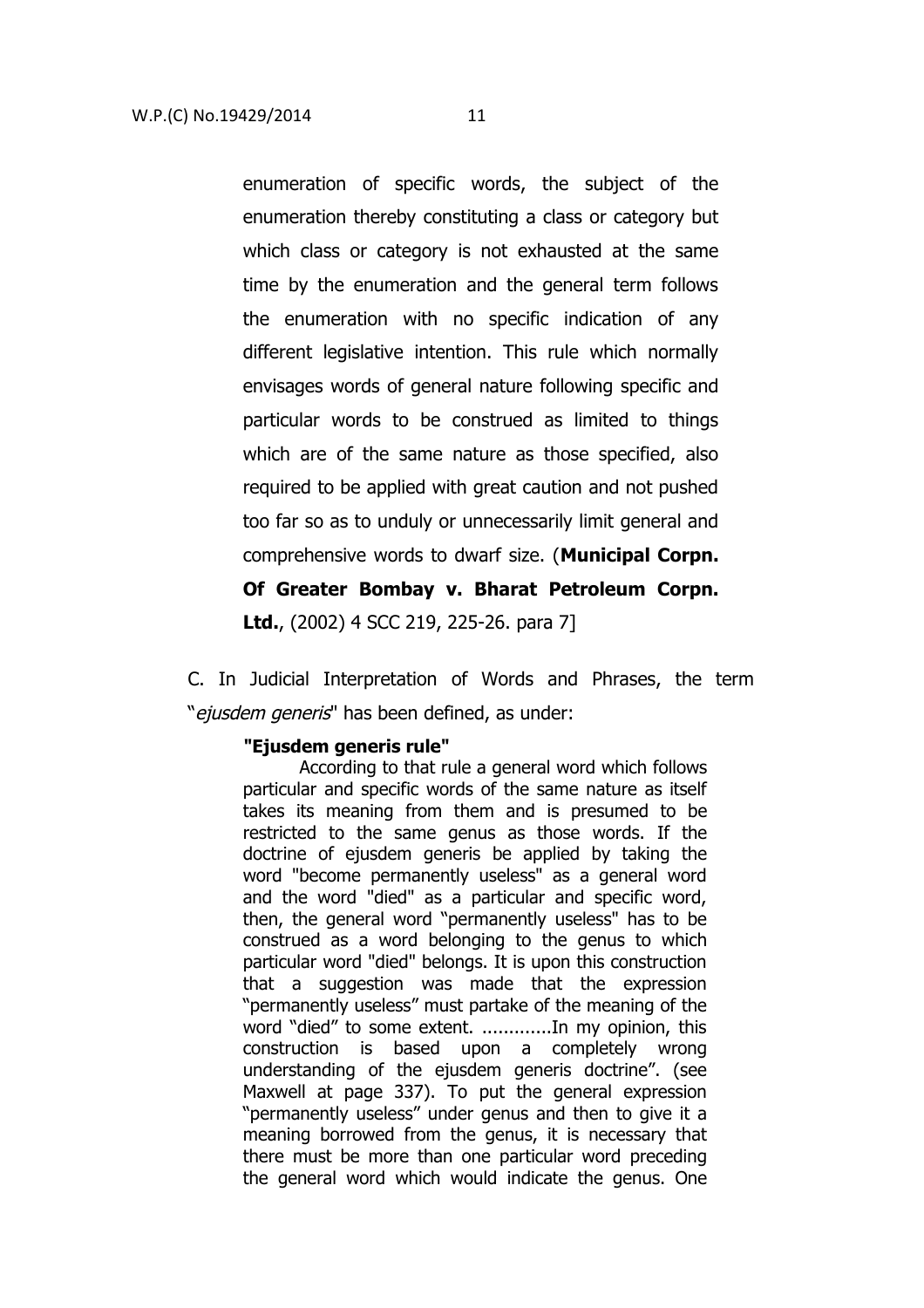word standing by itself does not indicate a genus clearly enough to colour the interpretation of the more general word or term following it. [Union Drug Co. Ltd. v. CIT, (1974) 93 ITR 94 to 96]"

D. In Wharton's Law Lexicon, the term "ejusdem generis" has been defined, as under:

"Ejusdem generis (of the same kind or nature).

This term is chiefly used in cases where general words have a meaning attributed to them less comprehensive than they would otherwise bear, by reason of particular words preceding them: e.g. the Sunday Observance Act, 1677 (24 Car. 2 c. 7) enacts that no tradesman, artificer, workman, labourer, or 'other person whatsoever', shall follow his ordinary calling on Sunday; here (see Sandiman v. Breach, (1827) 7 B & C. 96) the word "person" is confined to those of callings of the same kind as those specified by the preceding words so as not to include a farmer. The ejusdem generis rule, as it is called, is one of the rules of construction applied by the Court in construing documents of all kinds, whether statutes, deeds, wills, mercantile documents, or others. For a discussion of the rule, see Tillmanns & Co. v. S.S. Knutsford, Ltd, 1908, 2 K. B. 385, affirmed, 1908, A.C. 406. For instances of the application of the rule, see Maxwell or Hardcastle on Statutes Leake on Contracts 5 Theobald on Wills."

E. In Halsbury's Laws of England, fifth edition, the term "ejusdem" generis" has been defined, as under:

"**252. Ejusdem generis rule**. The ejusdem generis rule as to the meaning of general words following a series of specific descriptions applies to wills as to 'other instruments, and applies to descriptions of persons and things as well as to descriptions of property. The rule readily gives way to any context showing a contrary intention, and may be overridden by the presumption against intestacy, so that, where the general words occur in a clause of the nature of a residuary gift, the ordinary, wider meaning of the words is adhered to. This consideration does not, however, assist where the general words would in their wider meaning carry a residuary estate which is dealt with by another clause of the will."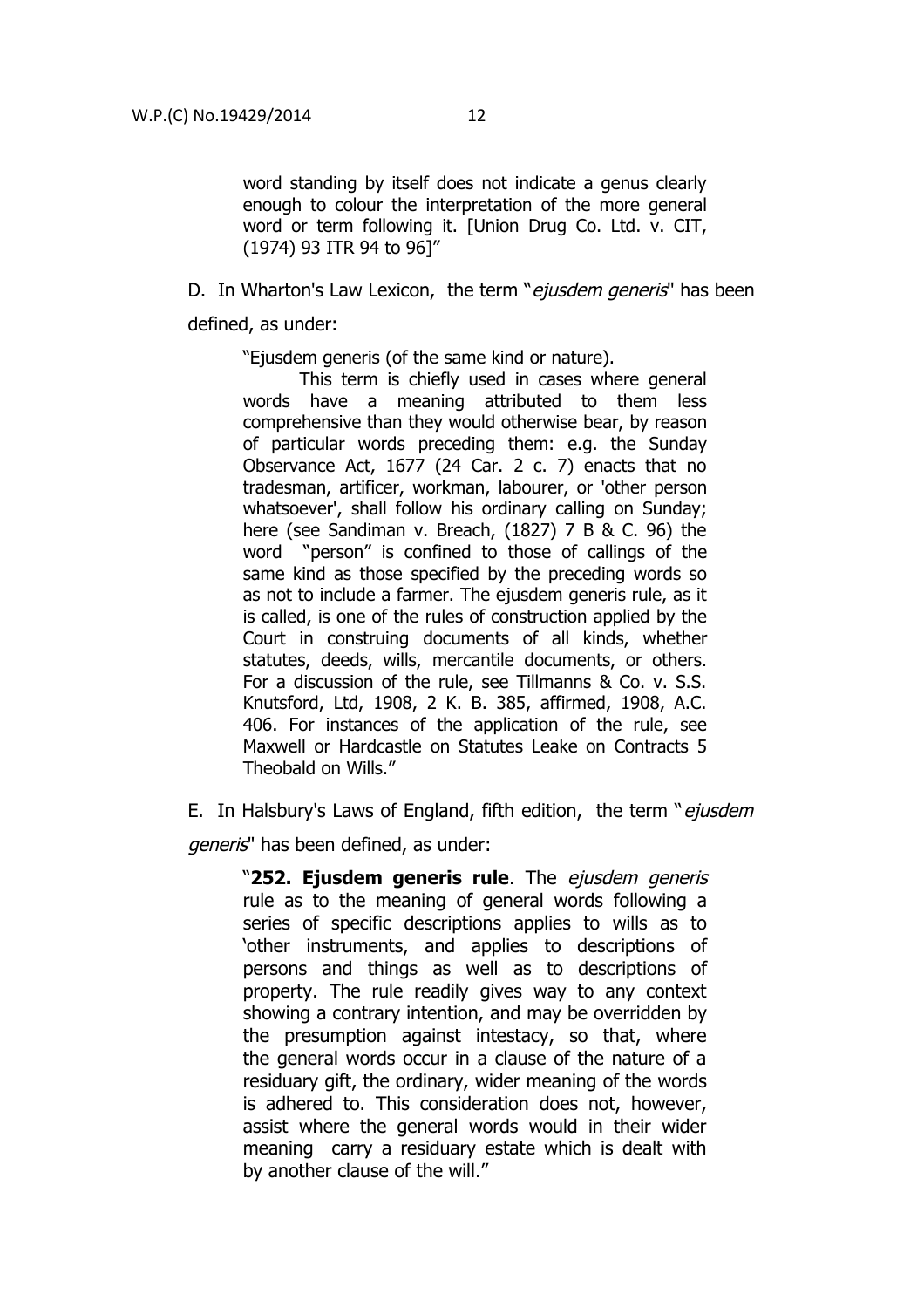# (i) In **Amar Chandra Chakraborty v. The Collector of Excise, Government of Tripura and Ors.** [(1972) 2 SCC 442], the Hon'ble Supreme Court observed thus:

"9...............The ejusdem generis rule strives to reconcile the incompatibility between specific and general words. This doctrine applies when (i) the statute contains an enumeration of specific words; (ii) the subjects of the enumeration constitute a class or category; (iii) that class or category is not exhausted by the enumeration; (iv) the general term follows the enumeration and (v) there is no indication of a different legislative intent. In the present case it is not easy to construe the various clauses of Section 42 as constituting one category or class. But that apart, the very language of the two sections and the objects intended respectively to be achieved by them also negative any intention of the legislature to attract the rule of ejusdem generis."

# (ii) In **Rajasthan State Electricity Board, Jaipur v. Mohan Lal and**

**Others** reported in AIR 1967 SC 1857, at paragraph 4, the Hon'ble Apex Court held as follows:

> "4. In our opinion, the High Courts fell into an error in applying the principle of *ejusdem generis* when interpreting the expression "other authorities" in Art. 12 of the Constitution, as they overlooked the basic principle of interpretation that, to invoke the application of ejusdem generis rule, there must be a distinct genus-or-category running through the bodies already named. Craies on, Statute Law summarises the principle as follows:-

"The ejusdem generis rule is one to be applied with caution and not pushed too far ........ To invoke the application of the *eiusdem generis* rule there must be a distinct genus or category. The specific words must apply not to different objects of a widely differing character but to something which can be called a class or kind of objects. Where this is lacking, the rule cannot apply, but the mention of a single species does not constitute a genus."\*

\*Craies on Statute Law,  $6<sup>th</sup>$  Edn., p. 181.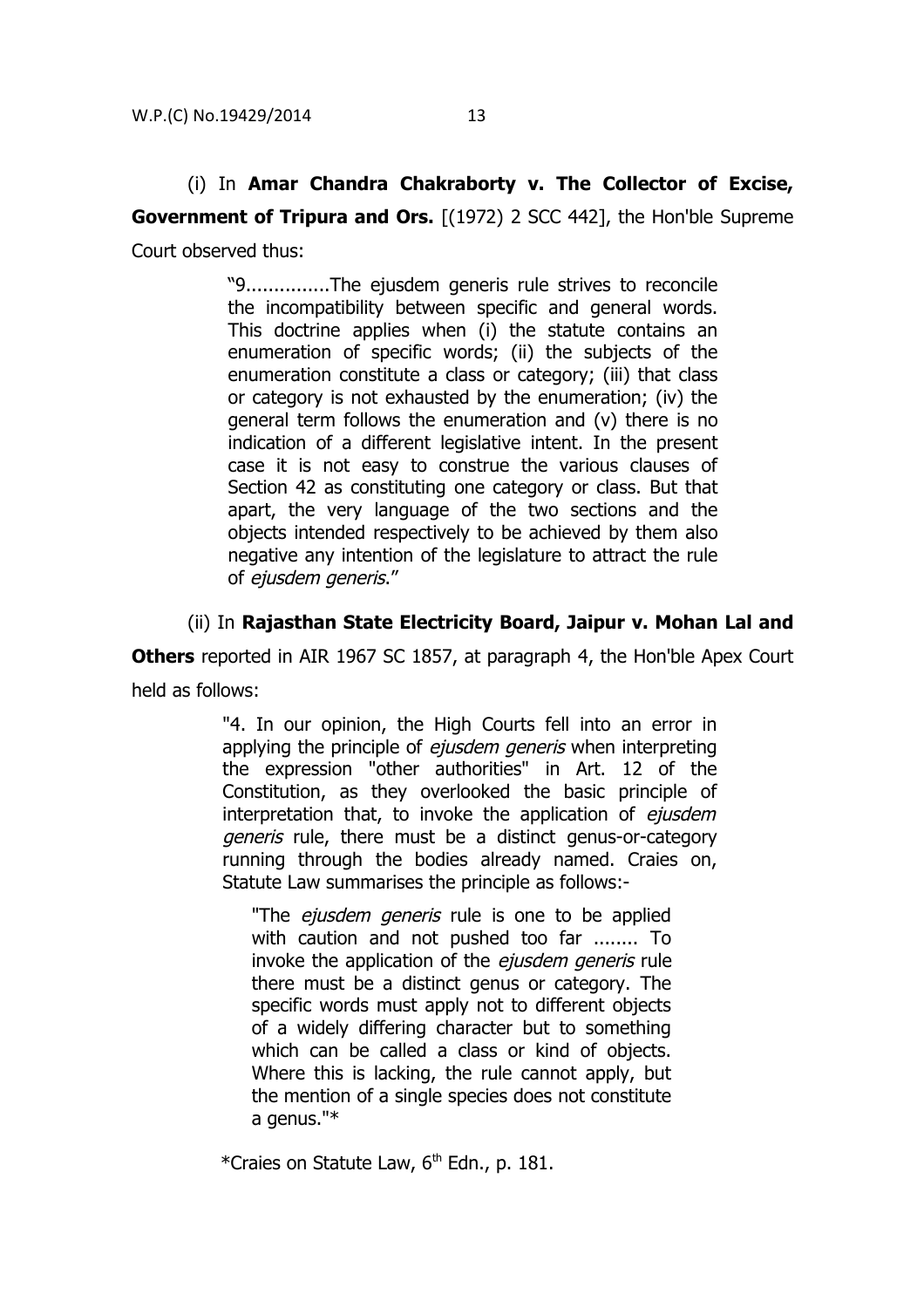Maxwell in his book on 'Interpretation of Statutes' explained the principle by saying: "But the general word which follows particular and specific words of the same nature as itself takes its meaning from them, and is presumed to be restricted to the same genus as those words .... Unless there is a genus or category, there is no room for the application of the *ejusdem generis* doctrines."

\*\*Maxwell on Interpretation of Statutes,  $11<sup>th</sup>$  Edn. pp. 326, 327.

In United Towns Electric Co. Ltd. v. Attorney-General for Newfoundland, the Privy Council held that, in their opinion, there is no room for the application of the principle of ejusdem generis in the absence of any mention of a genus, since the mention of a single species-for example, water rates-does not constitute a genus. In Art. 12 of the Constitution, the bodies specifically named are the Executive Governments of the Union and the States, the Legislatures of the Union and the States, and local authorities. We are unable to find any common genus running through these named bodies, nor can these bodies be placed in one single category on any rational basis. The doctrine of ejusdem generis could not, therefore, be, applied to the interpretation of the expression "other authorities" in this article."

(iii) It is well settled that rule of *eiusdem generis* applies when statute enumerates the specific words, subjects of enumeration constitute a class or category, that class or category is not exhausted by the enumeration, the general terms follow the enumeration and when there is no indication of a different legislative intent. (see the decision of the Hon'ble Apex Court in **Grasim Industries Limited v. Collector of Customs, Bombay** [2002) 4 SCC 297])

(iv) In **the Principal Secretary, Department of Labour and Ors. v. Om Dayal Educational & Research Society and Ors.** [2020 (1) LLN 83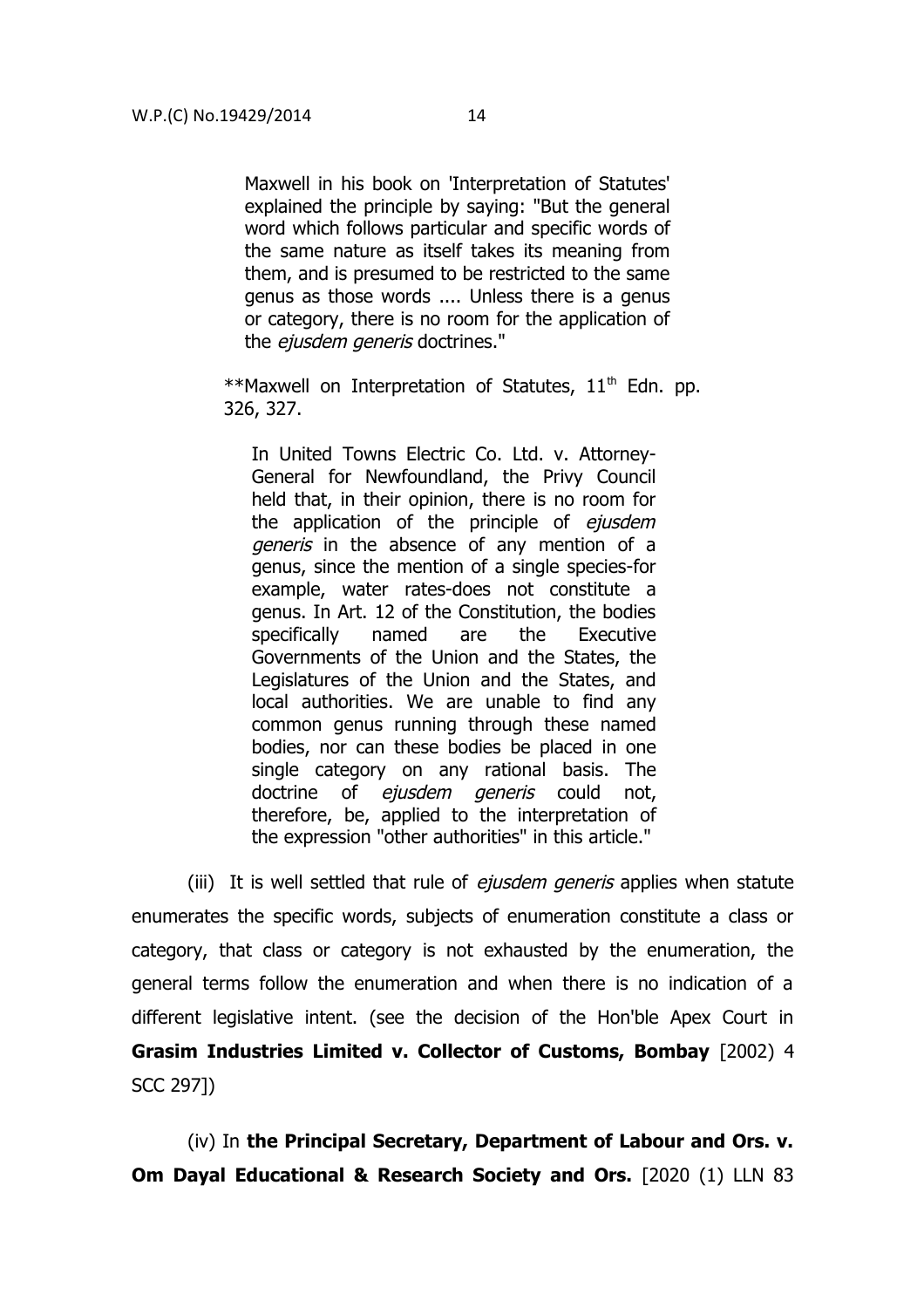(Cal)], at paragraph 16, a Hon'ble Division Bench of the Calcutta High Court held as under:

> "16. As would be gleaned from these learned authorities, the rule of ejusdem generis is not to be applied inflexibly and invariably. It is a rule that operates only to give us a rebuttable presumption that the words of the statute are restricted in application to a certain 'genus' of things because the statute is not able to exhaustively provide all the elements that would conceivably fall within that genus. In other words, the rule of ejusdem generis restricts interpretation only when the words of a statute are categorical in their application and it is cumbersome, impossible, unnecessary or imprudent to seek to enumerate all the constituents of the category to which the statute is made applicable. Even then, the application of the rule must be appreciative of the context of the genus and the enumeration of the specie. The rule of ejusdem generis does not apply when the words of a statute seek not to provide a category to which it will apply but merely provide a non-exhaustive list of the things to which the statute will apply. That apart, the rule of ejusdem generis cannot contradict legislative intent and must either give way to a purposive interpretation if such an interpretation is found to run contrary to the rule or be applied in consonance with the purposive interpretation of the statute. ......"

# (v) In **Maharashtra University of Health Sciences and Ors. v.**

# **Satchikitsa Prasarak Mandal and Ors.** [(2010) 3 SCC 786], the Hon'ble

Supreme Court observed as under:

"27. The Latin expression "ejusdem generis" which means "of the same kind or nature" is a principle of construction, meaning thereby when general words in a statutory text are flanked by restricted words, the meaning of the general words are taken to be restricted by implication with the meaning of restricted words. This is a principle which arises "from the linguistic implication by which words having literally a wide meaning (when taken in isolation) are treated as reduced in scope by the verbal context." It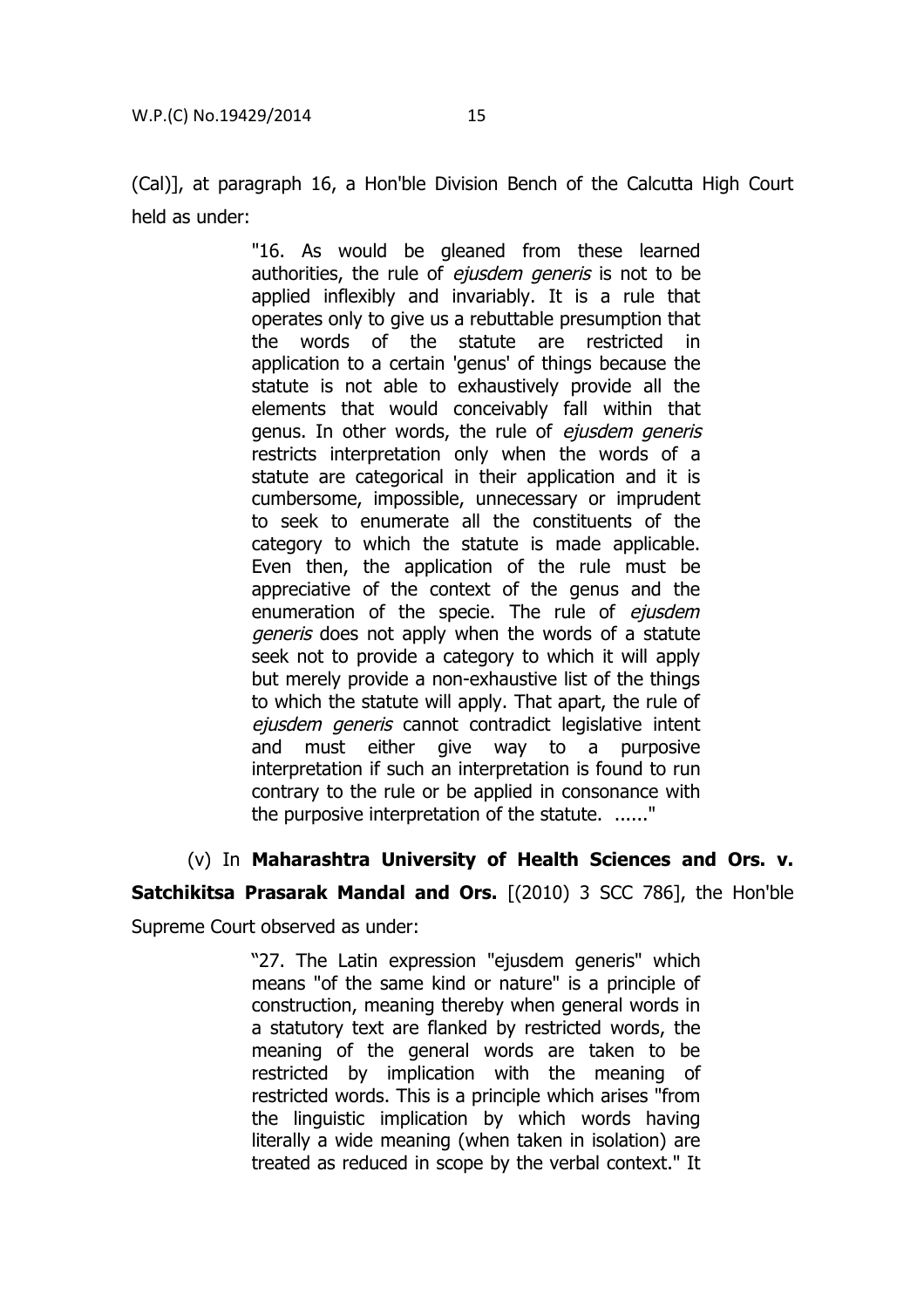may be regarded as an instance of ellipsis, or reliance on implication. This principle is presumed to apply unless there is some contrary indication

(See Glanville Williams, 'The Origins and Logical Implications of the ejusdem generis Rule' 7 Conv (NS) 119).

28. This *ejusdem generis* principle is a facet of the principle of *Noscitur a sociis*. The Latin maxim Noscitur a sociis contemplates that a statutory term is recognised by its associated words. The Latin word 'sociis' means 'society'. Therefore, when general words are juxtaposed with specific words, general words cannot be read in isolation. Their colour and their contents are to be derived from their context See similar observations of **Viscount Simonds in Attorney General v. Prince Ernest Augustus of Hanover** (1957) AC 436 at 461 of the report.

29. But like all other linguistic canons of construction, the *ejusdem generis* principle applies only when a contrary intention does not appear. In instant case, a contrary intention is clearly indicated inasmuch as the definition of `teachers' under Section 2(35) of the said Act, as pointed out above, is in two parts. The first part deals with enumerated categories but the second part which begins by the expression "and other" envisages a different category of persons. Here 'and' is disjunctive. So, while construing such a definition the principle of *ejusdem generis* cannot be applied.

30. In this context, we should do well to remember the caution sounded by Lord Scarman in **Quazi v. Quazi** (1979) 3 All-ER 897. At page 916 of the report, the learned Law Lord made this pertinent observation:

> "If the legislative purpose of a statute is such that a statutory series should be read ejusdem generis, so be it; the rule is helpful. But, if it is not, the rule is more likely to defeat than to fulfill the purpose of the statute. The rule, like many other rules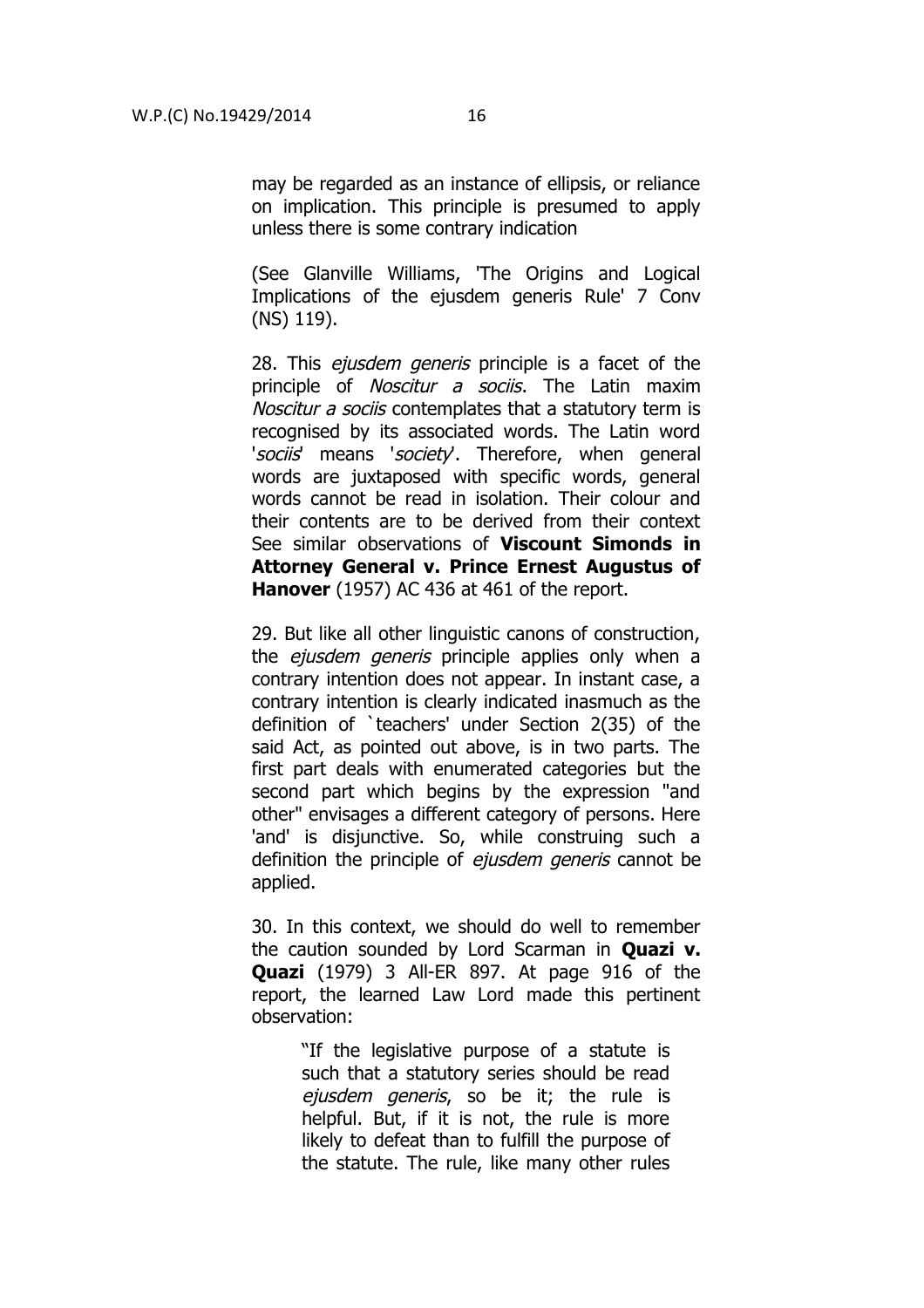of statutory interpretation, is a useful servant but a bad master."

31. This Court while construing the principle of ejusdem generis laid down similar principles in the case of **K.K. Kochuni v. State of Madras and Kerala** (AIR 1960 SC 1080). A Constitution Bench of this Court in **Kochuni** (supra) speaking through Justice Subba Rao (as His Lordship then was) at paragraph 50 at page 1103 of the report opined:

"...The rule is that when general words follow particular and specific words of the same nature, the general words must be confined to the things of the same kind as those specified. But it is clearly laid down by decided cases that the specific words must form a distinct genus or category. It is not an inviolable rule of law, but is only permissible inference in the absence of an indication to the contrary."

(Emphasis supplied)

32. Again this Court in another Constitution Bench decision in the case of **Amar Chandra Chakraborty v. The Collector of Excise, Govt. of Tripura, Agartala and Ors.** AIR 1972 SC 1863 speaking through Justice Dua, reiterated the same principles in paragraph 9, at page 1868 of the report. On the principle of *ejusdem generis*, the learned Judge observed as follows:

"9......The *ejusdem generis* rule strives to reconcile the incompatibility between specific and general words. This doctrine applies when (i) the statute contains an enumeration of specific words; (ii) the subjects of the enumeration constitute a class or category; (iii) that class or category is not exhausted by the enumeration; (iv) the general term follows the enumeration; and (v) there is no indication of a different legislative intent."

(Emphasis supplied)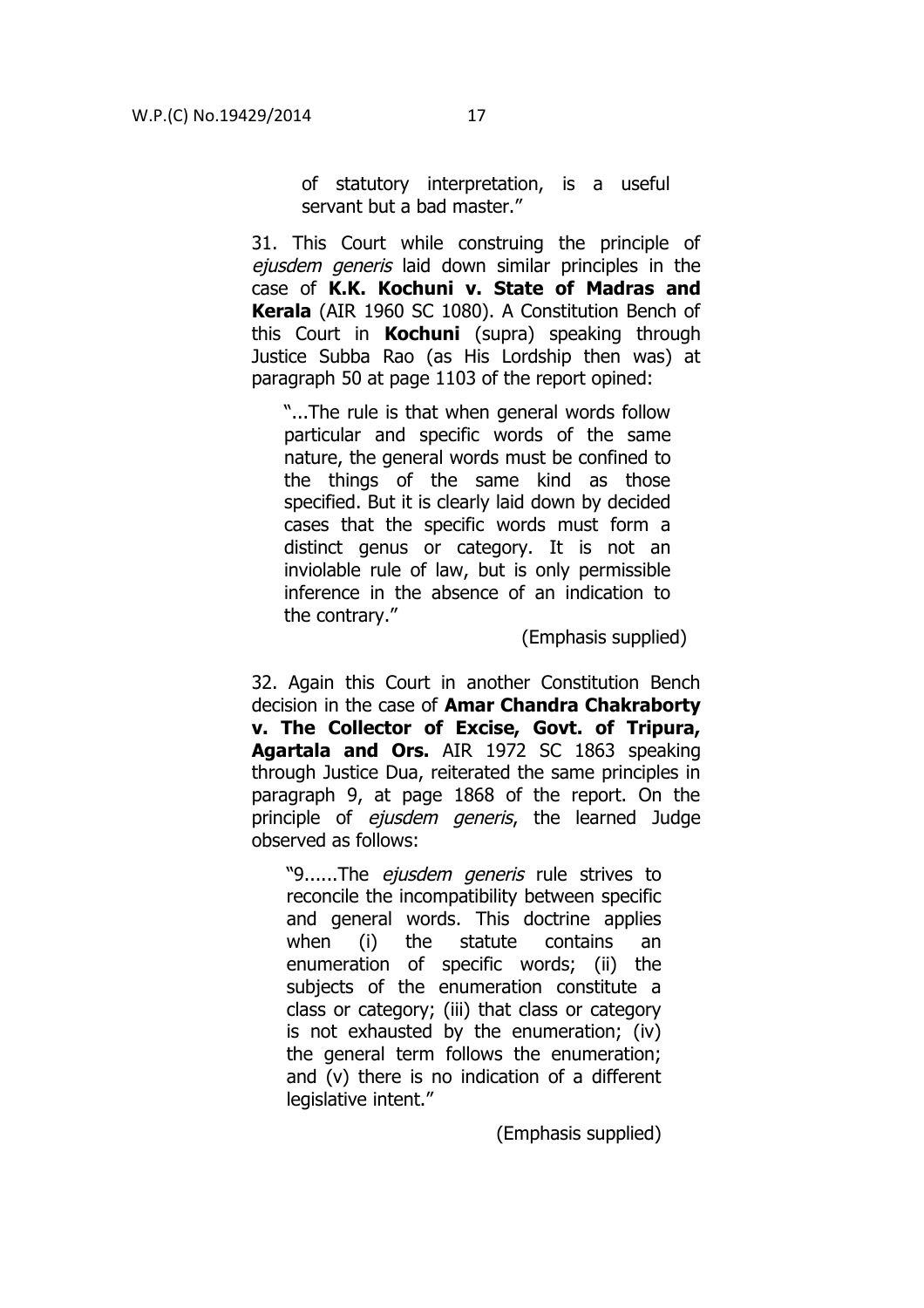"9. The argument that the word 'transfer' must be construed ejusdem generis with the words sale, exchange or relinquishment has to be rejected because as stated in Craies on Statute Law  $(7<sup>th</sup>)$ edition, page 181),

"the *ejusdem generis* rule is one to be applied with caution and not pushed too far, as in the case of many decisions, which treat it as automatically applicable, and not as being, what it is, a mere presumption, in the absence of other indications of the intention of the legislature. The modern tendency of the law, it was said, is to attenuate the application of the route of ejusdem generis. To invoice, the application of the ejusdem generis rule there must be a distinct genus or category. The specific words must apply not to different objects of widely differing character but to something which can be called a class or kind of objects. Where this is lacking, the rule cannot apply."

Thus, unless you find a category there is no room for the application of *ejusdem generis* doctrine and where the words are clearly wide in their meaning they ought not to be qualified on the ground of their association with other words. (See **Glasgow Corpn. v. Glasgow Tramway Co. 1898 AC 631 In N.A.L.G.O. v. Bolton Corpn., 1943 AC 166**. it was held that "the ejusdem generis rule is often useful or convenient, but it is merely a rule of construction, not a rule of law."

(vii) In **Oswal Agro Mills Ltd. and Ors. v. Collector of Central Excise and Ors.** [1993 Supp(3) SCC 716], the Hon'ble Supreme Court observed thus:

> "7............There is no quarrel with the proposition that in ascertaining the meaning of the word or a clause or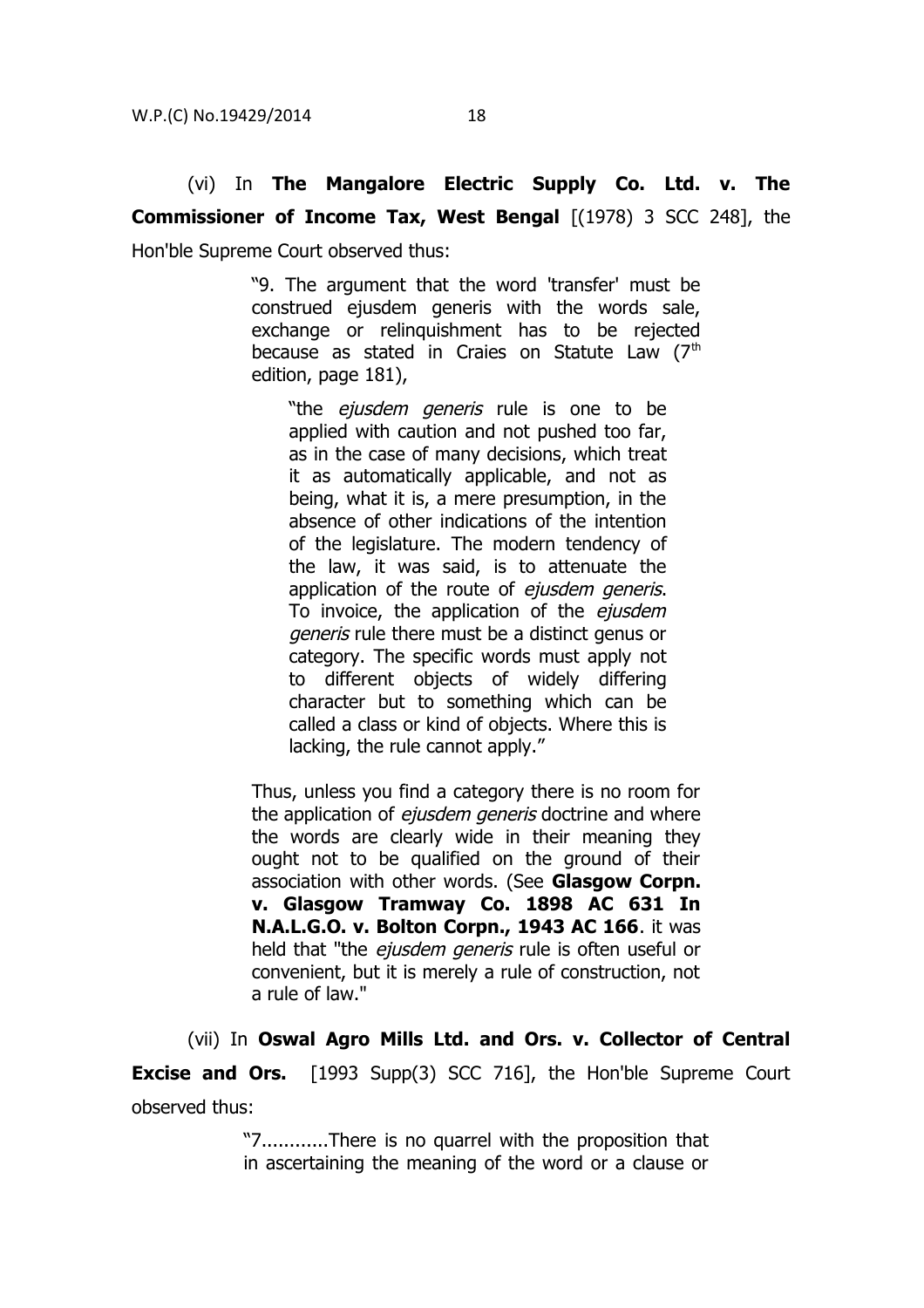sentence in the statute in which interpretation, everything which is logically relevant should be admissible. It is no doubt true that the doctrine of Noscitur A Sociis, meaning thereby, that it is a legitimate rule of construction to construe words in an Act of Parliament with reference to words found in immediate connection with them i.e. when two or more words which are susceptible of analogous meaning are clubbed together, they are understood to be used in their cognate sense. They take, as it were, their colour from each other, the meaning of the more general is restricted to a sense analogous to a less general. The philosophy behind it is that the meaning of the doubtful words may be ascertained by reference to the meaning of words associated with it. This doctrine is broader than the doctrine of *eiusdem generis*. This doctrine was accepted by this Court in cantina of cases but its application is to be made to the context and the setting in which the words came to be used or associated in the statute or the statutory rule. Equally the doctrine of contemporanea expositio is also being invoked to cull out the intentment by removing ambiguity in its understanding of the statute by the executive."

16. In Section 3(f) of the Drugs and Cosmetics Act, 1940, there is

a specific exclusion of dispensation of any drug, or packing of any drug or cosmetic, in the ordinary course of retail business, than the process involved in the manufacture of a drug or cosmetic.

17. On the aspect of **interpretation of statutes**, let us consider a

few decisions, as hereunder:

(i) In the words of Tindal, C.J., in **Sussex Peerage** case [(1844) 11 Cl & F 85], wherein, he said that, "If the words of the statute are in themselves precise and unambiguous, then no more can be necessary than to expound those words in their natural and ordinary sense. The words themselves so alone in such cases best declare the intent of the lawgiver."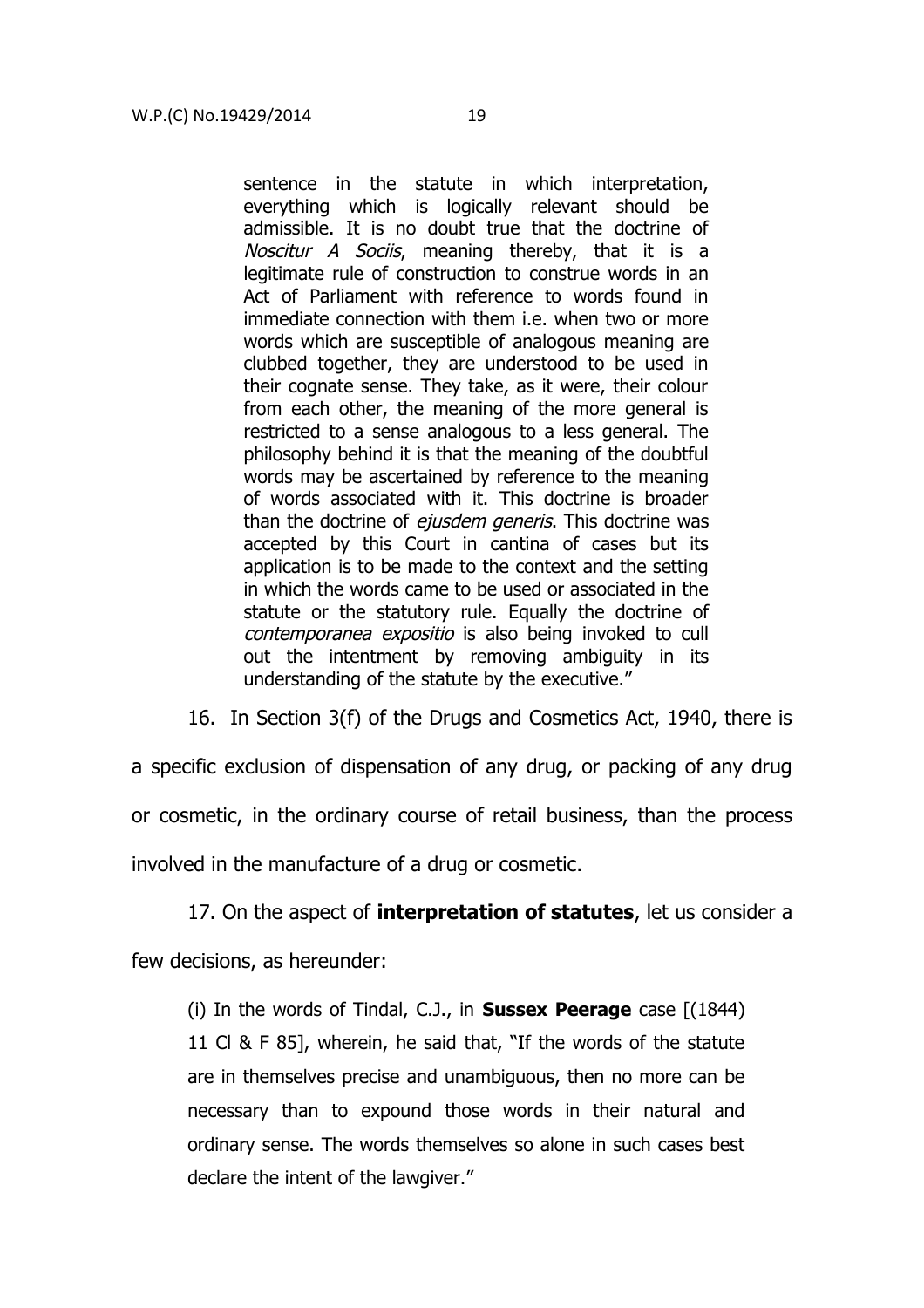(ii) In **Nairin v. University of St. Andrews** reported in 1909 AC 147, the Hon'ble Court held that, "Unless there is any ambiguity it would not be open to the Court to depart from the normal rule of construction which is that the intention of the Legislature should be primarily gathered from the words which are used. It is only when the words used are ambiguous that they would stand to be examined and construed in the light of surrounding circumstances and constitutional principle and practice."

(iii) In **Ram Rattan** v. **Parma Nand** reported in AIR 1946 PC 51, the Hon'ble Mr. S. R. Das, held as under:

"The cardinal rule of construction of statutes is to read the statutes literally, that is, by giving to the words their ordinary, natural and grammatical meaning. If, however, such a reading leads to absurdity and the words are susceptible of another meaning, the Court may adopt the same. But if no such alternative construction is possible, the Court must adopt the ordinary rule of literal interpretation. In the present case, the literal construction leads to no apparent absurdity and therefore, there can be no compelling reason for departing from that golden rule of construction."

(iv) In **Poppatlal Shah** v. **State of Madras** reported in AIR 1953 SC 274, the Hon'ble Supreme Court held that, "It is settled rule of construction that to ascertain the legislative intent all the constituent parts of a statute are to be taken together and each word, phrase and sentence is to be considered in the light of the general purpose and object of the Act itself."

(v) In **Rao Shive Bahadur Singh** v. **State**, reported in AIR 1953 SC 394, the Hon'ble Supreme Court held that, "While, no doubt, it is not permissible to supply a clear and obvious lacuna in a statute, and imply a right of appeal, it is incumbent on the Court to avoid a construction, if reasonably permissible on the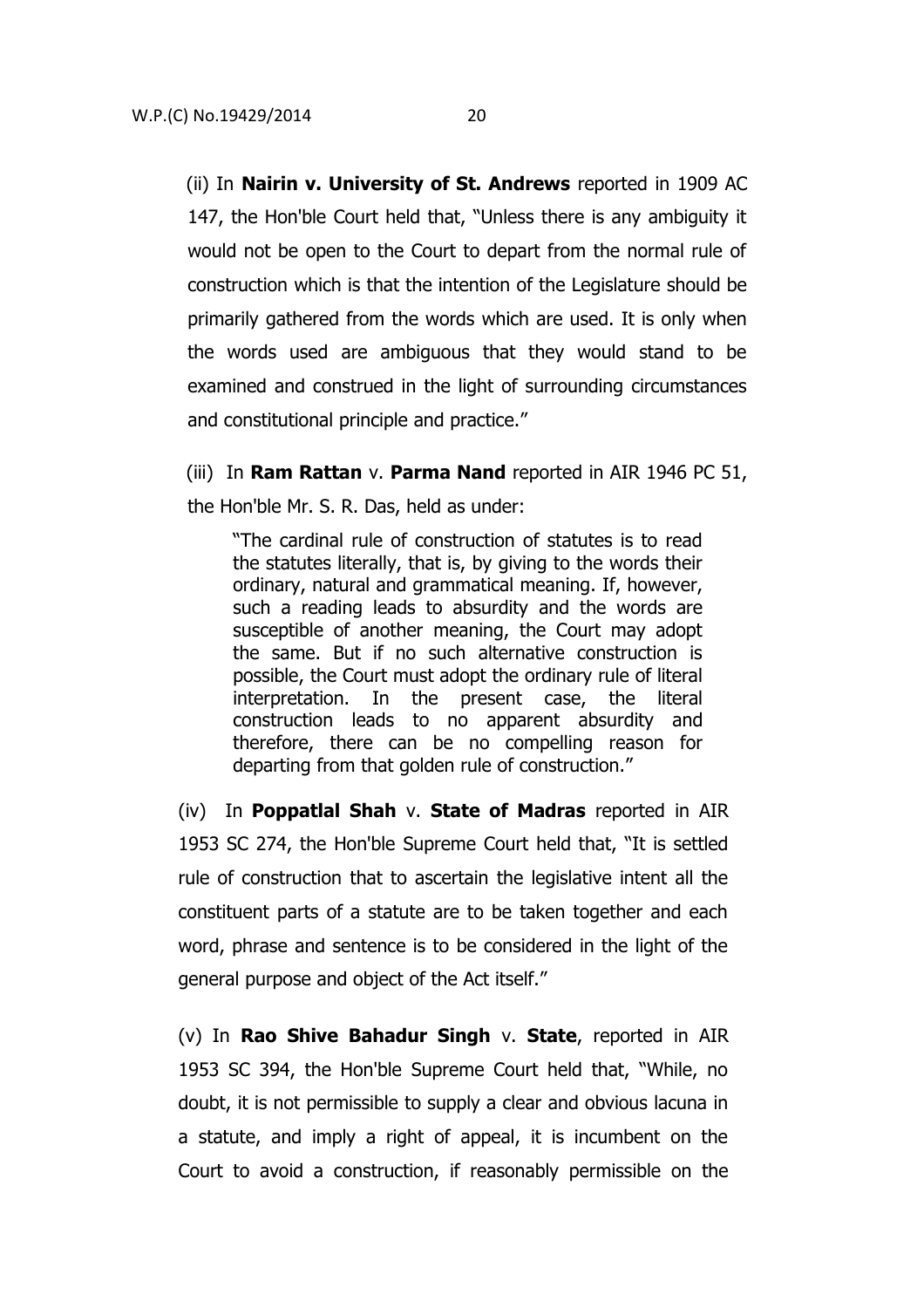language, which would render a part of the statute devoid of any meaning or application."

(vi) What is the spirit of law, Hon'ble Mr. Justice S.R.Das in **Rananjaya Singh** v. **Baijnath Singh** [AIR 1954 SC 749], said that, "The spirit of the law may well be an elusive and unsafe guide and the supposed spirit can certainly not be given effect to in opposition to the plain language of the Sections of the Act."

(vii) In **Hari Prasad Shivashanker Shukla** v. **A.D.Divelkar** reported in AIR 1957 SC 121, the Hon'ble Apex Court held thus:

"It is true that an artificial definition may include a meaning different from or in excess of the ordinary acceptation of the word which is the subject of definition; but there must then be compelling words to show that such a meaning different from or in excess of the ordinary meaning is intended, Where, within the framework of the ordinary acceptation of the word, every single requirement of the definition clause is fulfilled, it would be wrong to take the definition as destroying the essential meaning of the word defined."

(viii) In **Kanai Lal Sur** v. **Paramnidhi Sadhukhan** reported in

AIR 1957 SC 907, the Hon'ble Supreme Court held as under:

"It must always be borne in mind that the first and primary rule of construction is that the intention of the Legislature must be found in the words used by the Legislature itself. If the words used are capable of one construction only then it would not be open to the courts to adopt any other hypothetical construction on the ground that such hypothetical construction is more consistent with the alleged object and policy of the Act.

The words used in the material provisions of the statute must be interpreted in their plain grammatical meaning and it is only when such words are capable of two constructions that the question of giving effect to the policy or object of the Act can legitimately arise. When the material words are capable of two constructions, one of which is likely to defeat or impair the policy of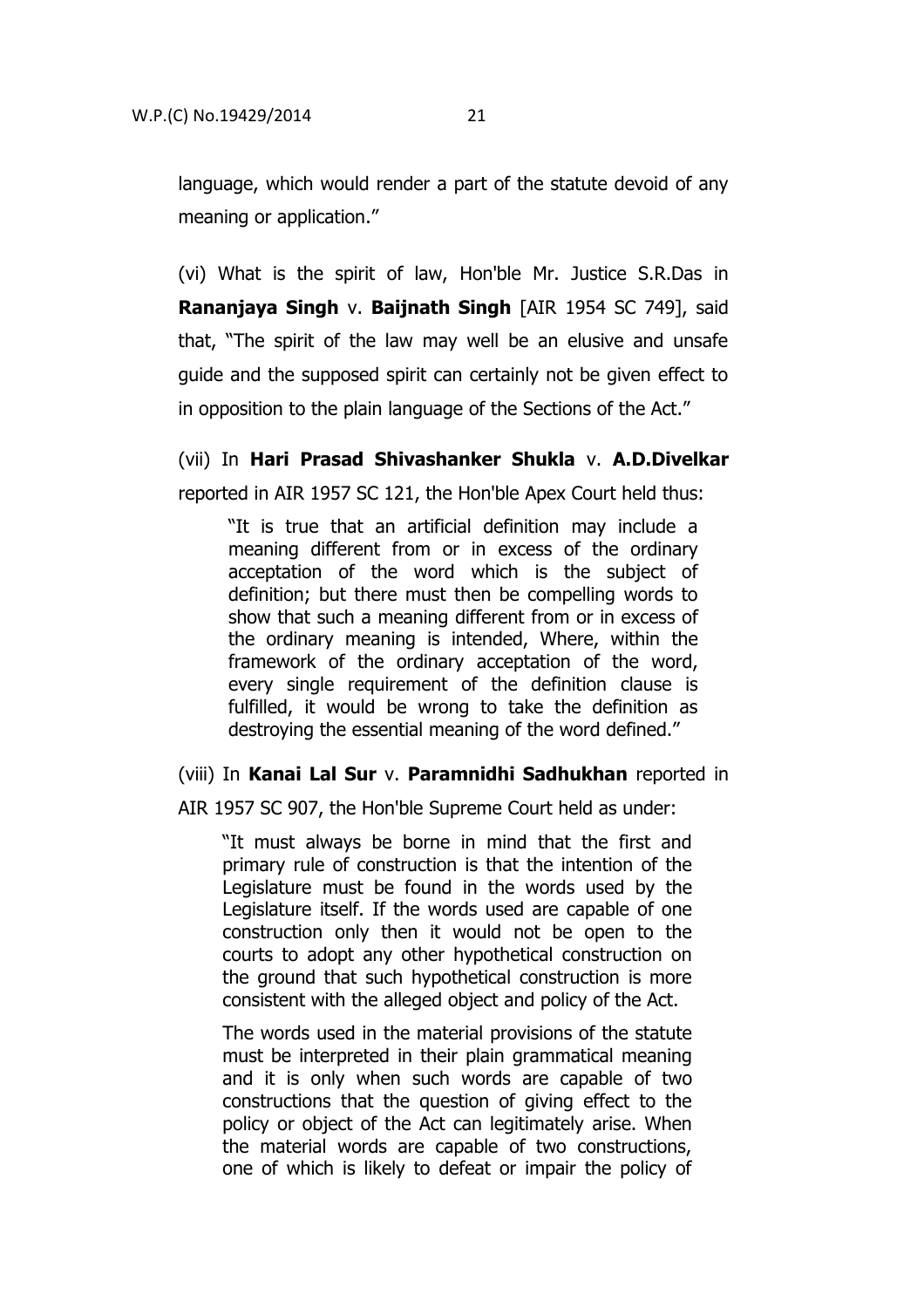the Act whilst the other construction is likely to assist the achievement of the said policy, then the courts would prefer to adopt the latter construction.

It is only in such cases that it becomes relevant to consider the mischief and defect which the, Act purports to remedy and correct."

(ix) In **Attorney-General** v. **HRH Prince Ernest Augustus of Hanover** [(1957) 1 All.ER 49], Lord Somervell of Harrow has explained the unambiguous, as "unambiguous in context".

(x) In **State of W.B., v. Union of India** (AIR 1963 SC 1241), the Hon'ble Apex Court held that in considering the expression used by the Legislature, the Court should have regard to the aim, object and scope of the statute to be read in its entirety.

(xi) In **State of Uttar Pradesh** v. **Dr.Vijay Anand Maharaj** reported in AIR 1963 SC 946, the Supreme Court held as under:

"But it is said, relying upon certain passages in Maxwell on the Interpretation of Statutes, at p, 68, and in Crawford on "Statutory Construction' at p. 492, that it is the duty of the Judge "to make such construction of a statute as shall suppress the mischief and advance the remedy," and for that purpose the more extended meaning could be attributed to the words so as to bring all matters fairly within the scope of such a statute even though outside the letter, if within its spirit or reason. But both Maxwell and Crawford administered a caution in resorting to such a construction. Maxwell says at p.68 of his book:

"The construction must not, of course, be strained to include cases plainly omitted from the natural meaning of the words."

Crawford says that a liberal construction does not justify an extension of the statute's scope beyond the contemplation of the Legislature.

The fundamental and elementary rule of construction is that the words and phrases used by the Legislature shall be given their ordinary meaning and shall be constructed according to the rules of grammar. When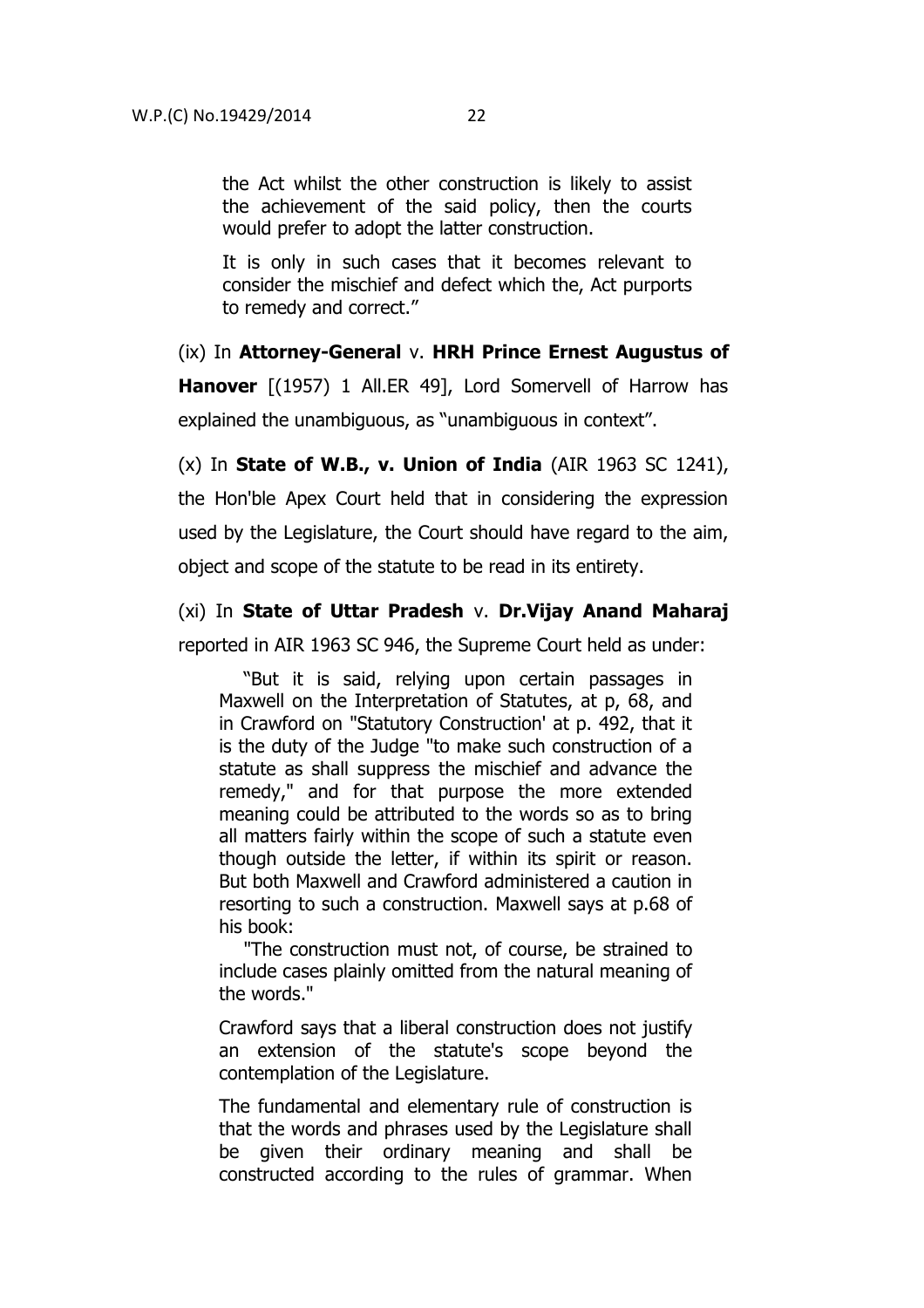the language is plain and unambiguous and admits of only one meaning, no question of construction of a statute arises, for the Act speaks for itself. It is a well recognized rule of construction that the meaning must be collected from the expressed intention of the Legislature."

# (xii) In **Namamal** v. **Radhey Shyam** reported in AIR 1970

Rajasthan 26, the Hon'ble Apex Court held as under:

"It was observed by Pollock C. B. in Waugh v. Middleton, 1853-8 Ex 352 (356):-- "It must, however, be conceded that where the grammatical construction is clear and manifest and without doubt, that construction ought to prevail, unless there be some strong and obvious reason to the contrary. But the rule adverted to is subject to this condition, that however plain the apparent grammatical construction of a sentence may be, if it be properly clear from the contents of the same document that the apparent grammatical construction cannot be the true one, then that which, upon the whole, is the true meaning shall prevail, in spite of the grammatical construction of a particular part of it." And substantially the same opinion is expressed by Lord Selborne in **Caledonian Ry, v. North British Ry.** (1881) 6 AC 114 (222):-- "The mere literal construction of a statute ought not to prevail if it is opposed to the intentions of the legislature as apparent by the statute, and if the words are sufficiently flexible to admit of some other construction by which, that intention can be better effectuated." Again Lord Fitzgerald in **Bradlaugh v. Clarke,** (1883) 8 AC 354 at p. 384 observed as follows:-- "I apprehend it is a rule in the construction of statutes that in the first instance the grammatical sense of the words is to be adhered to. If that is contrary to, or inconsistent with, any expressed intention or declared purpose of the statutes, or if it would involve any absurdity, repugnance, or inconsistency, the grammatical sense must then be modified, extended, or abridged, so far as to avoid such an inconvenience, but no further." 11. Maxwell in his book on Interpretation of Statutes ( $11<sup>th</sup>$  Edition) at page 226 observes thus:--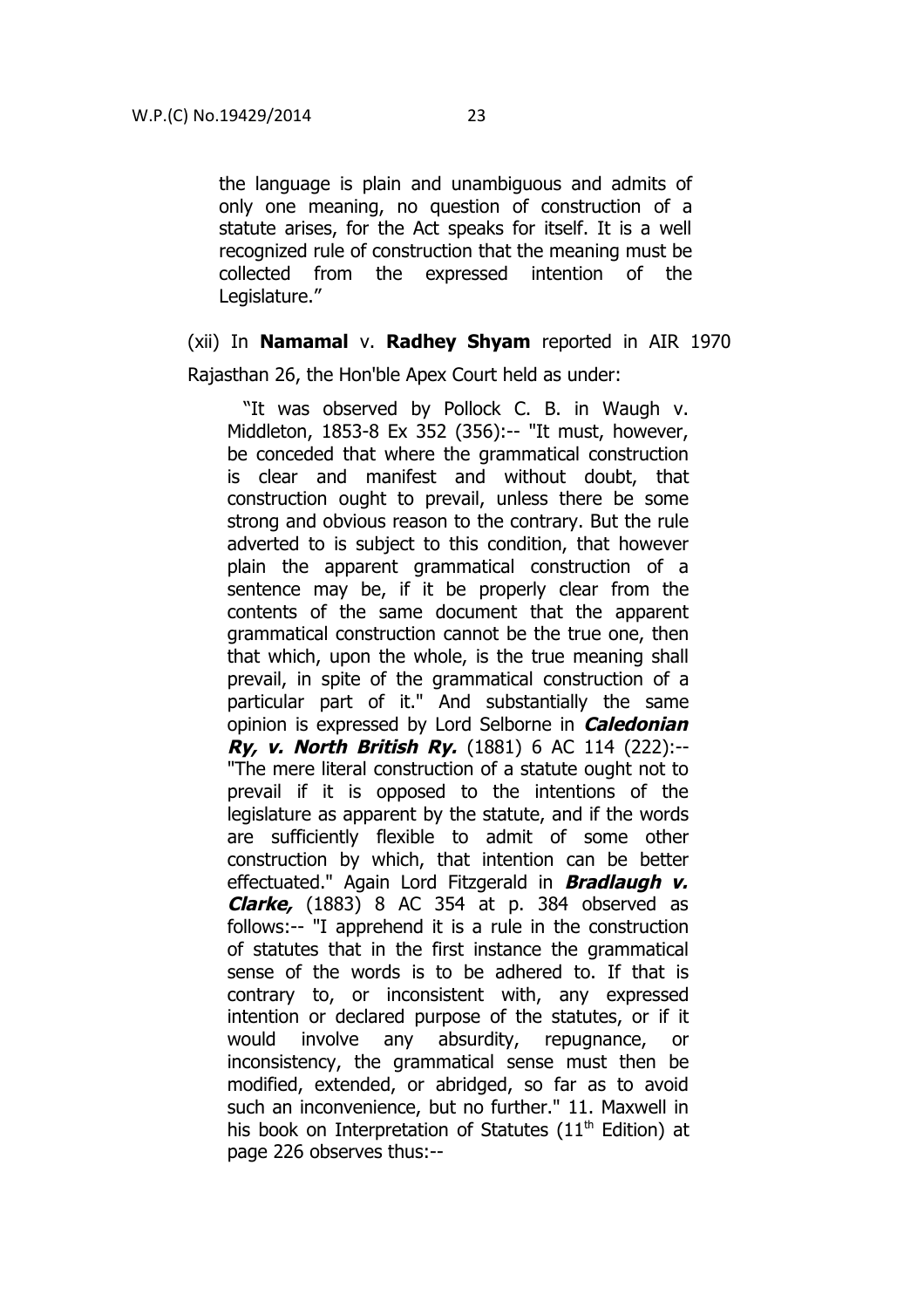"The rule of strict construction, however, whenever invoked, comes attended with qualifications and other rules no less important, and it is by the light which each contributes that the meaning must be determined. Among them is the rule that that sense of the words is to be adopted which best harmonises with the context and promotes in the fullest manner the policy and object of the legislature. The paramount object, in construing penal as well us other statutes, is to ascertain the legislative intent and the rule of strict construction is not violated by permitting the words to have their full meaning, or the more extensive of two meanings, when best effectuating the intention. They are indeed frequently taken in the widest sense, sometimes even in a sense more wide than etymologically belongs or is popularly attached to them, in order to carry out effectually the legislative intent, or, to use Sir Edward Cole's words, to suppress the mischief and advance the remedy."

(xiii) In **Inland Revenue Commissioner** v. **Joiner** [(1975) 3 All. ER 1050], it has been held that normally a statutory provision consists of a general description of some factual situation and the legal consequences ensuing from it. Whether the general description is wide or narrow, it will have some limits. The question before a court of law in dealing with a statute is whether the factual situation proved before it falls within the general description given in the statute. A real difficulty in determining the right answer can be said to arise from an "ambiguity" in the statute. It is in this sense that the words, "ambiguity" and "ambiguous" are widely used in judgments.

(xiv) In **Commissioner of Sales Tax** v. **M/s. Mangal Sen Shyamlal** reported in [AIR 1975 SC 1106], the Hon'ble Apex Court held as under:

"A statute is supposed to be an authentic repository of the legislative will and the function of a court is to interpret it "according to the intent of them that made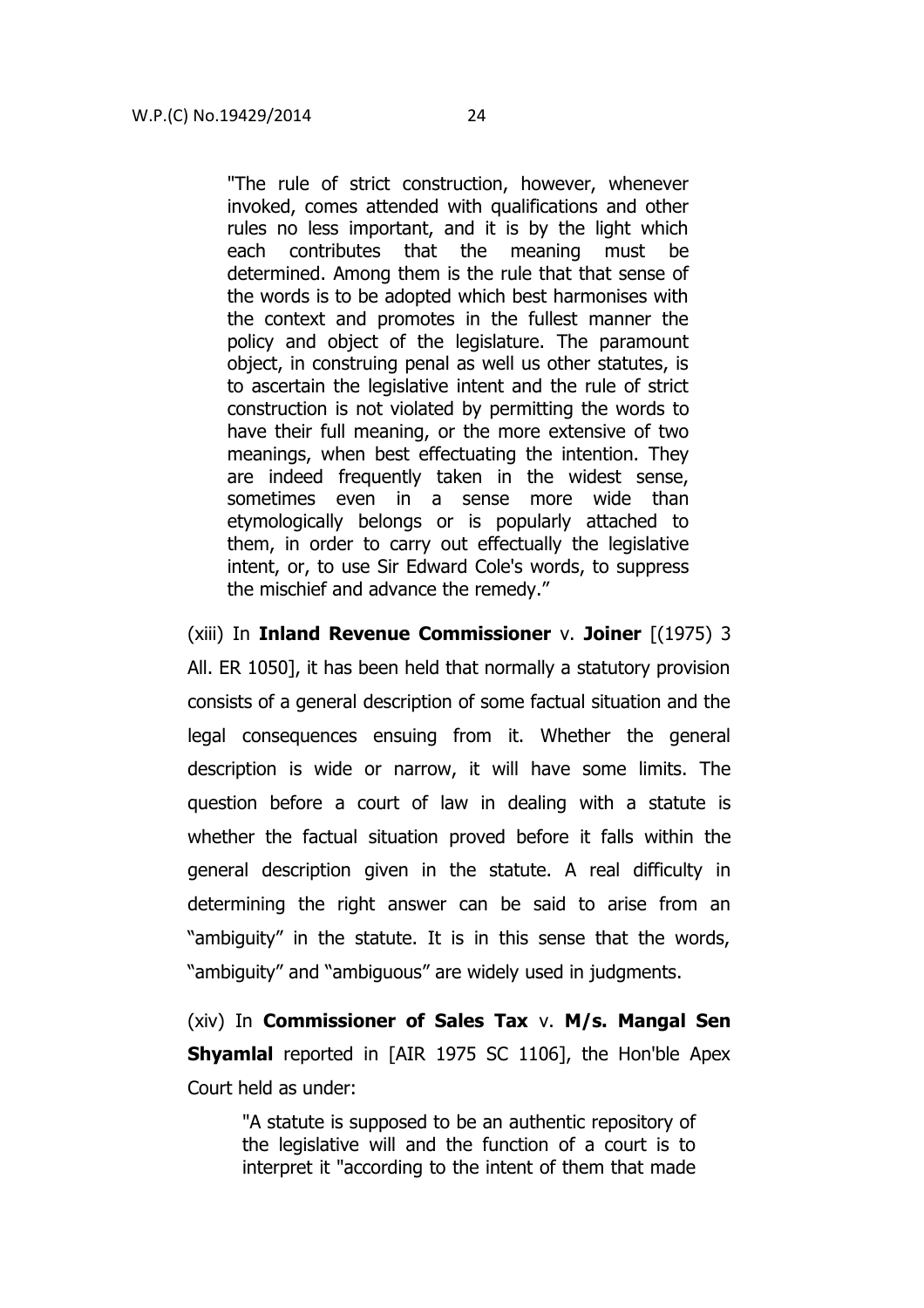it". From that function the court is. not to resile. It has to abide by the maxim, " $ut$  res magis valiat quam pereat", lest the intention of the legislature may go in vain or be left to evaporate into thin air."

(xv) In **C.I.T., Madras** v. **T.Sundram Iyengar (P) Ltd.**, reported in (1976) 1 SCC 77, the Hon'ble Supreme Court held that, if the language of the statute is clear and unambiguous and if two interpretations are not reasonably possible, it would be wrong to discard the plain meaning of the words used, in order to meet a possible injustice.

(xvi) If the words are precise and unambiguous, then it should be accepted, as declaring the express intention of the legislature. In **Ku.Sonia Bhatia** v. **State of U.P.**, and others reported in 1981 (2) SCC 585 : AIR 1981 SC 1274, the Hon'ble Supreme Court held that a legislature does not waste words, without any intention and every word that is used by the legislature must be given its due import and significance.

(xvii) In **LT.-Col. Prithi Pal Singh Bedi** v. **Union of India** reported in (1983) 3 SCC 140, at Paragraph 8, the Hon'ble Supreme Court held as follows:

"8. The dominant purpose in construing a statute is to ascertain the intention of the Parliament. One of the well recognised canons of construction is that the legislature speaks its mind by use of correct expression and unless there is any ambiguity in the language of the provision the Court should adopt literal construction if it does not lead to an absurdity. ..........If the literal construction leads to an absurdity, external aids to construction can be resorted to. To ascertain the literal meaning it is equally necessary first to ascertain the juxtaposition in which the rule is placed, the purpose for which it is enacted and the object which it is required to subserve and the authority by which the rule is framed. This necessitates examination of the broad features of the Act."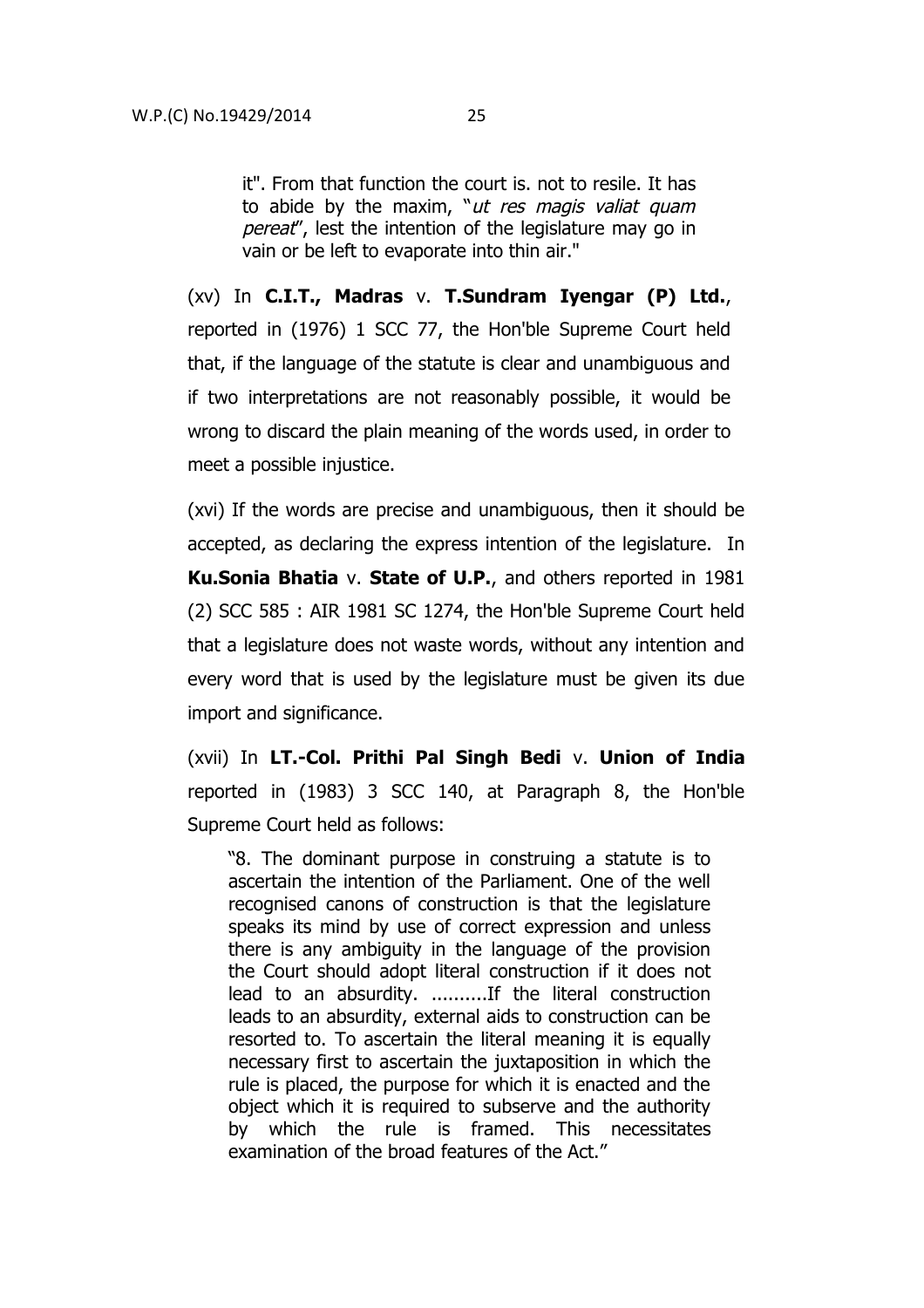# (xviii) In **Philips India Ltd.** v. **Labour Court** [(1985) 3 SCC

103], the Hon'ble Apex Court, at paragraph 15, held as under:

 "(15) No cannon of statutory construction is more firmly, established than that the statute must be read as a whole. This is a general rule of construction applicable to all statutes alike which is spoken of as construction ex visceribus actus. This rule of statutory construction is so firmly established that it is variously styled as 'elementary rule' (See Attorney General v. Bastow [(1957) 1 All.ER 497]) and as a 'settled rule' (See Poppatlal Shall v. State of Madras [1953 SCR 667 : AIR 1953 SC 274]). The only recognised exception to this well-laid principle is that it cannot be called in aid to alter the meaning of what is of itself clear and explicit. Lord Coke laid down that: 'it is the most natural and genuine exposition of a statute, to construe one part of a statute by another part of the same statute, for that best expresseth meaning of the makers' (Quoted with approval in *Punjab Breverages Pvt.* Ltd. v. Suresh Chand [(1978) 3 SCR 370 : (1978) 2 SCC 144 : 1978 SCC (L&S) 165])."

(xix) In **Nyadar Singh** v. **Union of India** reported in AIR 1988 SC 1979, the Hon'ble Apex Court observed that ambiguity need not necessarily be a grammatical ambiguity, but one of the appropriateness of the meaning in a particular context.

(xx) It is a well settled law of interpretation that "when the words of the statute are clear, plain or unambiguous, ie., they are reasonably susceptible to only one meaning, the Courts are bound to give effect to that meaning irrespective of consequences. Reference can be made to the decision of the Hon'ble Apex Court in **Nelson Motis** v. **Union of India** (AIR 1992 SC 1981)."

(xxi) In **M/s. Oswal Agro Mills Ltd.** v. **Collector of Central Excise and others** (AIR 1993 SC 2288), the Hon'ble Apex Court held as under:

"where the words of the statute are plain and clear, there is no room for applying any of the principles of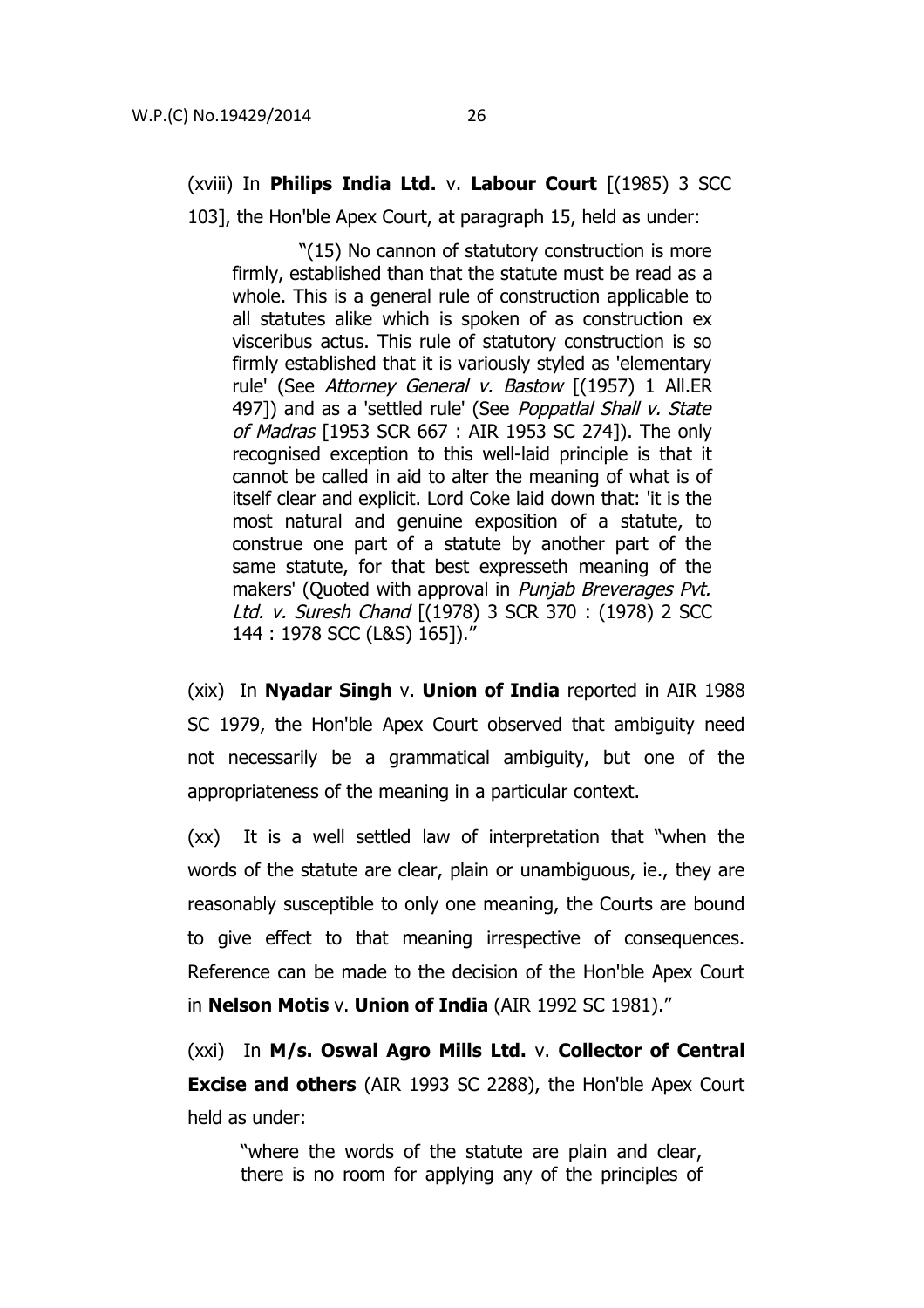interpretation, which are merely presumptions in cases of ambiguity in the statute. The Court would interpret them as they stand."

#### (xxii) In **Nasiruddin** v. **Sita Ram Agarwal** reported in (2003) 2

SCC 577, the Hon'ble Supreme Court held as under:

"35. In a case where the statutory provision is plain and unambiguous, the court shall not interpret the same in a different manner, only because of harsh consequences arising therefrom....

37. The court's jurisdiction to interpret a statute can be invoked when the same is ambiguous. It is well known that in a given case the court can iron out the fabric but it cannot change the texture of the fabric. It cannot enlarge the scope of legislation or intention when the language of the provision is plain and unambiguous. It cannot add or subtract words to a statute or read something into it which is not there. It cannot rewrite or recast legislation. It is also necessary to determine that there exists a presumption that the legislature has not used any superfluous words. It is well settled that the real intention of the legislation must be gathered from the language used. .....But the intention of the legislature must be found out from the scheme of the Act."

(xxiii) In **Narendra H. Khzurana** v. **Commissioner of Police** reported in 2004 (2) Mh.L.R. 72, it was held that, it must be noted the proper course in interpreting a statute in the first instance is to examine its language and then ask what is the natural meaning uninfluenced by the considerations derived from previous state of law and then assume that it was property intended to leave unaltered. It is settled legal position, therefore, that the Courts must try to discover the real intent by keeping the direction of the statute intact.

(xxiv) In **Indian Dental Association, Kerala** v. **Union of India**  $[2004 (1)$  Kant. LJ 282], the Court held thus: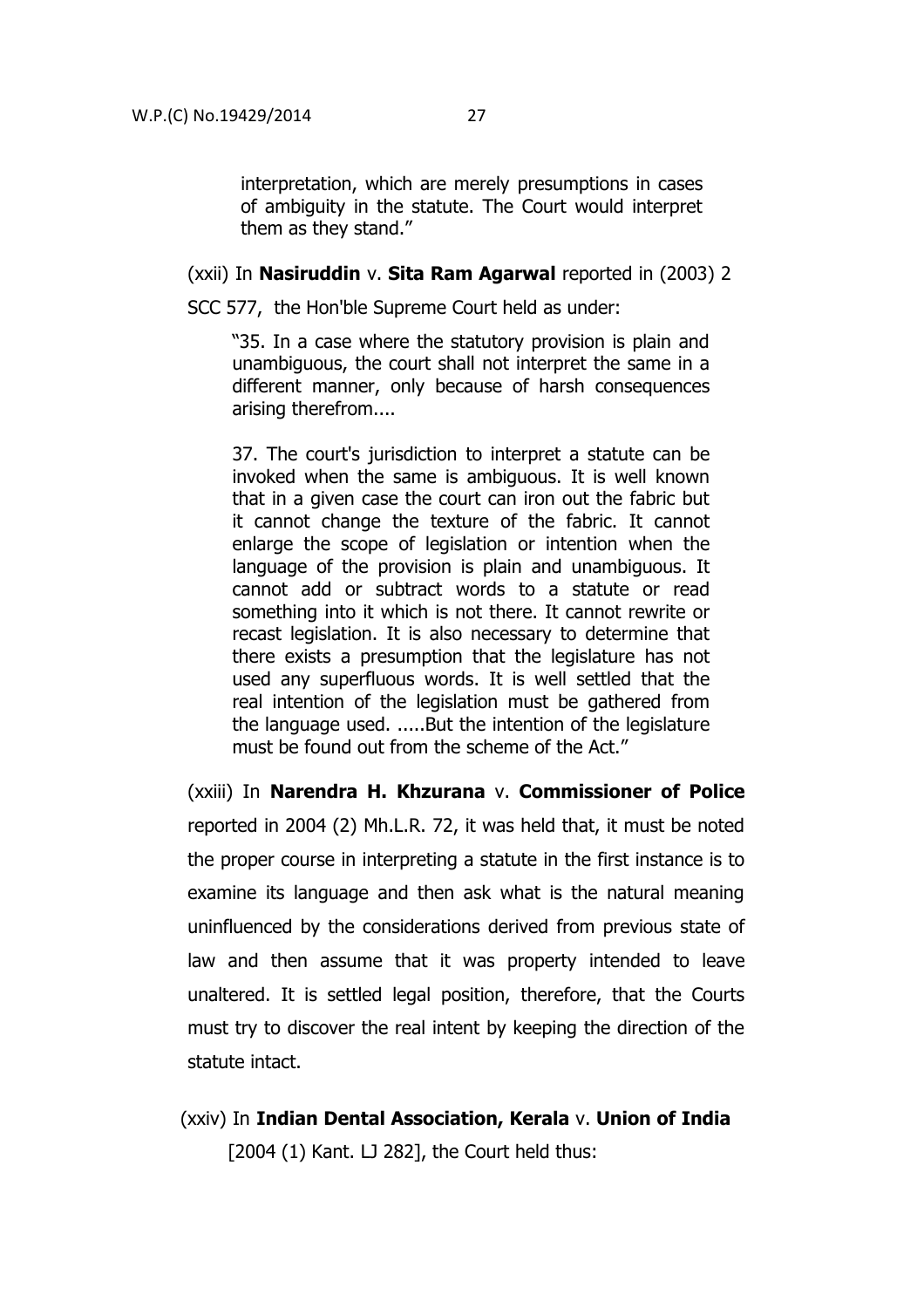"The cardinal rule for the construction of Acts of Parliament is that they should be construed according to the intention expressed in the Acts themselves. The object of all interpretation is to discover the intention of Parliament, "but the intention of Parliament must be deduced from the language used", for it is wellaccepted that the beliefs and assumptions of those who frame Acts of Parliament cannot make the law. If the words of the statute are themselves precise and unambiguous, then no more can be necessary than to expound those words in their ordinary and natural sense. Where the language of an Act is clear and explicit, the Court must give effect to it, whatever may be the consequences, for in that case the words of the statute speak the intention of the Legislature. Where the language is plain and admits of but one meaning, the task of interpretation can hardly be said to arise. The decision in a case calls for a full and fair application of particular statutory language to particular facts as found. It is a corollary to the general rule of literal construction that nothing is to be added to or taken from a statute unless there are adequate grounds to justify the inference that the Legislature intended something which it omitted to express. A construction which would leave without effect any part of the language of a statute will normally be rejected."

# (xxv) In **Nathi Devi** v. **Radha Devi Gupta** reported in AIR 2005

SC 648, the Hon'ble Apex Court held that,-

"The interpretation function of the Court is to discover the true legislative intent, it is trite that in interpreting a statute the Court must, if the words are clear, plain, unambiguous and reasonably susceptible to only one meaning, give to the words that meaning, irrespective of the consequences. Those words must be expounded in their natural and ordinary sense. When a language is plain and unambiguous and admits of only one meaning no question of construction of statute arises, for the Act speaks for itself. Courts are not concerned with the policy involved or that the results are injurious or otherwise, which may follow from giving effect to the language used. If the words used are capable of one construction only then it would not be open to the Courts to adopt any other hypothetical construction on the ground that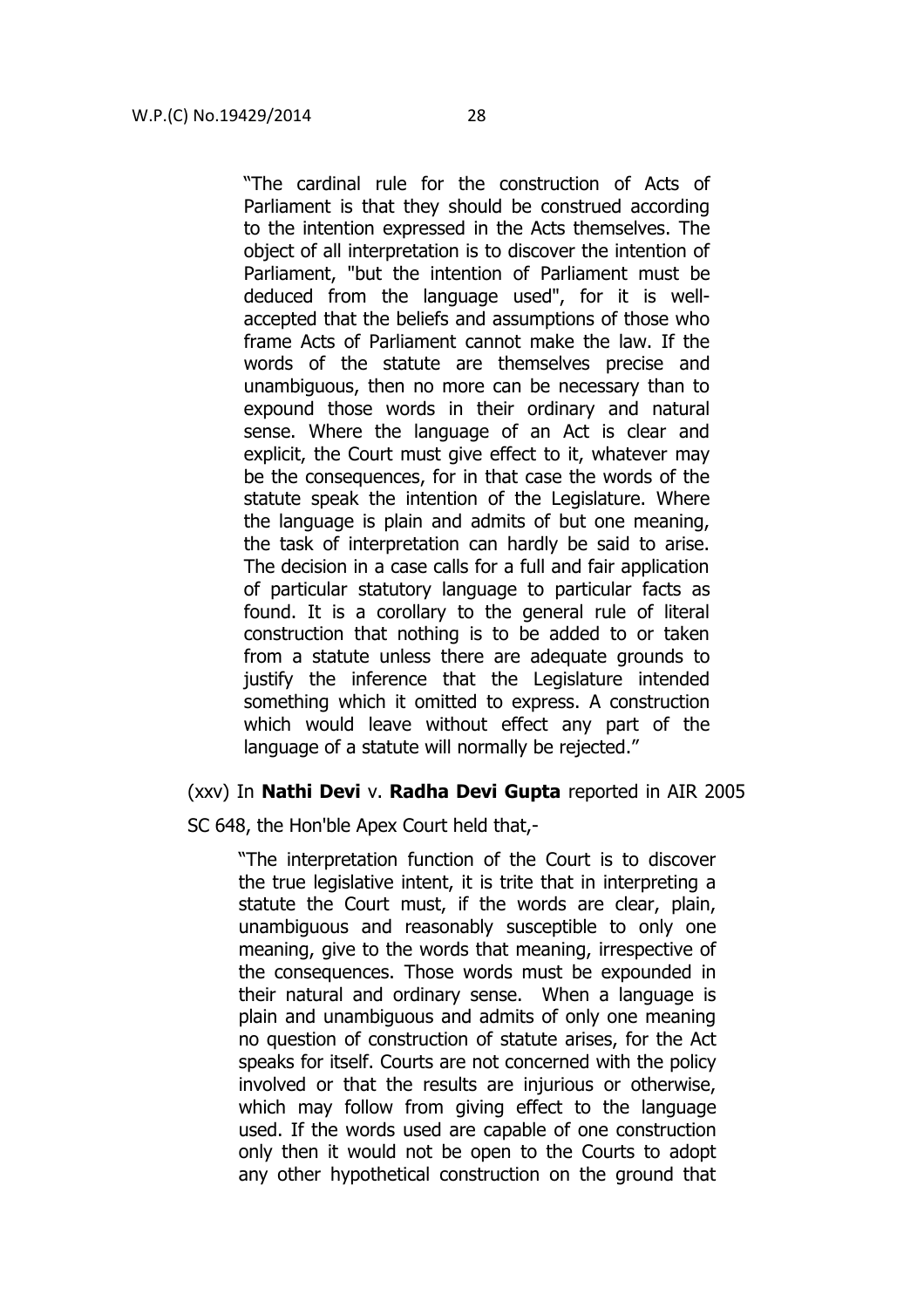such construction is more consistent with the alleged object and policy of the Act. In considering whether there is ambiguity, the Court must look at the statute as a whole and consider the appropriateness of the meaning in a particular context avoiding absurdity and inconsistencies or unreasonableness which may render the statute unconstitutional."

In **Nathi Devi's** case, it was further held that,

"It is equally well-settled that in interpreting a statute, effort should be made to give effect to each and every word used by the Legislature. The Courts always presume that the Legislature inserted every part thereof for a purpose and the legislative intention is that every part of the statute should have effect. A construction which attributes redundancy to the legislature will not be accepted except for compelling reasons such as obvious drafting errors."

(xxvi) In Justice G.P. Singh's Principles of Statutory Interpretation  $(11<sup>th</sup>$  Edn., 2008), the learned author while referring to judgments of different Courts states (at page 134) that procedural laws regulating proceedings in court are to be construed as to render justice wherever reasonably possible and to avoid injustice from a mistake of court. He further states (at pages 135 and 136) that: "Consideration of hardship, injustice or absurdity as avoiding a particular construction is a rule which must be applied with great care. "The argument ab inconvenienti", said LORD MOULTON, "is one which requires to be used with great caution".

(xxvii) In **State of Jharkhand** v. **Govind Singh** reported in (2005) 10 SCC 437, the Hon'ble Supreme Court held as under:

"12. It is said that a statute is an edict of the legislature. The elementary principle of interpreting or construing a statute is to gather the mens or sententia legis of the legislature.

13. Interpretation postulates the search for the true meaning of the words used in the statute as a medium of expression to communicate a particular thought. The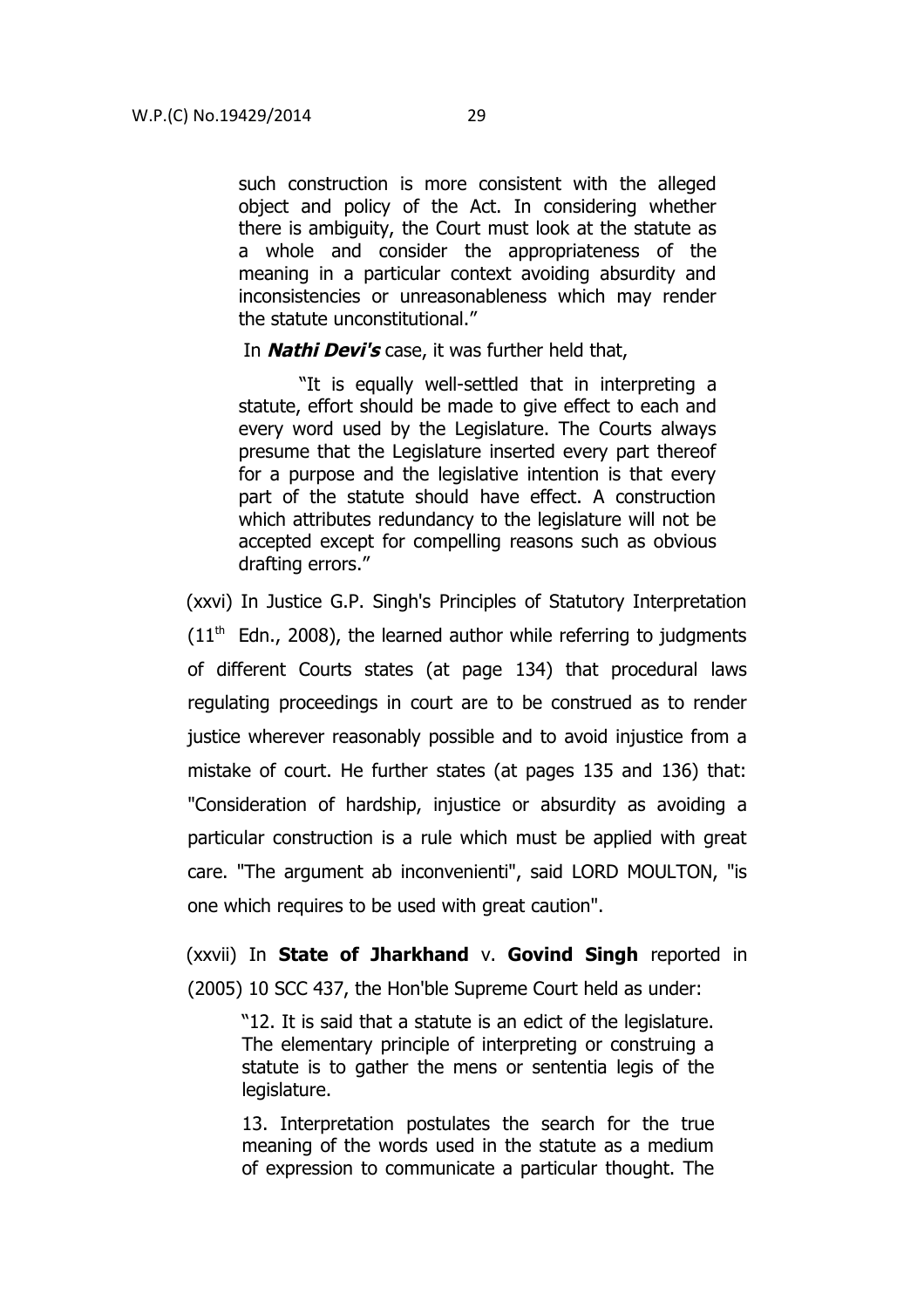task is not easy as the "language" is often misunderstood even in ordinary conversation or correspondence. The tragedy is that although in the matter of correspondence or conversation the person who has spoken the words or used the language can be approached for clarification, the legislature cannot be approached as the legislature, after enacting a law or Act, becomes functus officio so far as that particular Act is concerned and it cannot itself interpret it. No doubt, the legislature retains the power to amend or repeal the law so made and can also declare its meaning, but that can be done only by making another law or statute after undertaking the whole process of law-making.

14. Statute being an edict of the legislature, it is necessary that it is expressed in clear and unambiguous language............

15. Where, however, the words were clear, there is no obscurity, there is no ambiguity and the intention of the legislature is clearly conveyed, there is no scope for the court to innovate or take upon itself the task of amending or altering the statutory provisions. In that situation the judges should not proclaim that they are playing the role of a lawmaker merely for an exhibition of judicial valour. They have to remember that there is a line, though thin, which separates adjudication from legislation. That line should not be crossed or erased. This can be vouchsafed by an alert recognition of the necessity not to cross it and instinctive, as well as trained reluctance to do so. (See Frankfurter: Some Reflections on the Reading of Statutes in Essays on Jurisprudence, Columbia Law Review, p. 51.)

16. It is true that this Court in interpreting the Constitution enjoys a freedom which is not available in interpreting a statute and, therefore, it will be useful at this stage to reproduce what Lord Diplock said in **Duport Steels Ltd. v. Sirs** [(1980 (1) All. ER 529] (All ER at p. 542c-d):

"It endangers continued public confidence in the political impartiality of the judiciary, which is essential to the continuance of the rule of law, if judges, under the guise of interpretation, provide their own preferred amendments to statutes which experience of their operation has shown to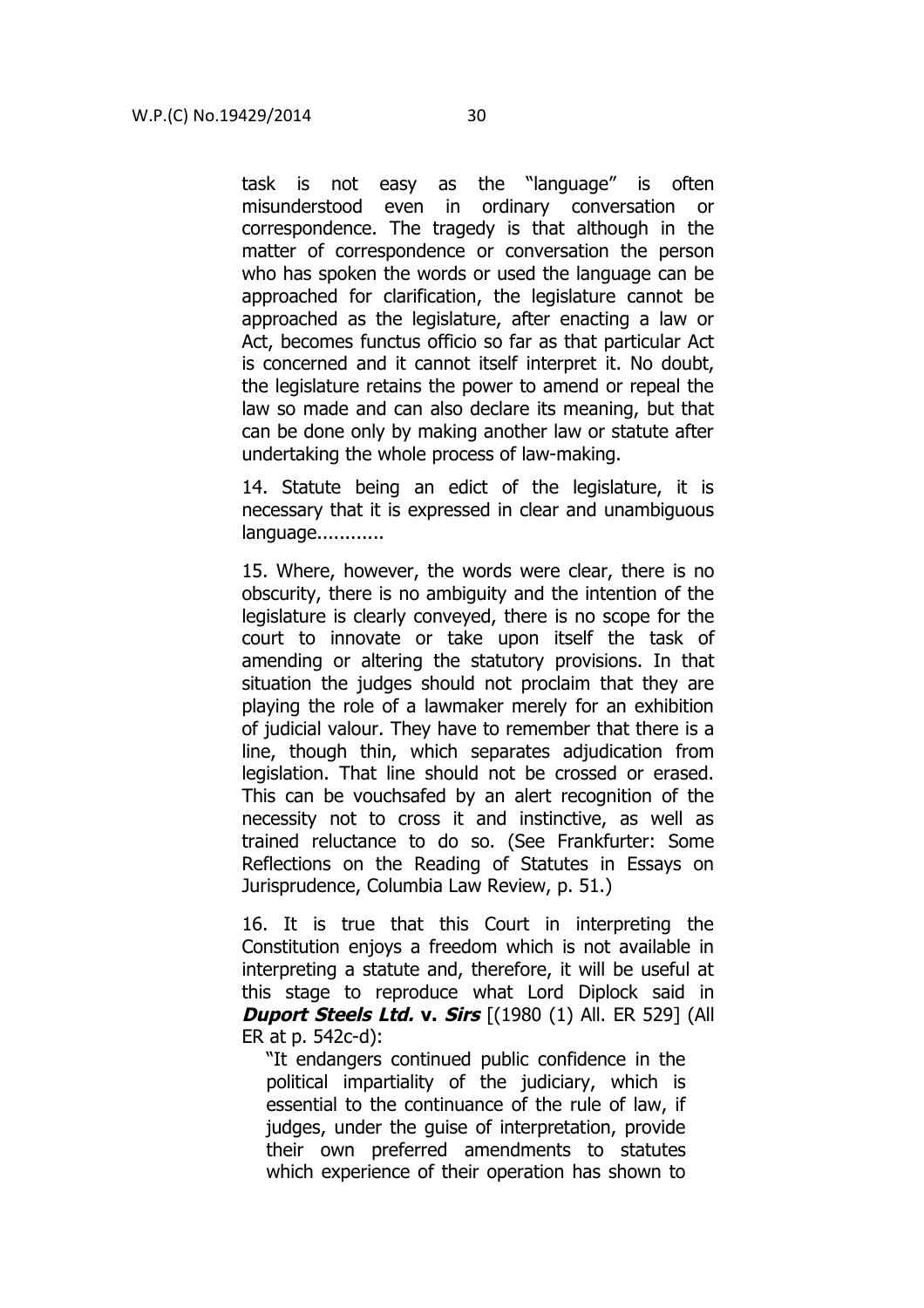have had consequences that members of the court before whom the matter comes consider to be injurious to the public interest."

# (xxviii) In **Vemareddy Kumaraswamy Reddy** v. **State of**

**A.P.**, reported in (2006) 2 SCC 670, the Hon'ble Supreme Court held as under:

> "12. It is said that a statute is an edict of the legislature. The elementary principle of interpreting or construing a statute is to gather the mens or sententia legis of the legislature. It is well-settled principle in law that the court cannot read anything into a statutory provision which is plain and unambiguous."

# (xxix) In **A.N.Roy Commissioner of Police** v. **Suresh Sham**

**Singh** [AIR 2006 SC 2677], the Hon'ble Apex Court held thus:

"It is now well settled principle of law that, the Court cannot change the scope of legislation or intention, when the language of the statute is plain and unambiguous. Narrow and pedantic construction may not always be given effect to. Courts should avoid a construction, which would reduce the legislation to futility. It is also well settled that every statute is to be interpreted without any violence to its language. It is also trite that when an expression is capable of more than one meaning, the Court would attempt to resolve the ambiguity in a manner consistent with the purpose of the provision, having regard to the great consequences of the alternative constructions."

(xxx) In **Adamji Lookmanji & Co.** v. **State of Maharashtra** reported in AIR 2007 Bom. 56, the Bombay High Court held that, when the words of status are clear, plain or unambiguous, and reasonably susceptible to only meaning, Courts are bound to give effect to that meaning irrespective of the consequences. The intention of the legislature is primarily to be gathered from the language used. Attention should be paid to what has been said in the statute, as also to what has not been said.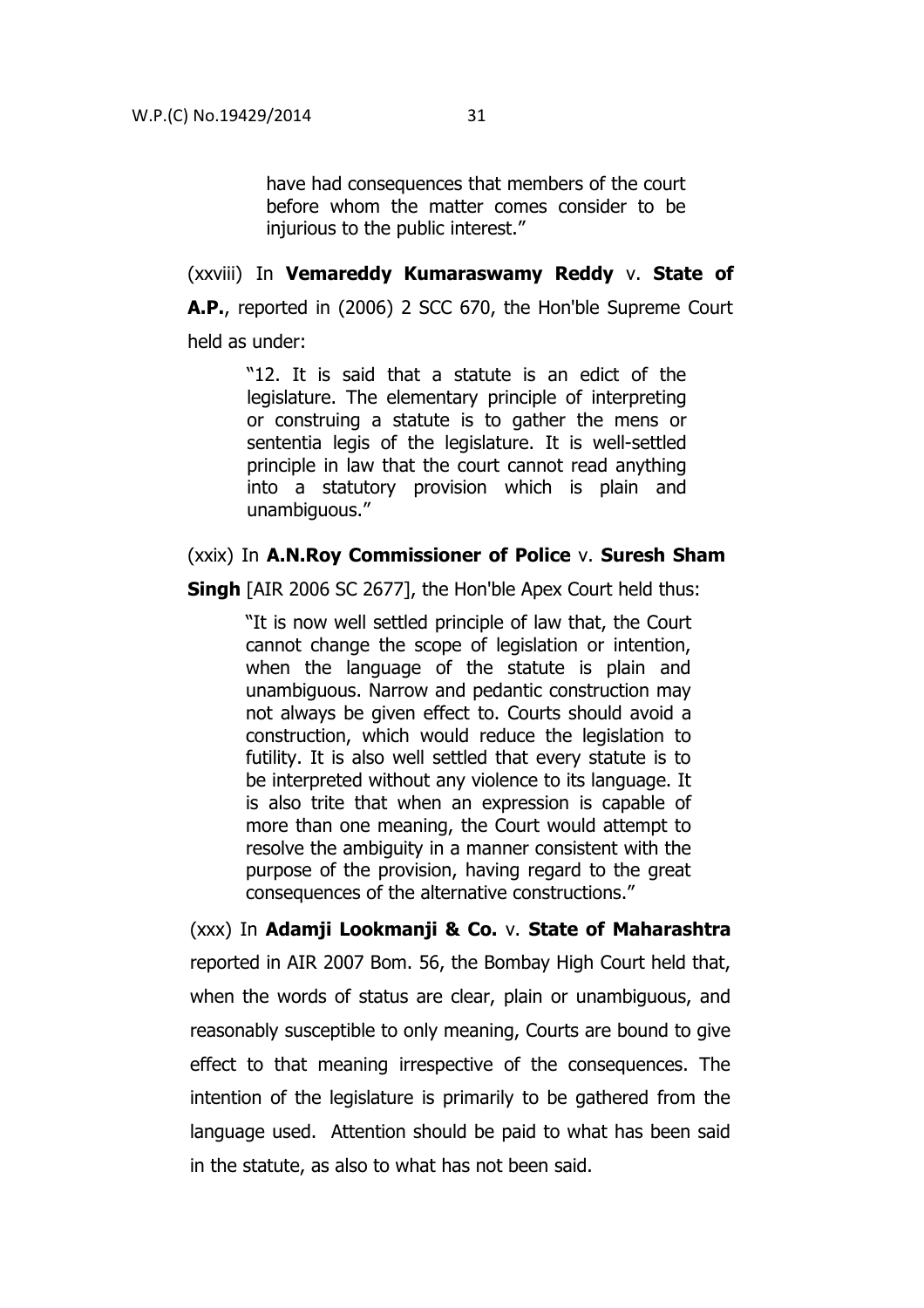### (xxxi) In **State of Haryana** v. **Suresh** reported in 2007 (3) KLT

213, the Hon'ble Supreme Court held thus:

"One of the basic principles of Interpretation of Statutes is to construe them according to plain, literal and grammatical meaning of the words. If that is contrary, to or inconsistent with any express intention or declared purpose of the Statute, or if it would involve any absurdity, repugnancy or inconsistency, the grammatical sense must then be modified, extended or abridged, so far as to avoid such an inconvenience, but no further. The onus of showing that the words do not mean what they say lies heavily on the party who alleges it must advance something which clearly shows that the grammatical construction would be repugnant to the intention of the Act or lead to some manifest absurdity."

(xxxii) In **Visitor Amu** v. **K.S.Misra** reported in (2007) 8 SCC

594, the Hon'ble Supreme Court held thus:

"It is well settled principle of interpretation of the statute that it is incumbent upon the Court to avoid a construction, if reasonably permissible on the language, which will render a part of the statute devoid of any meaning or application. The Courts always presume that the legislature inserted every part thereof for a purpose and the legislative intent is that every of the statute should have effect. The legislature is deemed not to waste its words or to say anything in vain and a construction which attributes redundancy to the legislature will not be accepted except for compelling reasons. It is not a sound principle of construction to brush aside words in a statute as being in apposite surplusage, if they can have appropriate application in circumstances conceivably within the contemplation of the statute."

(xxxiii) In **Sri. Jeyaram Educational Trust & Ors.** v. **A. G. Syed Mohideen & Ors.** [2010 CIJ 273 SC (1)], the Hon'ble Apex Court held thus:

"6. It is now well settled that a provision of a statute should have to be read as it is, in a natural manner, plain and straight, without adding, substituting or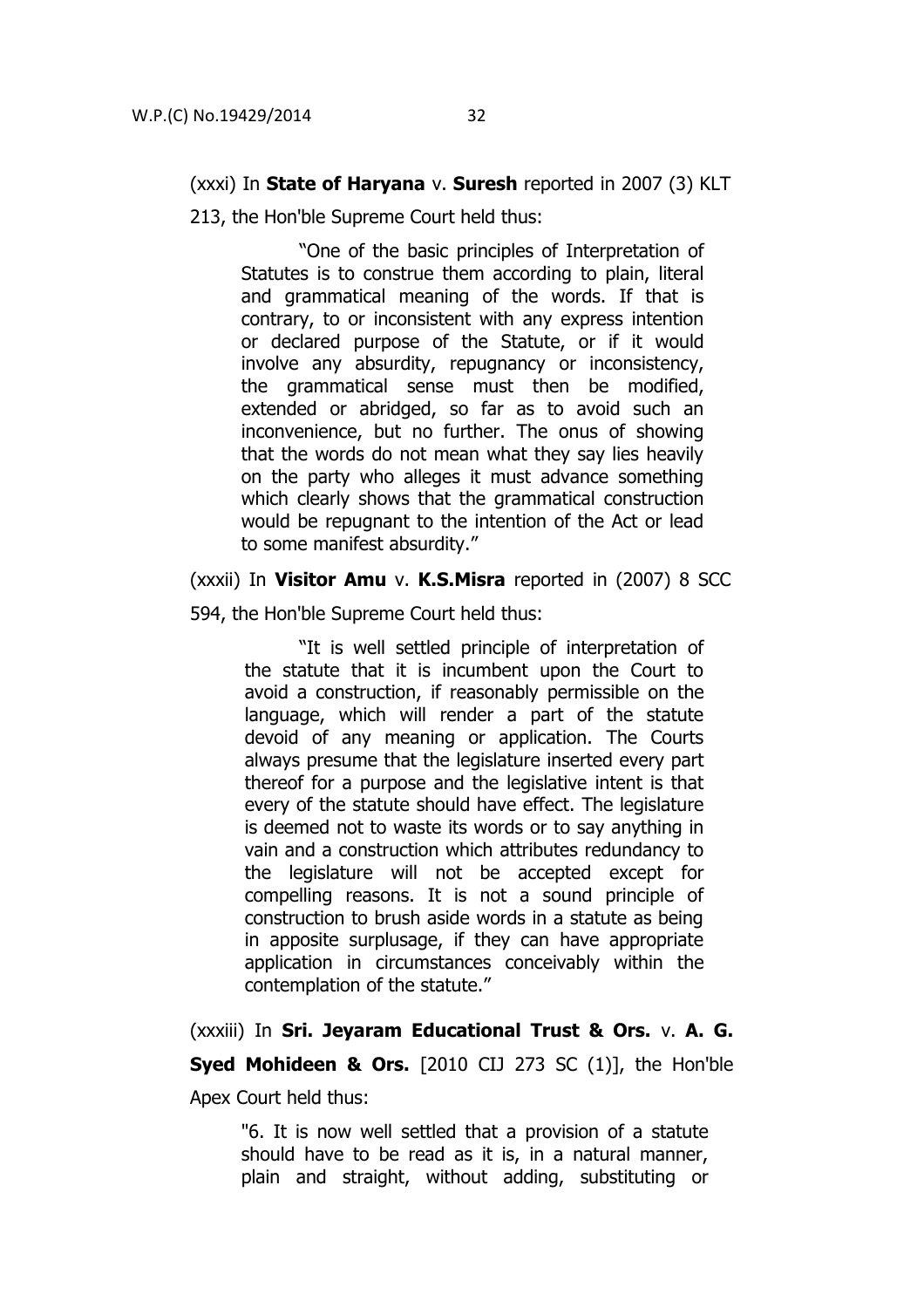omitting any words. While doing so, the words used in the provision should be assigned and ascribed their natural, ordinary or popular meaning. Only when such plain and straight reading, or ascribing the natural and normal meaning to the words on such reading, leads to ambiguity, vagueness, uncertainty, or absurdity which were not obviously intended by the Legislature or the Lawmaker, a court should open its interpretation tool kit containing the settled rules of construction and interpretation, to arrive at the true meaning of the provision. While using the tools of interpretation, the court should remember that it is not the author of the Statute who is empowered to amend, substitute or delete, so as to change the structure and contents. A court as an interpreter cannot alter or amend the law. It can only interpret the provision, to make it meaningful and workable so as to achieve the legislative object, when there is vagueness, ambiguity or absurdity. The purpose of interpretation is not to make a provision what the Judge thinks it should be, but to make it what the legislature intended it to be."

#### (xxxiv) In **Delhi Airtech Services (P) Ltd.** v. **State of U.P.**,

 $[(2011)$  9 SCC 3541, while dealing with Section 17(3-A) of the

Act, the Hon'ble Supreme Court held as under:

"Therefore, the provision of Section 17(3-A) cannot be viewed in isolation as it is an intrinsic and mandatory step in exercising special powers in cases of emergency. Sections 17(1) and 17(2) and 17(3-A) must be read together. Sections 17(1) and 17(2) cannot be worked out in isolation.

55. It is well settled as a canon of construction that a statute has to be read as a whole and in its context. In Attorney General v. Prince Ernest Augustus of Hanover [1957 AC 436], Lord Viscount Simonds very elegantly stated the principle that it is the duty of court to examine every word of a statute in its context. The learned Law Lord further said that in understanding the meaning of the provision, the Court must take into consideration "not only other enacting provisions of the same statute, but its preamble, the existing state of the law, other statutes in pari materia, and the mischief which I can, by those and other legitimate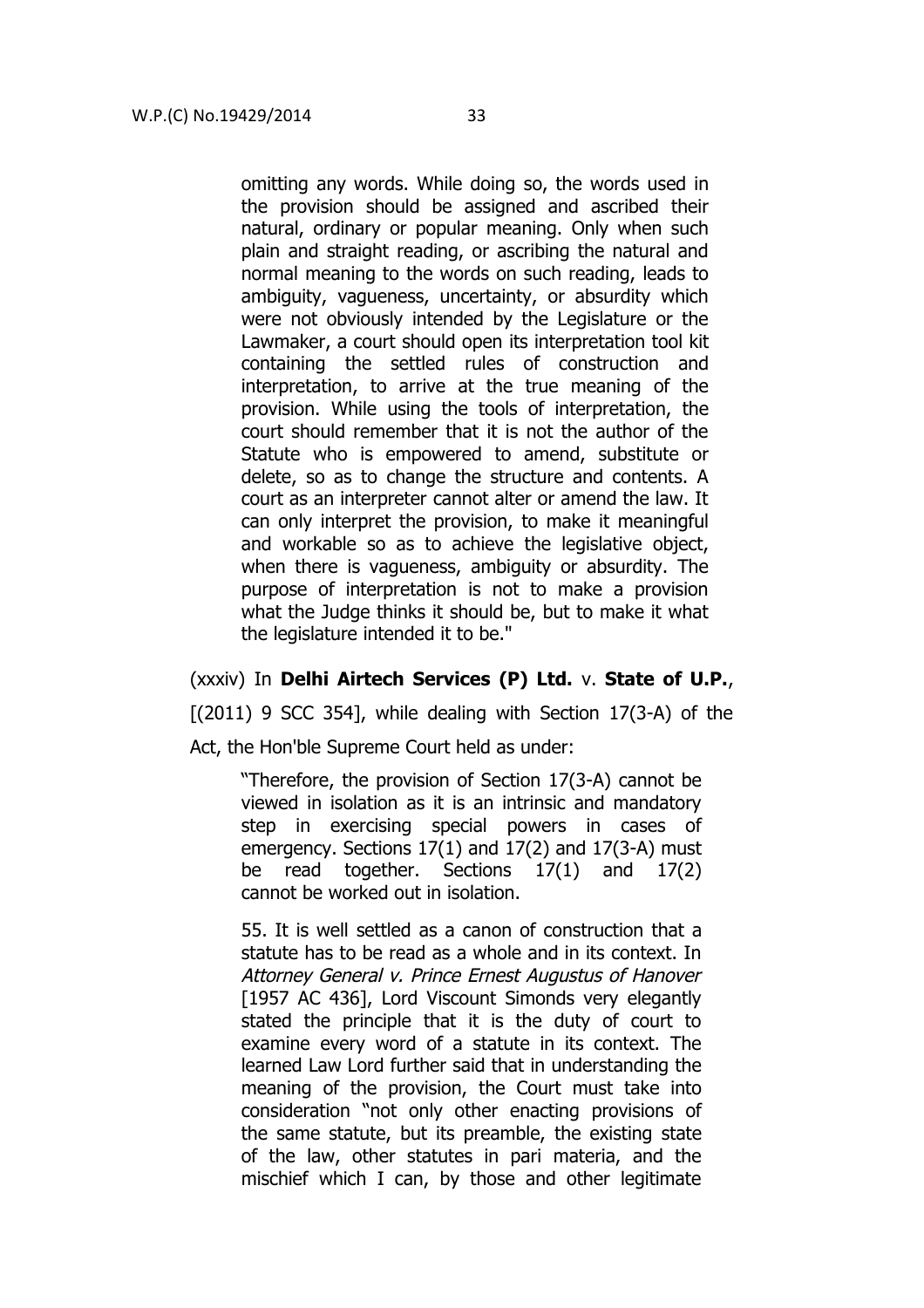means, discern that the statute was intended to remedy." (All ER p. 53 I)

57. These principles have been followed by this Court in its Constitution Bench decision in **Union of India v. Sankalchand Himatlal Sheth** [1977 (4) SCC 193]. At SCC p. 240, Bhagwati, J. as His Lordship then was, in a concurring opinion held that words in a statute cannot be read in isolation, their colour and content are derived from their context and every word in a statute is to be examined in its context. His Lordship explained that the word context has to be taken in its widest sense and expressly quoted the formulations of Lord Viscount Simonds, set out above."

(xxxv) In **Noida Entrepreneurs Association** v. **Noida** reported in (2011) 6 SCC 508, at paragraphs 23 & 24, the Hon'ble Supreme Court held as under:

"22. It is a settled proposition of law that whatever is prohibited by law to be done, cannot legally be affected by an indirect and circuitous contrivance on the principle of "quando aliquid prohibetur, prohibetur at omne per quod devenitur ad illud", which means" "whenever a thing is prohibited, it is prohibited whether done directly or indirectly". [See: Swantraj & Ors. v. State of Maharashtra, AIR 1974 SC 517; Commissioner of Central Excise, Pondicherry v. ACER India Ltd., (2004) 8 SCC 173; and Sant Lal Gupta & Ors., v. Modern Co-operative Group Housing Society Ltd., & Ors., (2010) 13 SCC 336)].

"23. In Jagir Singh v. Ranbir Singh & Anr. (AIR 1979 SC 381), this Court has observed that an authority cannot be permitted to evade a law by "shift or contrivance." While deciding the said case, the Court placed reliance on the judgment in Fox v. Bishop of Chester, (1824) 2 B &C 635, wherein it was observed as under:-

"To carry out effectually the object of a statute, it must be construed as to defeat all attempts to do, or avoid doing in an indirect or circuitous manner that which it has prohibited or enjoined."

(xxxvi) In **Mukund Dewangan v. Oriental Insurance Company Ltd.**, reported in (2017) 14 SCC 663, the Hon'ble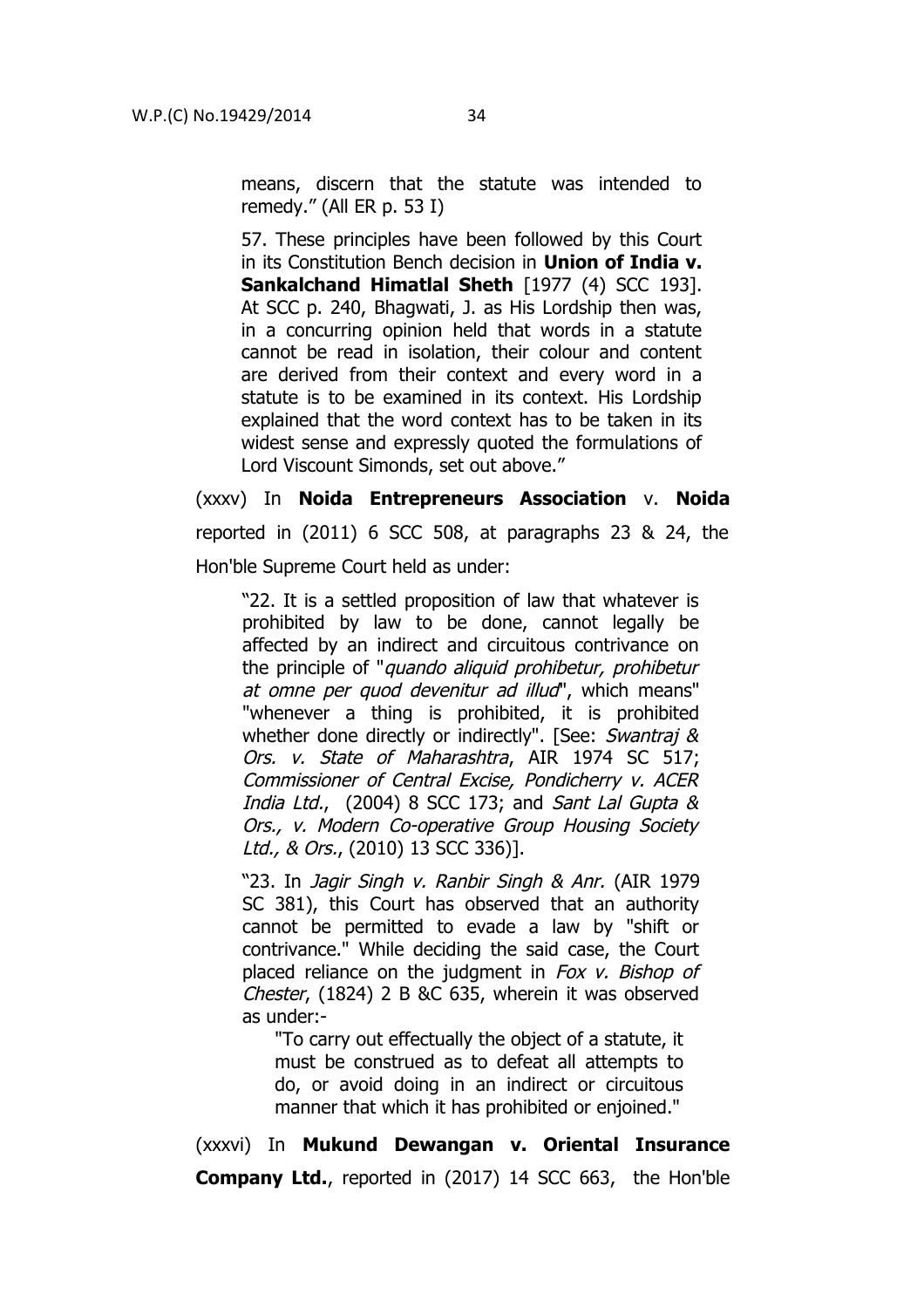Supreme Court has observed that the principle that statute must be read as a whole is equally applicable to different parts of same section. Paras 35, 36 & 38 of the said decision are quoted below:

"35. The conclusion that the language used by the legislature is plain or ambiguous can only be arrived at by studying the statute as a whole. Every word and expression which the legislature uses has to be given its proper and effective meaning, as the legislature uses no expression without purpose and meaning. The principle that the statute must be read as a whole is equally applicable to different parts of the same section. The section must be construed as a whole whether or not one of the parts is a saving clause or a proviso, it is not permissible to omit any part of it, the whole section should be read together as held in State of **Bihar v. Hira Lal Kejriwal** [AIR 1960 SC 1107].

36. The author has further observed that the courts strongly lean against a construction which reduces the statutes to a futility as held in **M. Pentiah v. Muddala Veeramallappa** (AIR 1961 SC 1107) and **Tinsukhia Electric Supply Co. Ltd. v. State of Assam**, [(1989) 3 SCC 709]. When the words of a statute are clear or unambiguous i.e., they are reasonably susceptible to only one meaning, the courts are bound to give effect to that meaning irrespective of the consequences as held in **Nelson Motis v. Union of India** [(1992) 4 SCC 711], **Gurudevdatta VKSSS Maryadit v. State of Maharashtra** [(2001) 4 SCC 534] and **Nathi Devi v. Radha Devi Gupta** [(2005) 2 SCC 271]. It is also a settled proposition of law that when the language is plain and unambiguous and admits of only one meaning no question of construction of a statute arises for the Act speaks for itself as held in **State of U.P. v. Vijay Anand Maharaj** [AIR 1963 SC 946].

38. The words cannot be read into an Act, unless the clear reason for it is to be found within the four corners of the Act itself. It is one of the principles of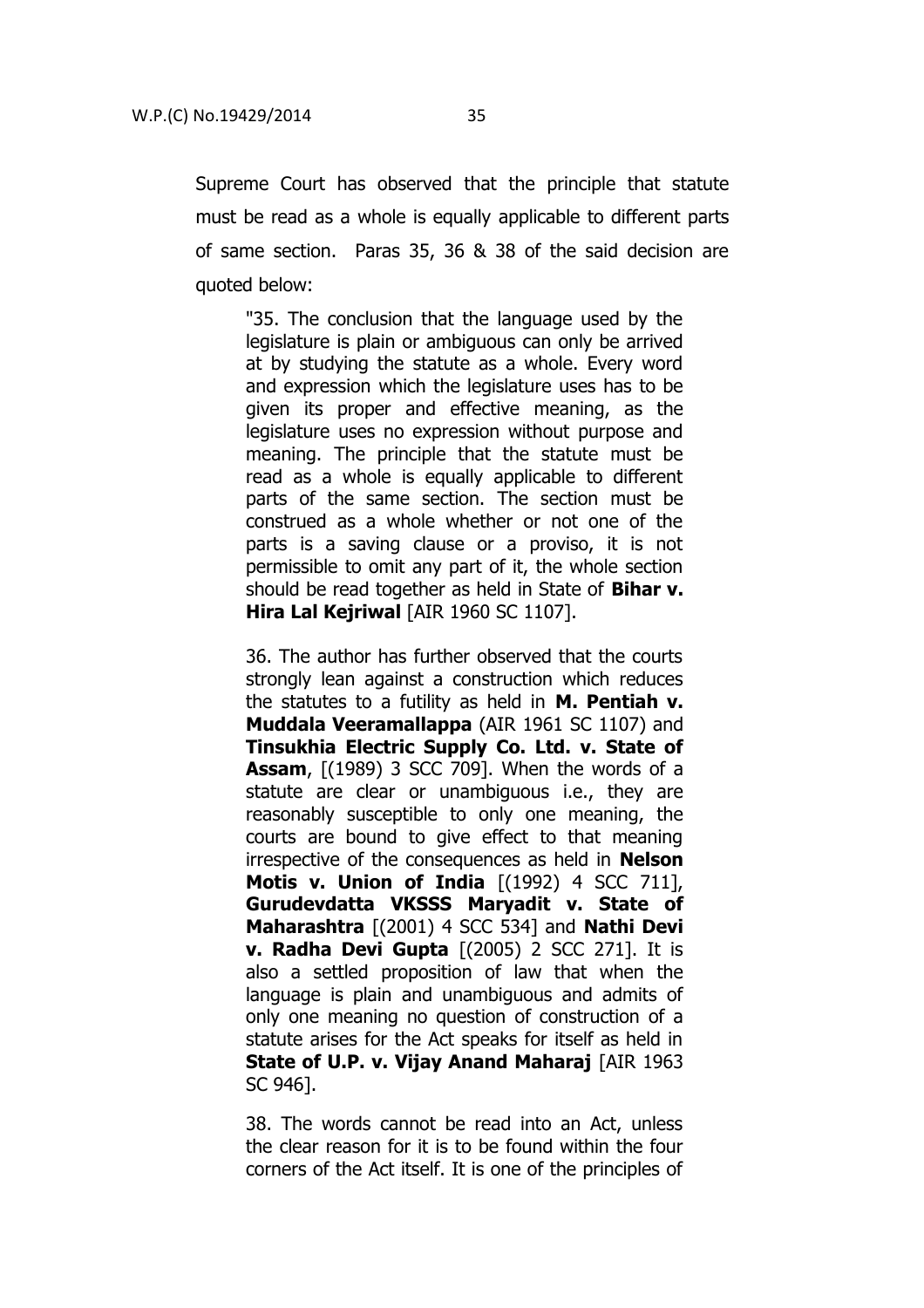statutory interpretation that may matter which should have been, but has not been provided for in a statute, cannot be supplied by courts, as to do so will be legislation and not construction as held in Hansraj Gupta v. Dehra Dun-Mussoorie Electric Tramway Co. Ltd. AIR 1933 PC 63, Kamalaranjan Roy v. Secy., of State AIR 1938 PC 281 and Karnataka State Financial Corporation v. N. Narasimahaiah [2008 5 SCC 176]. The Court cannot supply casus omissus."

18. When there is a specific exclusion in the statute, whether the

Court can add or delete the same, by giving a different meaning to the

definition. On the said aspect, let us consider a few decisions.

(i) In **CIT** v. **Badhraja and Company** reported in 1994 Supp (1) SCC 280, the Hon'ble Apex Court held that an object oriented approach, however, cannot be carried to the extent of doing violence to the plain meaning of the Section used by rewriting the Section or substituting the words in the place of actual words used by the legislature.

(ii) In **Dadi Jagannadham** v. **Jammulu Ramulu** reported in (2001) 7 SCC 71, the Hon'ble Supreme Court held as under:

"13. We have considered the submissions made by the parties. The settled principles of interpretation are that the court must proceed on the assumption that the legislature did not make a mistake and that it did what it intended to do. The court must, as far as possible, adopt a construction which will carry out the obvious intention of the legislature. Undoubtedly if there is a defect or an omission in the words used by the legislature, the court would not go to its aid to correct or make up the deficiency. The court could not add words to a statute or read words into it which are not there, especially when the literal reading produces an intelligible result. The court cannot aid the legislature's defective phrasing of an Act, or add and mend, and, by construction, make up deficiencies which are there."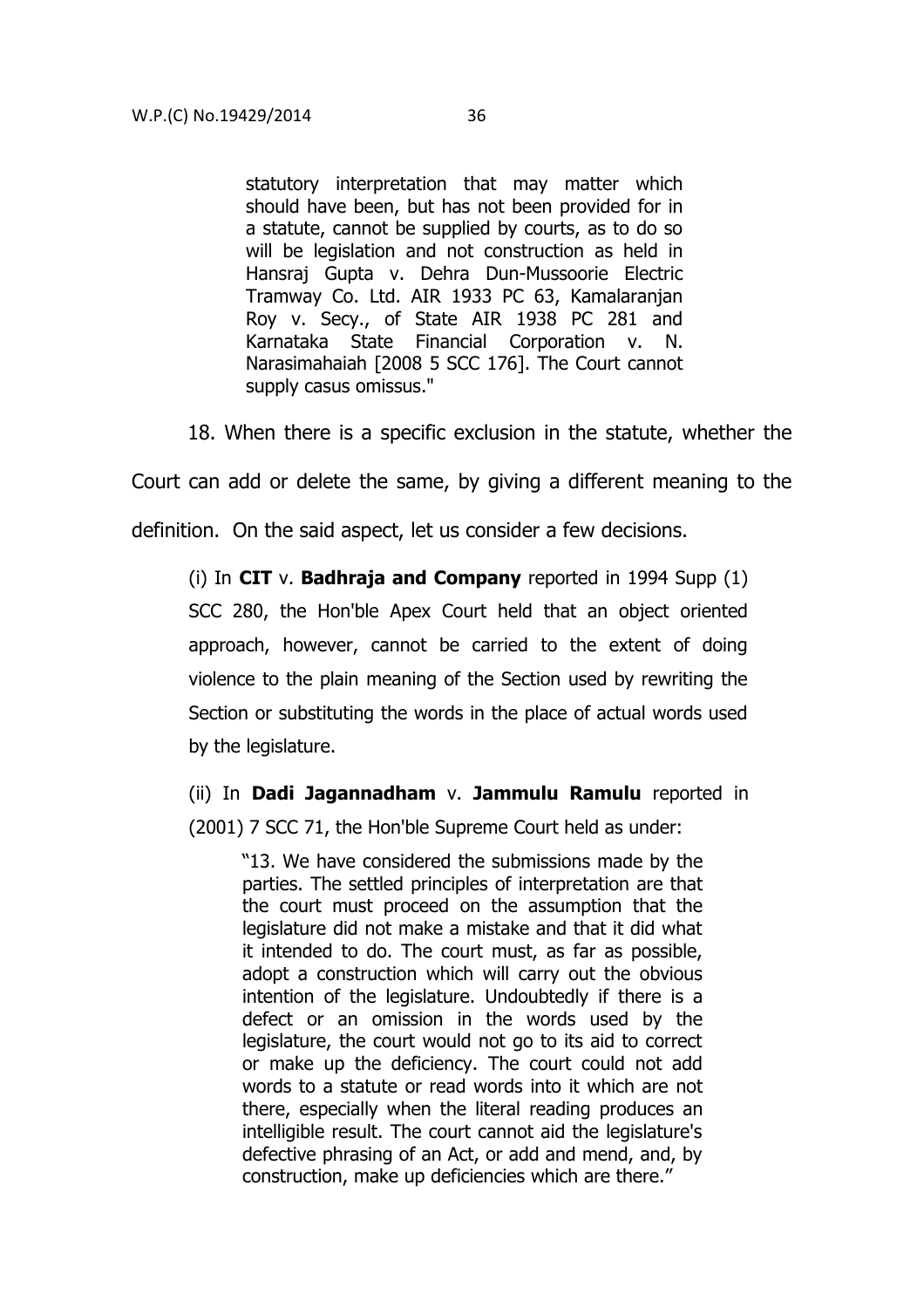# (iii) In **Institute of C.A. of India** v. **Ajit Kumar Iddya** reported

in AIR 2003 Kant. 187, the Karnataka High Court held as under:

"So far as the cardinal law of interpretation is concerned, it is settled that if the language is simple and unambiguous, it is to be read with the clear intention of the legislation. Otherwise also, any addition/subtraction of a word is not permissible. In other words, it is not proper to use a sense, which is different from what the word used ordinarily conveys. The duty of the Court is not to fill up the gap by stretching a word used. It is also settled that a provision is to be read as a whole and while interpreting, the intention and object of the legislation have to be looked upon. However, each case depends upon the facts of its own."

# (iv) In **Sanjay Singh** v. **U.P. Public Service Commission**

[(2007) 3 SCC 720], the Hon'ble Supreme Court held as under:

"It is well settled that courts will not add words to a statute or read into the statute words not in it. Even if the courts come to the conclusion that there is any omission in the words used, it cannot make up the deficiency, where the wording as it exists is clear and unambiguous. While the courts can adopt a construction which will carry out the obvious intention of the legislative or the rule-making authority, it cannot set at naught the legislative intent clearly expressed in a statute or the rules."

# (v) In **Gujarat Urja Vikas Nigam Ltd.** v. **Essar Power Ltd.,**

[(2008) 4 SCC 755], the Hon'ble Apex Court held as under:

"52. No doubt ordinarily the literal rule of interpretation should be followed, and hence the court should neither add nor delete words in a statute. However, in exceptional cases this can be done where not doing so would deprive certain existing words in a statute of all meaning, or some part of the statute may become absurd."

(vi) In **Phool Patti** v. **Ram Singh** reported in (2009) 13 SCC 22,

the Hon'ble Supreme Court held as under: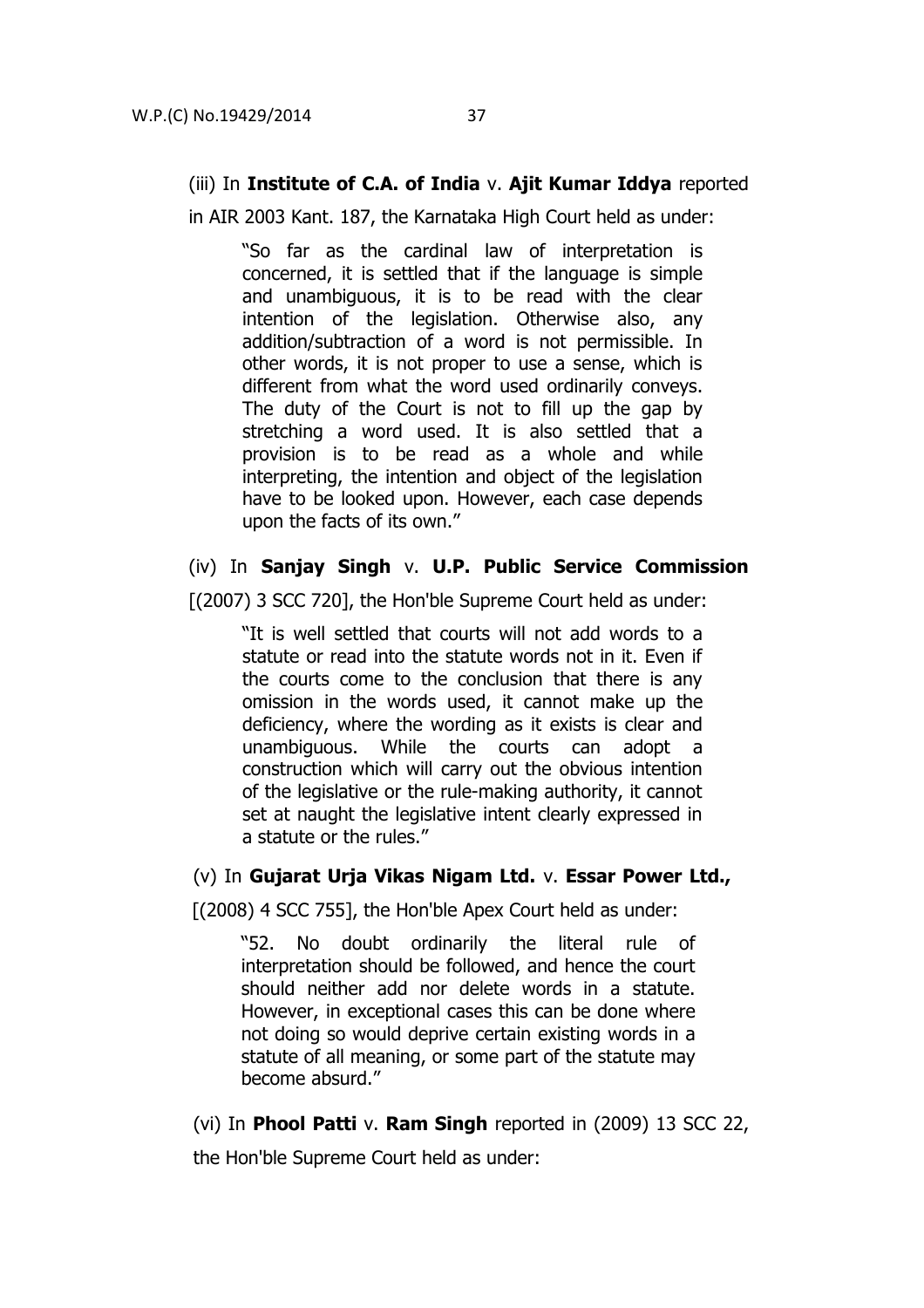"9. It is a well-settled principle of interpretation that the court cannot add words to the statute or change its language, particularly when on a plain reading the meaning seems to be clear."

#### (vii) In **Mohd. Shahabuddin** v. **State of Bihar**, reported in

(2010) 4 SCC 653, the Hon'ble Supreme Court held thus:

"179. Even otherwise, it is a well-settled principle in law that the court cannot read anything into a statutory provision which is plain and unambiguous. The language employed in a statute is a determinative factor of the legislative intent. If the language of the enactment is clear and unambiguous, it would not be proper for the courts to add any words thereto and evolve some legislative intent, not found in the statute. Reference in this regard may be made to a recent decision of this Court in Ansal Properties & Industries Ltd. v. State of Harvana [(2009) 3 SCC 553].

180. Further, it is a well-established principle of statutory interpretation that the legislature is specially precise and careful in its choice of language. Thus, if a statutory provision is enacted by the legislature, which prescribes a condition at one place but not at some other place in the same provision, the only reasonable interpretation which can be resorted to by the courts is that such was the intention of the legislature and that the provision was consciously enacted in that manner. In such cases, it will be wrong to presume that such omission was inadvertent or that by incorporating the condition at one place in the provision the legislature also intended the condition to be applied at some other place in that provision."

## (viii) In **Satheedevi** v. **Prasanna** reported in (2010) 5 SCC 622,

the Hon'ble Supreme Court held as follows:

"12. Before proceeding further, we may notice two wellrecognised rules of interpretation of statutes. The first and primary rule of construction is that the intention of the legislature must be found in the words used by the legislature itself. If the words used are capable of one construction, only then it would not be open to the courts to adopt any other hypothetical construction on the ground that such hypothetical construction is more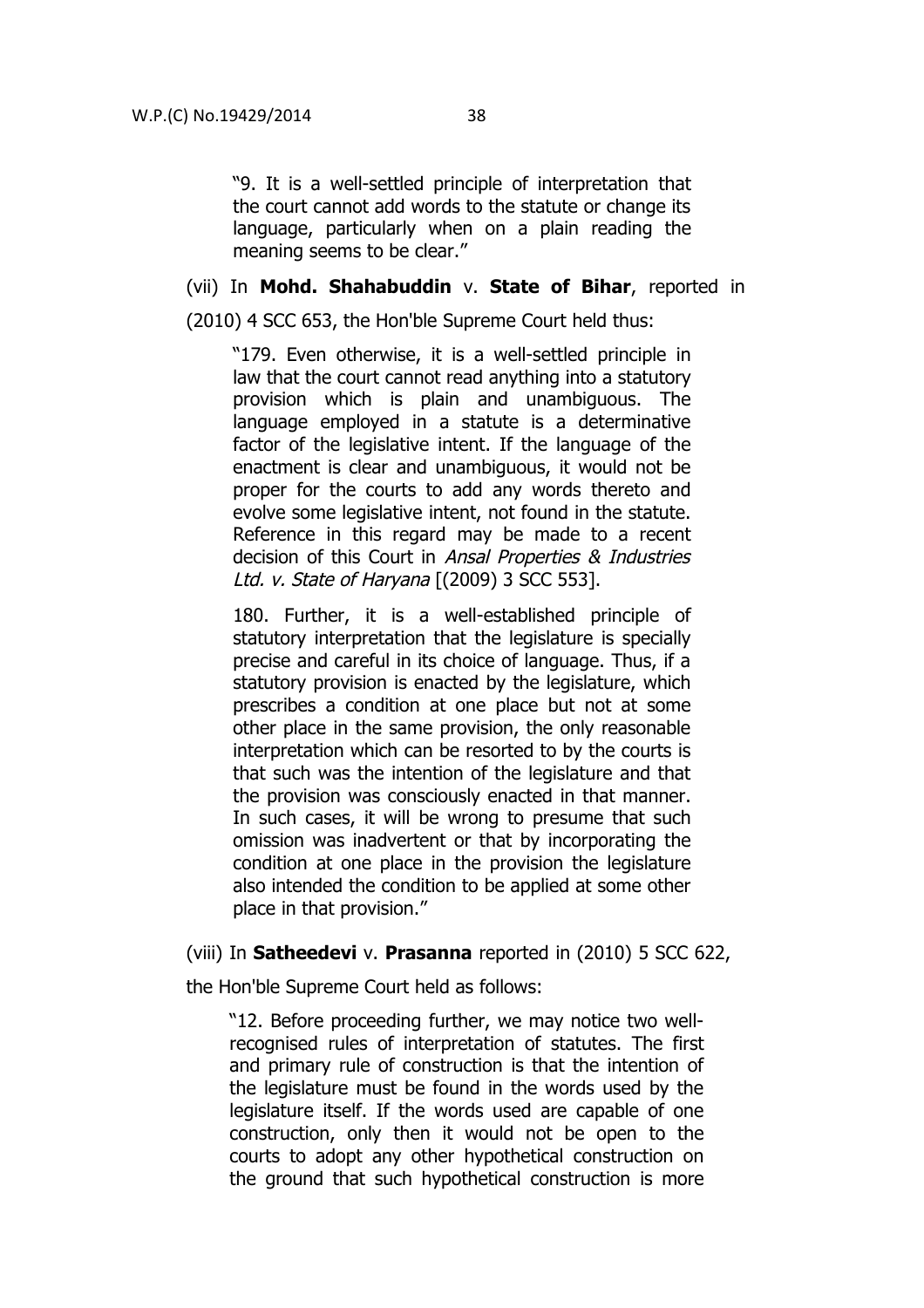consistent with the alleged object and policy of the Act. The words used in the material provisions of the statute must be interpreted in their plain grammatical meaning and it is only when such words are capable of two constructions that the question of giving effect to the policy or object of the Act can legitimately arise--Kanai Lal Sur v. Paramnidhi Sadhukhan [AIR 1957 SC 907].

13. The other important rule of interpretation is that the court cannot rewrite, recast or reframe the legislation because it has no power to do so. The court cannot add words to a statute or read words which are not there in it. Even if there is a defect or an omission in the statute, the court cannot correct the defect or supply the omission - Union of India v. Deoki Nandan Aggarwal [1992 Supp (1) SCC 323] and Shyam Kishori Devi v. Patna Municipal Corpn. [AIR 1966 SC 1678]"

19. In the light of the statutory provision, Section 3(f) of the Drugs

and Cosmetics Act, 1940, Rule 85(E) of the Drugs and Cosmetics (Amendment) Rules, 2006, read with Schedule M-1, we are of the view that there is a specific exclusion, insofar as dispensation of drugs or cosmetics, in the course of business in pharmacies, and clinics, in the State of Kerala.

20. Dispensation of drugs or cosmetics, in the ordinary course of retail business or in the clinics, in the State of Kerala, cannot, at any stretch of imagination, be said as manufacture. Doctrine of ejusdem generis, cannot be applied to the dispensation of drugs or cosmetics.

21. Schedule to a statutory provision in the Act or the rules framed thereunder, should not be read in isolation. It should be read, understood, and given the literal meaning, as to what the Legislature has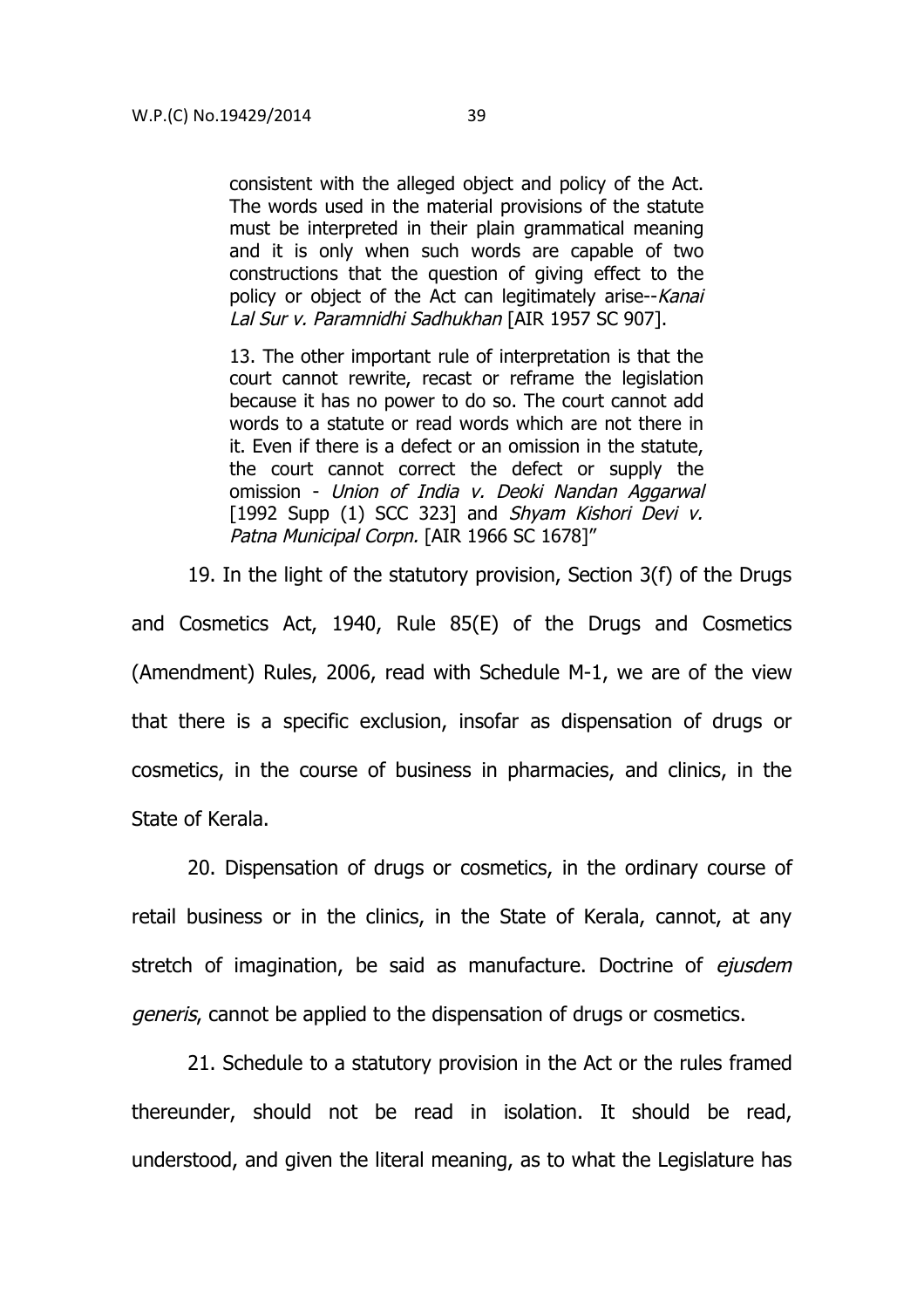intended to give effect to the statutory provision, as to what the delegated authority can frame rules, and in the case on hand, thus framed the rules. On the said aspect, let us consider a few decisions.

(i) How a schedule to an Act is to be interpreted has been laid down by various authorities which the Court proposes to consider now. One of the earliest authorities on this point was the Judgment delivered by Lord Justice Brett in **Attorney General v. Lamplough**, reported in **1879 (3) Exd. 214**, wherein, it was observed thus:

> "A schedule in an Act is a mere question of drafting, a mere question of words. The schedule is as much a part of the statute and is as much an enactment as any other part."

(ii) The Schedule may be used in construing the provisions in the body of the Act. It is as much an act of legislature as the Act itself and it must be read together with the Act for all purposes of construction. Expressions in the Schedule cannot control or prevail against the express enactment and in case of any inconsistency between the Schedule and the enactment, the enactment is to prevail and if any part of the Schedule cannot be made to correspond it must yield to the Act. Lord Sterndale, in **IRC v. Gittus** [(1920) 1 KB 563 said : (at 576)]:

> "It seems to me there are two principles or rules of interpretation which ought to be applied to the combination of Act and Schedule. If the Act says that the Schedule is to be used for a certain purpose and the heading of the part of the Schedule in question shows that it is prima facie at any rate devoted to that purpose, then you must read the Act and the Schedule as though the Schedule were operating for that purpose, and if you can satisfy the language of the section without extending it beyond that purpose you ought to do it. But if in spite of that you find in the language of the Schedule words and terms that go clearly outside that purpose, then you must give effect to them and you must not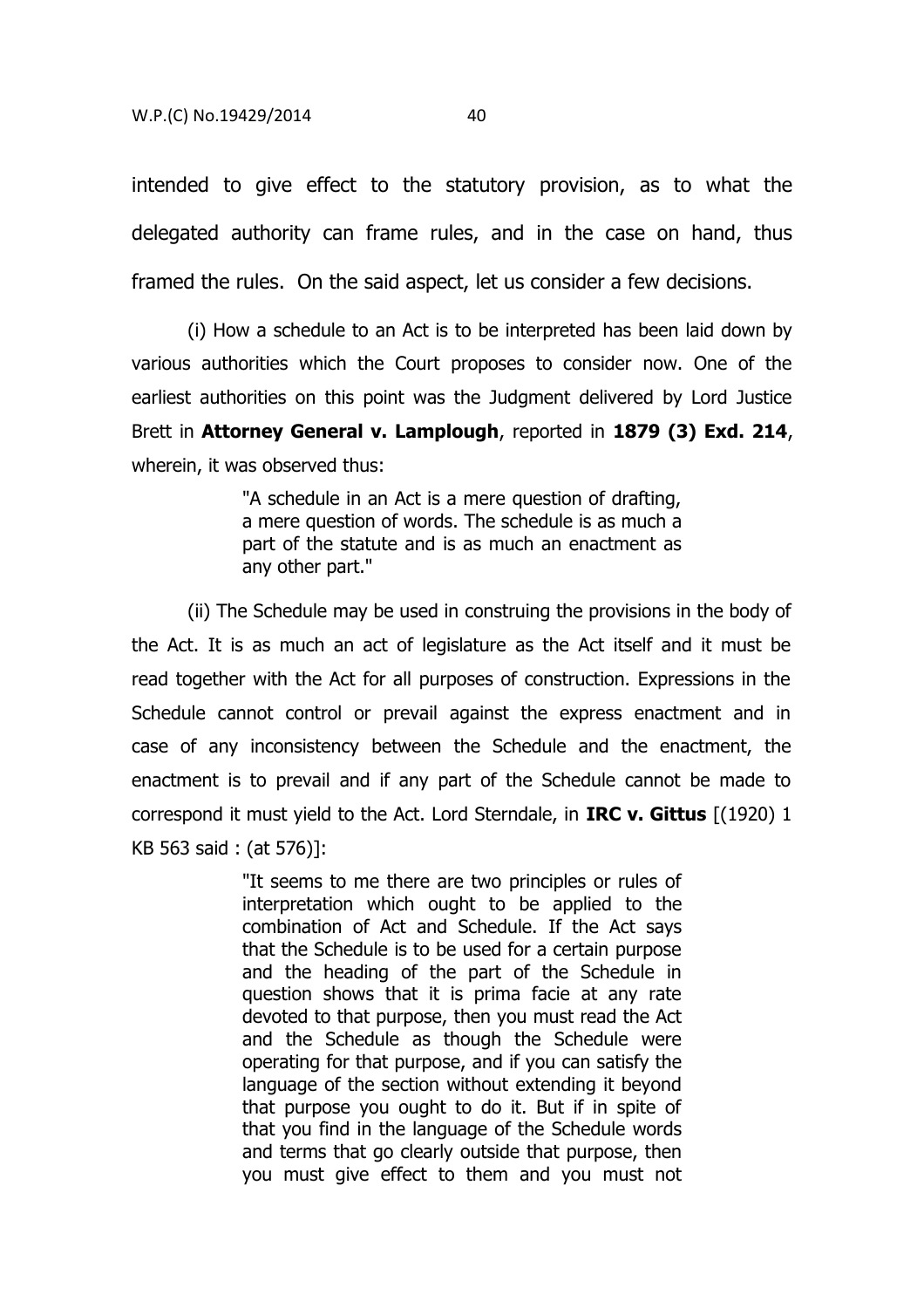consider them as limited by the heading of that part of the Schedule or by the purpose mentioned in the Act for which the Schedule is prima facie to be used. You cannot refuse to give effect to clear words simply because prima facie they seem to be limited by the heading of the Schedule and the definition of the purpose of the Schedule contained in the Act."

(iii) In **Muneshwara Nand v. State** (AIR 1961 All 24), the High Court

of Allahabad opined thus:

"18. In view of the flaw aforesaid to wit, the existing conflict between Section 345 and Schedule II of the Code, the question arises as to what is the true state of the law. Now, it is well settled that Schedules form a part of the statute and must be read together with it for all purposes of construction. But expressions in the Schedule cannot control or prevail against the express enactment. If there is any appearance of inconsistency between the Schedule and; the enactment, the enactment shall prevail, and if the enacting part and the Schedule cannot be made to correspond, the latter must yield to the former. See "The Interpretation of Indian Statutes" by Jagdish Swarup (1952 Ed.169. It is clear therefore that Section 345 of the Code, as it stands, must take precedence over Schedule II."

(iv) Francis Bennion in his treatise on Statutory Interpretation,  $2<sup>nd</sup>$  Edition has given some guidance on how to construe a Schedule. According to Bennion, a schedule is an extension of the section, which induces it. Material is put into a schedule because it is too lengthy or detailed to be conveniently accommodated in a section, or because it forms a separate document. [ page 490|

(v) In **Ujagar Prints etc. v. Union of India and Ors.** reported in AIR 1989 SC 516, the Hon'ble Supreme Court held thus:

> "29. That apart, Section 4 of Amending Act VI of 1080 has amended the relevant items in the Schedule to the Additional Duties Act. The expressions 'produce' or 'manufacture' in Section 3(1) of the Additional Duties Act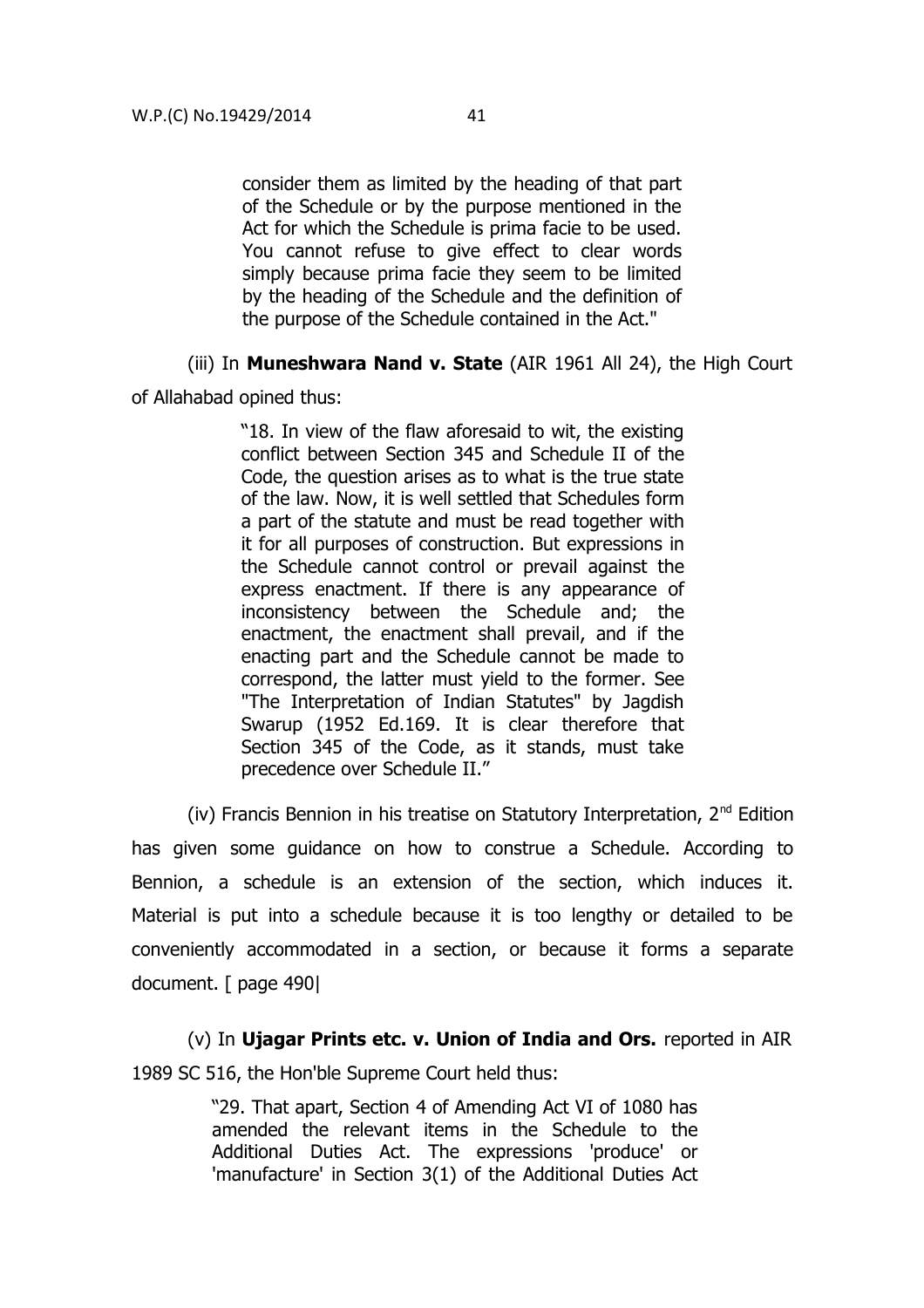must be read along with the entries in the Schedules. In **Attorney General. v. Lamplough** (1878) 3 Ex. D. 214 it, is observed:

> "A Schedule in an Act is a mere question of drafting, a mere question of words. The schedule in as much a part of the statute, and is as much an enactment, as any other part."

Maxwell says (in Interpretation of Statutes,  $11<sup>th</sup>$ Edn., p. 156):

> "...if an enactment in a schedule contradicts an earlier clause it prevails against it." Bennion (in Bennion's Statutory Interpretation pp, 568- 569) referring to the place of Schedules in statutes observes:

"The Schedule is an extension of the section which includes it. Material is put into a Schedule because it is too, lengthy or detailed to be conveniently accommodated in a section.

A Schedule must be attached to the body of the Act by words in one of the sections (known as inducing words). It was formerly the practice for the inducing words to say that the Schedule was to be constructed and have effect as part of the Act (See, e.g., Ballot Act, 1872, Section 28). This is no longer done, being regarded as unnecessary. If by mischance the inducing words were committed, the Schedule would still form part of the Act if that was the apparent intention.

......The schedule is an much a part of the statute, and is as much an enactment, as any other part'. (See also to the like effect, Flower Freight Co. Ltd. v. Hammond [(1963) 1 QB 275]; R. v. Legal Aid Committee No. 1 (London) Legal Aid Area Ex. P. Rondel [(1967) 2 QB 482]; Metropolitan Police Commissioner v. Curran [(1976) 1 WLR 7]. What appears, therefore, clear is that what applies to the main levy, applies to the additional duties as well. We find no substance in contention (c) either."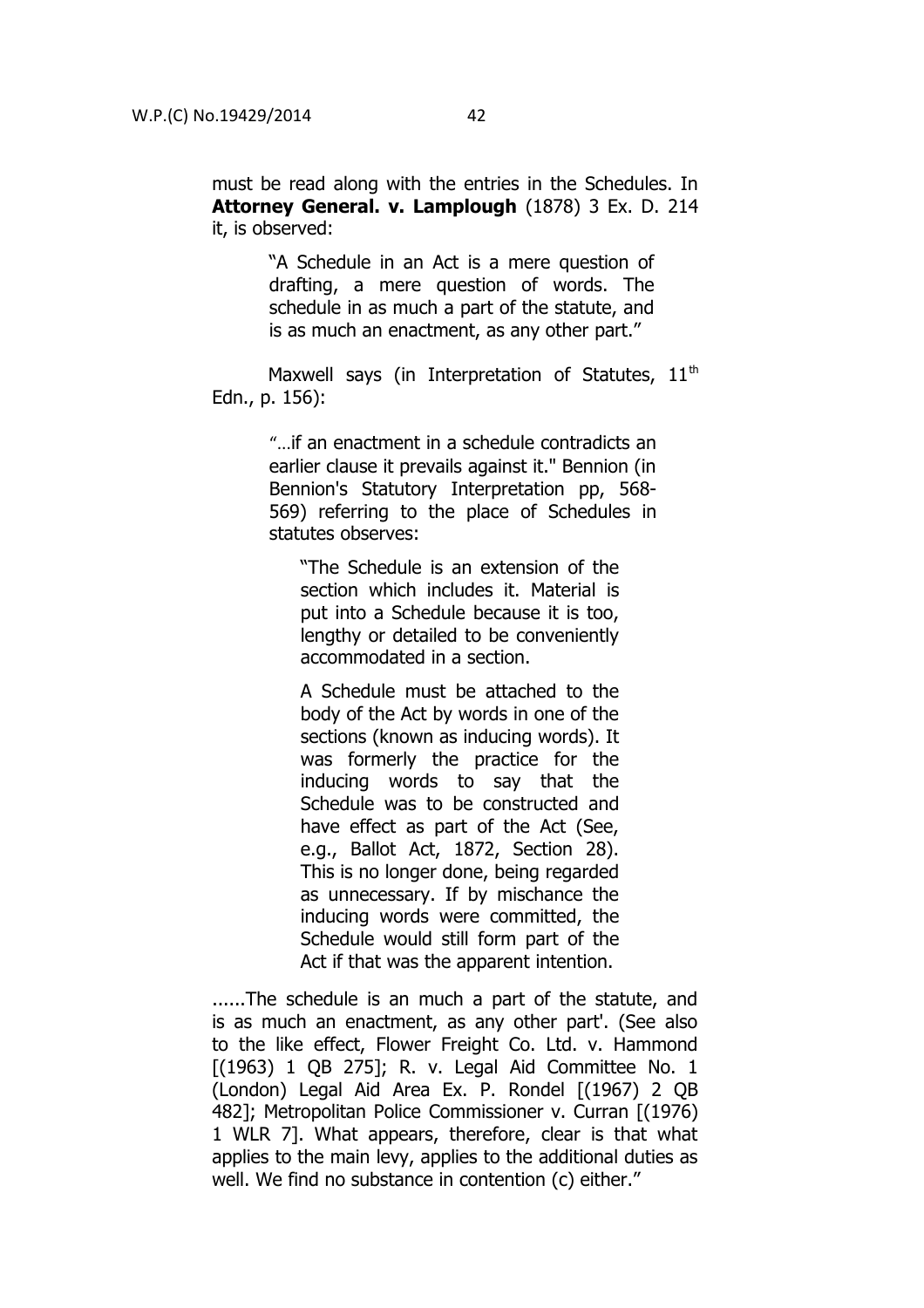#### (vi) In **M/s. Aphali Pharmaceuticals Ltd. v. State of Maharashtra**

[(1989) 4 SCC 378], the Hon'ble Supreme Court observed thus:

"A Schedule in an Act of Parliament is a mere question of drafting. It is the legislative intent that is material. An Explanation to the Schedule amounts to an Explanation in the Act itself. As we read in Halsbury's Laws of England, Third Edition, Vol.36, para 551 :

> "To simplify the presentation of statutes, it is the practice for their subject matter to be divided, where appropriate, between sections and schedules, the former setting out matters of principle, and introducing the latter, and the latter containing all matters of detail. This is purely a matter of arrangement, and a schedule is as much a part of the statute, and as much an enactment, as is the section by which it is introduced."

The schedule may be used in construing provisions in the body of the Act. It is as much an act of Legislature as the Act itself and it must be read together with the Act for all purposes of construction. Expressions in the Schedule cannot control or prevail against the express enactment and in case of any inconsistency between the schedule and the enactment the enactment is to prevail and if any part of the schedule cannot be made to correspond it must yield to the Act. Lord Sterndale, in **Inland Revenue Commissioner v. Gittus**, (1920) 1 KB 563 , said:

> "It seems to me there are two principles of rules of interpretation which ought to be applied to the combination of Act and Schedule. If the Act says that the Schedule is to be used for a certain purpose and the heading of the part of the Schedule in question shows that it is prima facie at any rate devoted to that purpose, then you must read the Act and the Schedule as though the Schedule were operating for the purpose, and if you can satisfy the language of the section without extending it beyond that purpose you ought to do it. But if in spite of that you find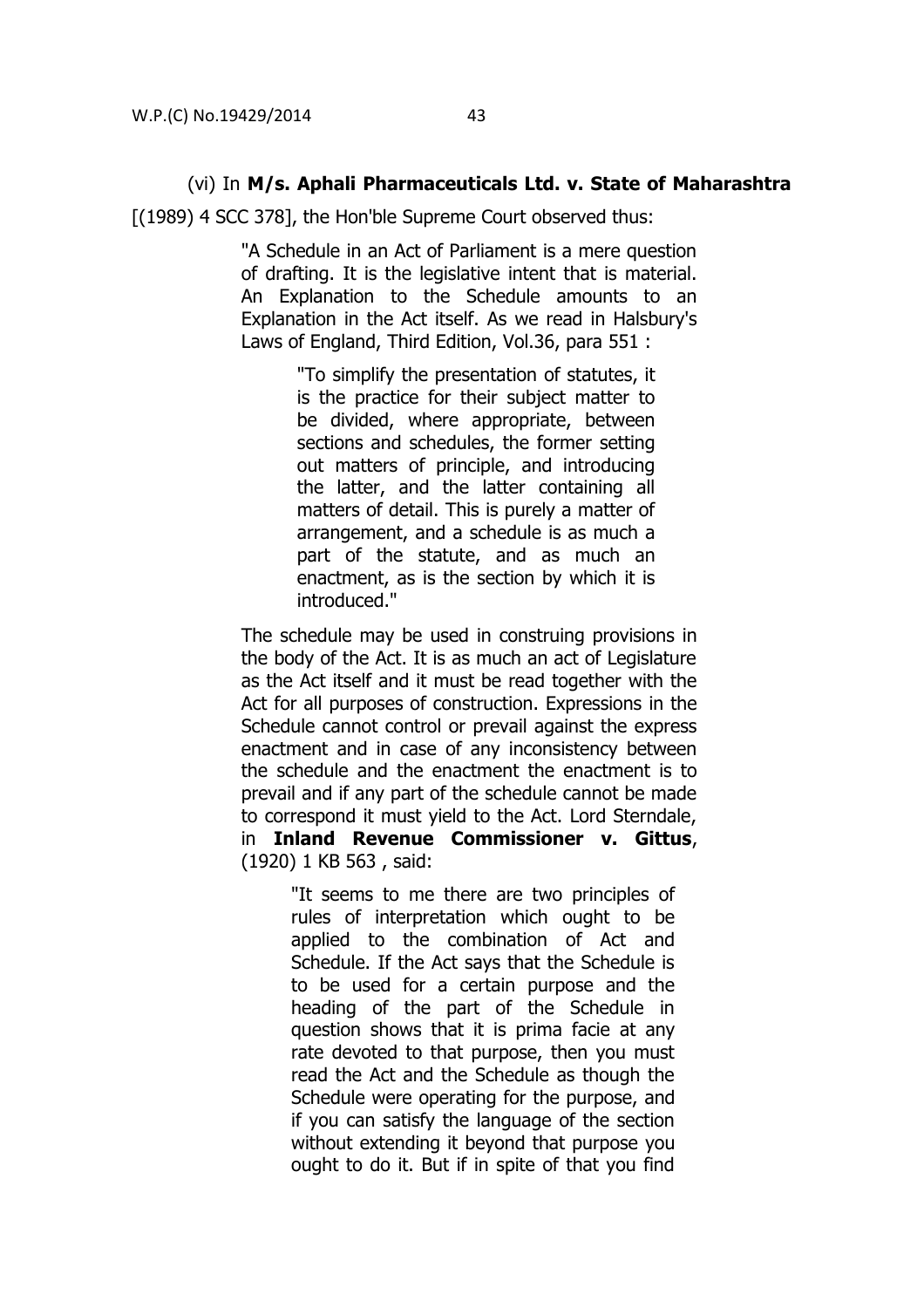in the language of the Schedule words and terms that go clearly outside that purpose, then you must give effect to them and you must not consider them as limited by the heading of that part of the Schedule or by the purpose mentioned in the Act for which the Schedule is prima facie to be used. You cannot refuse to give effect to clear words simply because prima facie they seem to be limited by the heading of the Schedule and the definition of the purpose of the Schedule contained in the Act."

22. Reading of the above makes it clear that Schedule is a part of the Section and the rules framed thereunder, and it must be read, understood, and given effect to, for the purpose of the Act.

23. Giving due consideration to the legislative intent, in enacting Section 3(f), definition of 'manufacture', Rule 85E, and on a scrutiny of Schedule M-1, we are of the view that Schedule M-1 is in accordance with the legislative intent, and in consonance with the statutory provisions and the rules framed thereunder, applicable to a manufacturer.

24. On the submission that there is a personal interest of the  $2<sup>nd</sup>$ petitioner, joining hands with the  $1<sup>st</sup>$  petitioner, namely, Dr. T. N. Parameswara Kurup, in preferring the instant writ petition, styled as a 'Public Interest Litigation', in the absence of any clinching evidence, duly supported by documents, we refrain from recording any findings.

25. But, at the same time, going through the statutory provision which defines "manufacture", distinguished from dispensation of drugs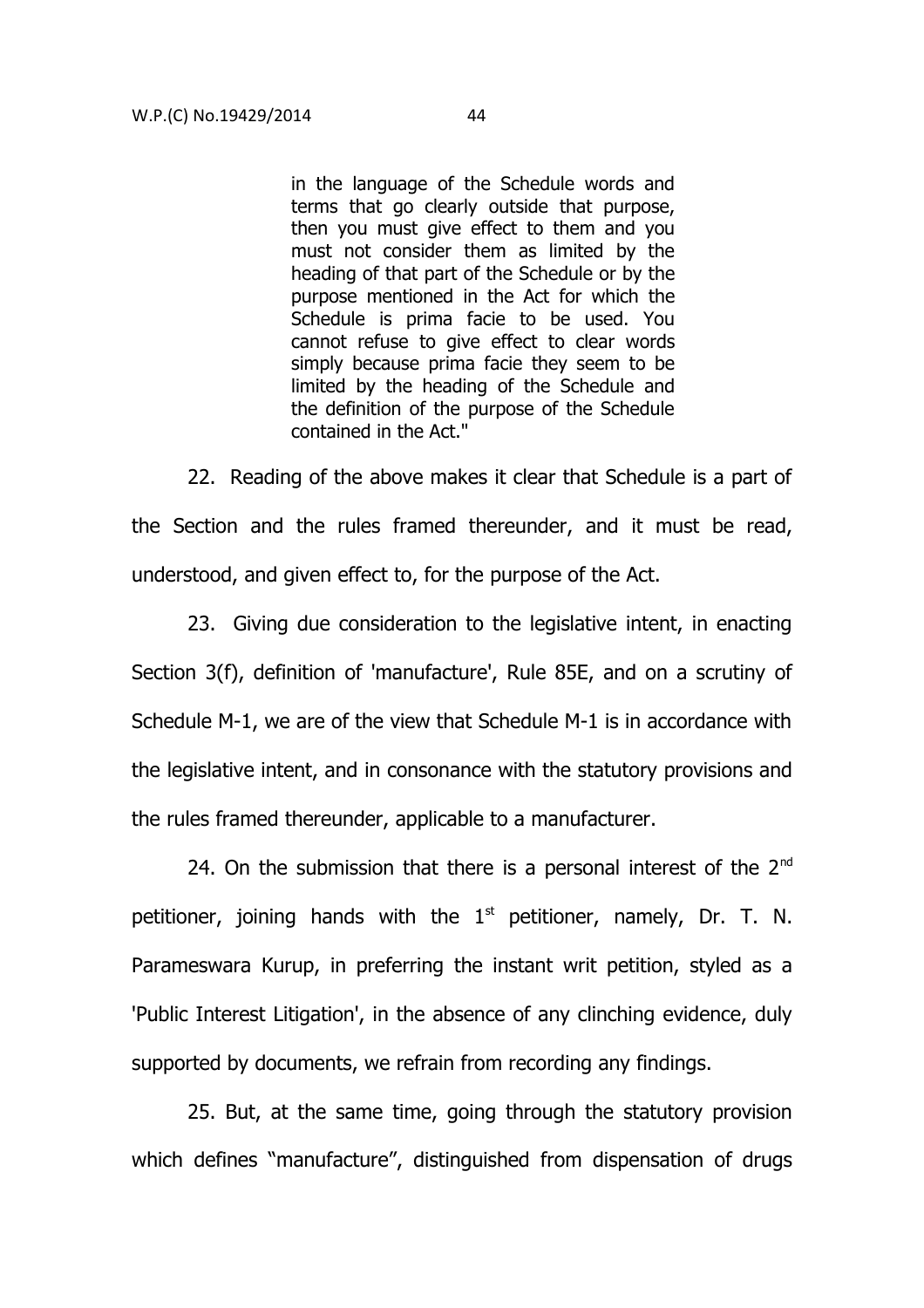and cosmetics, we have no hesitation to hold that dispensation of drugs and cosmetics for retail business is specifically excluded by the Legislature. What is specifically excluded by the Legislature, should not be added by the Courts, as it would amount to invasion of the legislative powers, contrary to the legislative intent, and would also amount to legislation, which the courts are not incompetent.

26. Giving due consideration to the pleadings, submissions, and material on record, we are of the view that petitioners have not made out a case for issuing any directions to the respondents, to seize plastic containers from the clinics in the State of Kerala, by conducting a special drive for seizure, and to prosecute the offenders for violation of the provisions of Drugs and Cosmetics Act, 1940. There is no need to issue any direction to the respondents to educate the citizens with regard to the use of plastic containers in storing homeopathic medicines, either at home or in the pharmacies or clinics, in the State of Kerala. Provision/ directions issued, can be made applicable only to the manufacturers.

27. It is for the State to take effective measures for enforcement of the statutory provisions and consequential directions, as against the manufacturers, and the State shall do the same forthwith, without fail. Appropriate action should be taken against such manufacturers of homeopathic medicines or drugs, as expeditiously as possible, and a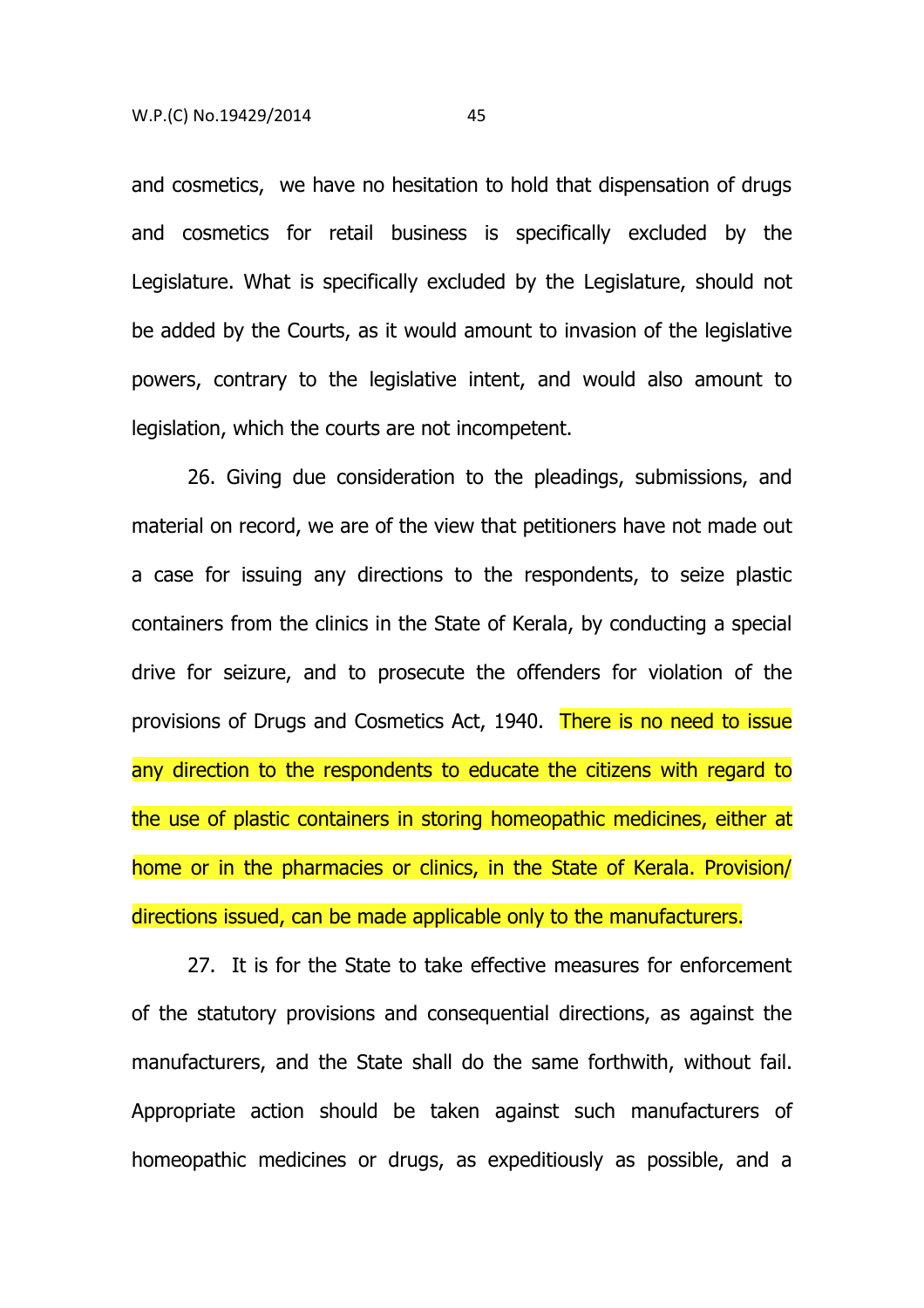report to that effect be submitted to this Court, within two months from

the date of receipt of a copy of this judgment

Writ petition is disposed of accordingly. For submission of compliance report, Registry shall post this writ petition, after three months from today.

Pending interlocutory applications, if any, shall stand closed.

Sd/-  **S. Manikumar Chief Justice** 

Sd/-  **Shaji P. Chaly Judge** 

vpv & krj